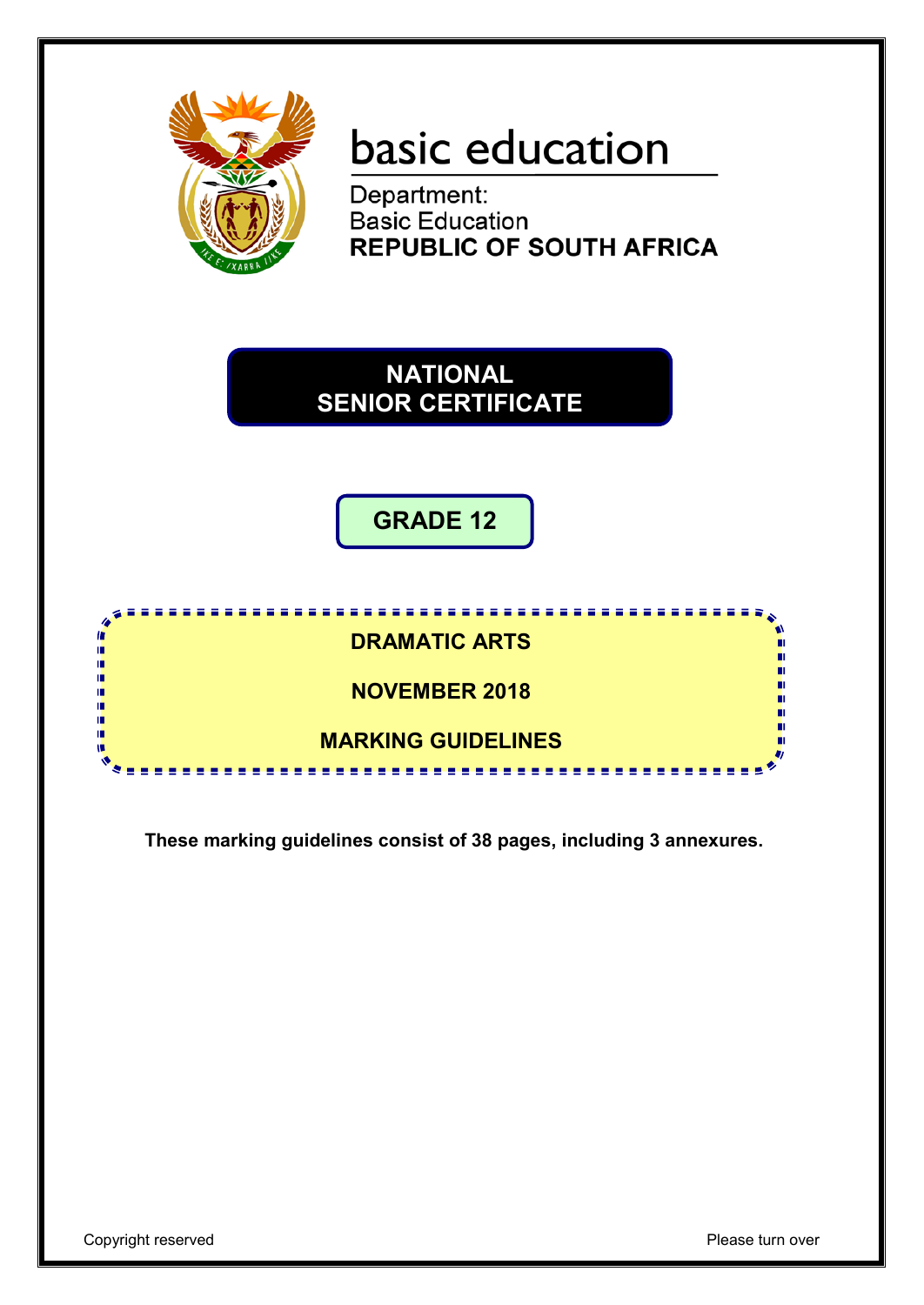### **GENERAL NOTES FOR THE CHIEF MARKER AND MARKERS**

- 1. The purpose of assessment/examination processes is not only to determine the 'remembering' of knowledge taught and learnt at each of the 6 cognitive levels of knowledge, but also to determine the complexity of the thinking process the candidate applies to the knowledge retrieved from memory. The tool to assess these two components is Anderson and Krathwohl's revised Blooms' Taxonomy.
	- 6 cognitive levels of difficulty
	- 4 thinking processes of complexity
- 2. The marking guideline discussion forum, before marking commences, cannot sufficiently predict all responses. Provincial markers need to take this into account, be open to candidates' responses and make sure that different teaching styles do not disadvantage the learner/candidate.
- 3. Spend the first day unpacking the quality and quantity of the evidence in the marking guidelines, standardise required responses and find common definitions and concepts. Assimilate the
	- Expected responses for each question
	- The cognitive level of difficulty required from the candidate
	- The type of thinking process and complexity of thinking required from the candidate
	- Action verbs used at each of the cognitive levels and the type of evidence required (facts, concepts, processes and thinking).
	- Refer to the annexures at the end of the marking quidelines
- 4. If the marking guidelines do not give clear guidance, a marker must indicate, with a short comment, why marks were awarded or not.
- 5. Tick clearly next to the required cognitive level/thinking process of complexity/ concept/content/skills/knowledge aspects required when a mark is awarded. Markers should engage actively with the answer.

Refer to rubrics in the annexure at the end of the marking quidelines

- 6. During the marking process, have regular rounds of consultation to ensure marking is standardised.
- 7. Where a candidate writes more than the suggested number of words, do not penalise (e.g. essay question).
- 8. Mark globally where possible. Markers accept any correct, relevant and wellmotivated answers.
- 9. Markers must check that candidates' responses align with the Curriculum Assessment Policy Statement's Broad Topics and Topics, Content (concepts, skills and knowledge).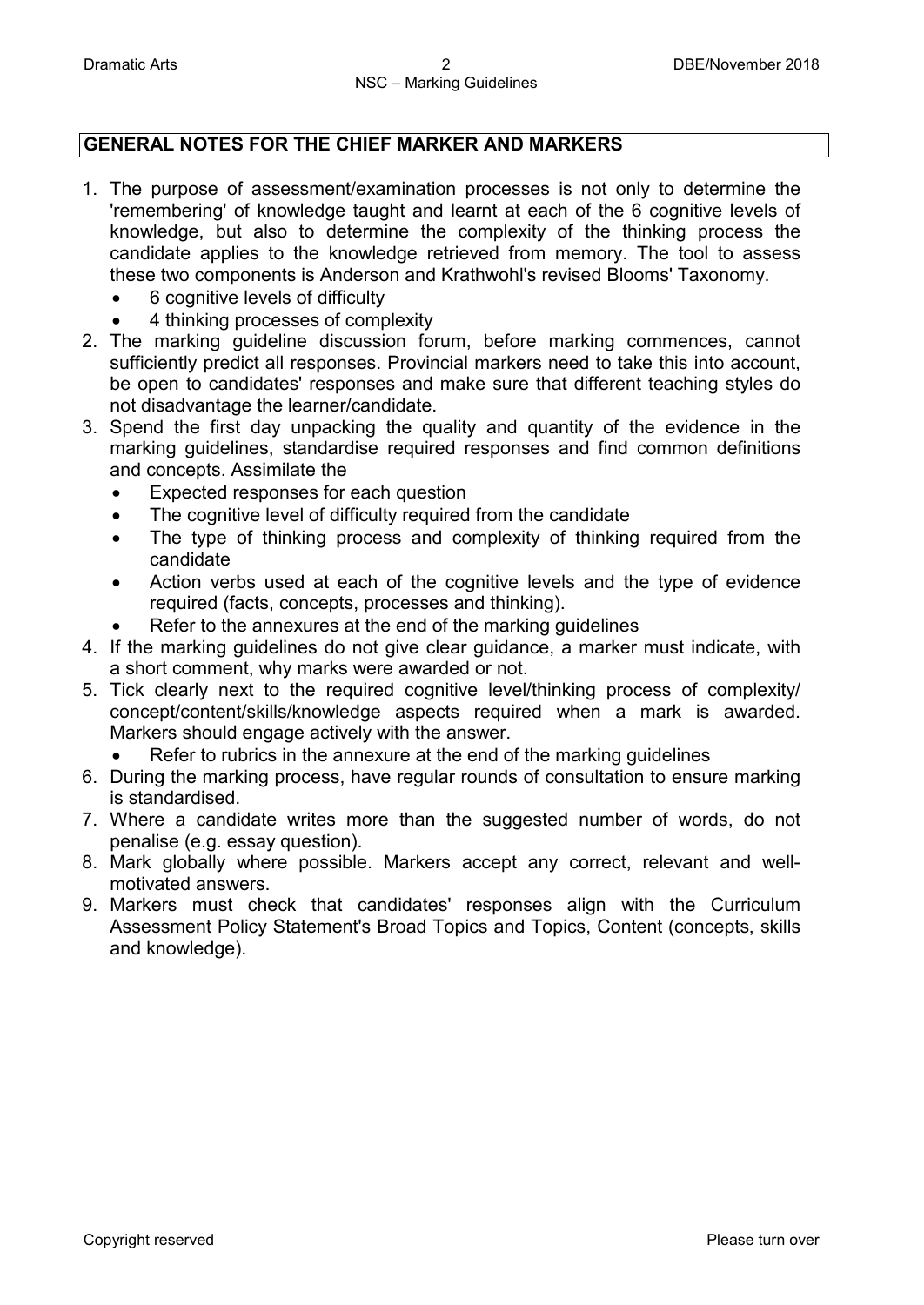### **STANDARDISATION OF MARKING ACROSS THE PROVINCES**

### **Rating of Essay and Response Questions**

The chief marker in each province must clarify the paradigm from which the questions and the accompanying marking guidelines were designed and set:

### **1. Content difficulty:**

How complex is the design of the question? Is the content being assessed at the correct level?

### **2. Task difficulty:**

What is the cognitive level and thinking process required from the candidate?

### **3. Stimulus difficulty:**  How difficult or easy is it to understand and apply the source?

**4. Expected response difficulty:**  What is the quantity (how much) and quality (how well) of the expected response, required from the candidate, as provided in the marking guidelines? Does it align with the item, task and stimulus? Are the marks appropriately weighted and allocated?

–Leong: 2002

In the training of markers at the beginning of the marking process, the chief marker in each province should adhere to the following procedure. This will assist with the standardisation of the scoring of candidate's essays and responses for each part of the examination. It will also standardise national marking procedures, processes and results.

### *Introduction to the Task*

- Markers read the task required from the Item and summarise it.
- Markers read the Item and plan a response to the task.
- Markers share response plans and summarise expectations for student responses/share not just the quantity of evidence (how much) but the quality of evidence (How well).

### *Introduction to the Rubric and Anchor Papers*

- Trainer reviews rubric with reference to the task.
- Trainer reviews procedures for assigning holistic scores (i.e., by matching evidence from the response to the language of the rubric and by weighing all qualities equally).
- Trainer leads review of each anchor paper and commentary. (NOTE: Anchor papers are ordered from high to low within each score level.)

### *Practise Scoring Individually*

- Markers score a set of practice papers individually. Markers should score the papers independently.
- Trainer records scores and leads discussion. (Practice papers should contain scores and commentaries.)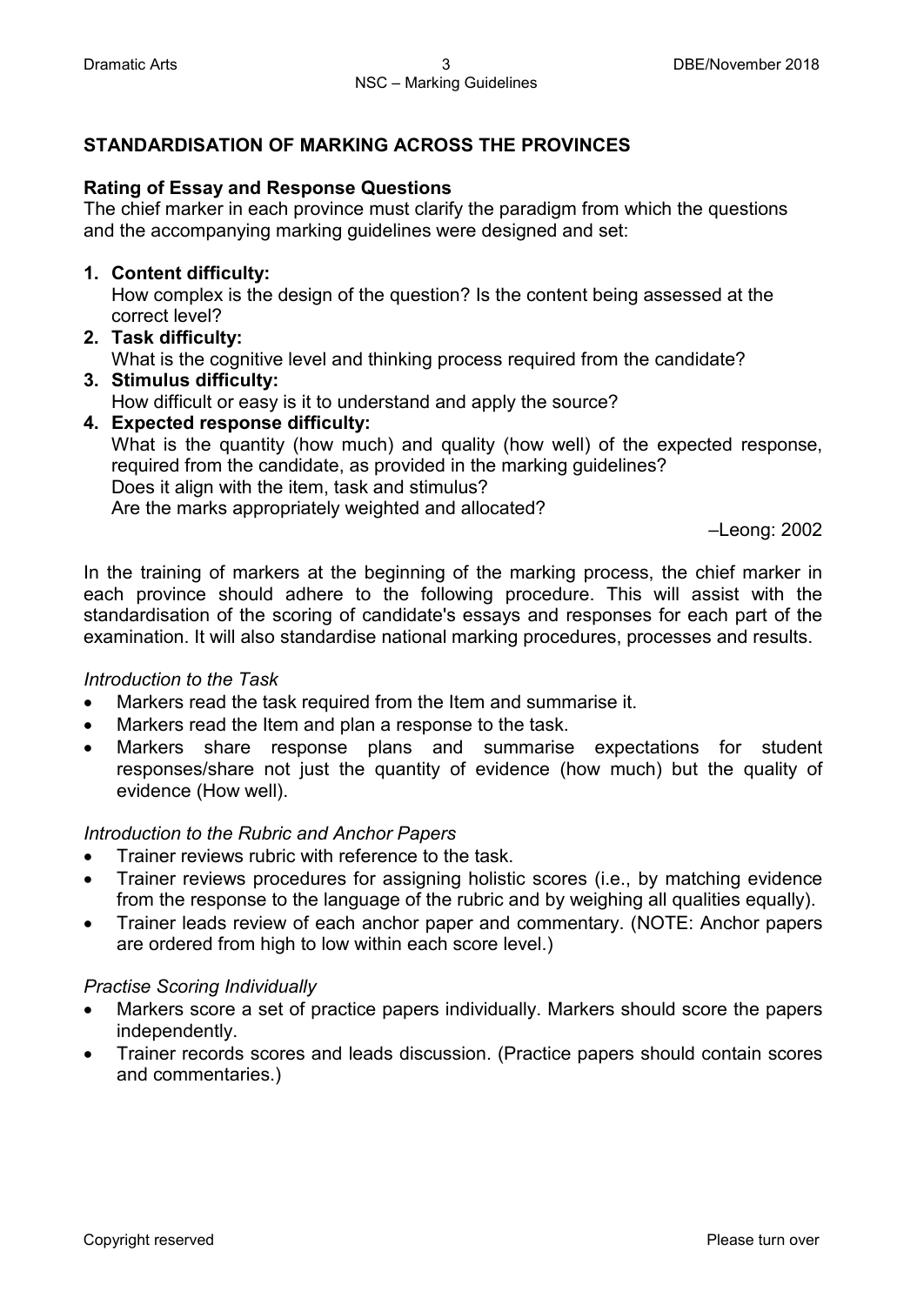2.

### **INSTRUCTIONS AND INFORMATION**

| (30) |
|------|
| (40) |
| (40) |
| (40) |
|      |

#### **SECTION A QUESTION 1 is COMPULSORY.** Refer to the play text you have studied and the relevant 20<sup>th</sup> Century Theatre Movement.

#### **EPIC THEATRE**

- Caucasian Chalk Circle **Bertolt Brecht**
- 
- Mother Courage **Bertolt Brecht Bertolt Brecht**
- 
- *The Good Person of Szechwan* Bertolt Brecht<br>• *Kanna Hy Kô Hystoe* **Bream Bream Adam Small**
- Kanna Hy Kô Hystoe

#### **THEATRE OF THE ABSURD**

- *Waiting for Godot* Samuel Beckett
- 
- 
- *The Bald Primadonna* Eugene Ionesco
- 

#### **POSTMODERN THEATRE**

- 
- 
- *Popcorn* Ben Elton
- *Buried Child* Sam Shepard

#### 3. **SECTION B**

**This section consists of THREE questions. Answer only ONE question in this section.**<br>QUESTION 2: *Woza Albert!* Percy Mtwa, Mbongeni Ngema and Percy Mtwa, Mbongeni Ngema and

QUESTION 3: *Sophiatown* Junction Avenue Theatre Company **OR** QUESTION 4: *Siener in die Suburbs* PG du Plessis

#### 4. **SECTION C**

**This section consists of THREE questions. Answer only ONE question in this section.**  QUESTION 5: *Nothing but the Truth* John Kani **OR** QUESTION 6: *Groundswell* **Ian Bruce OR**<br>
QUESTION 7: *Missing* **Internal COVER** Reza de Wet QUESTION 7: Missing

#### 5. **SECTION D**

**This section consists of ONE question (QUESTION 8) which is COMPULSORY.**

• *Kaukasiese Krytsirkel* Translation of Bertolt Brecht play text • *Moeder Courage* Translation of Bertolt Brecht play text **OR**

• *Afspraak met Godot* Translation of Samuel Beckett play text • *Bagasie* **André P Brink** • *Die Kaalkop Primadonna* Translation of Eugene Ionesco play text **OR**

• *Skrapnel* Willem Anker • *Top Girls* **Carol Churchill** 

Barney Simon **OR**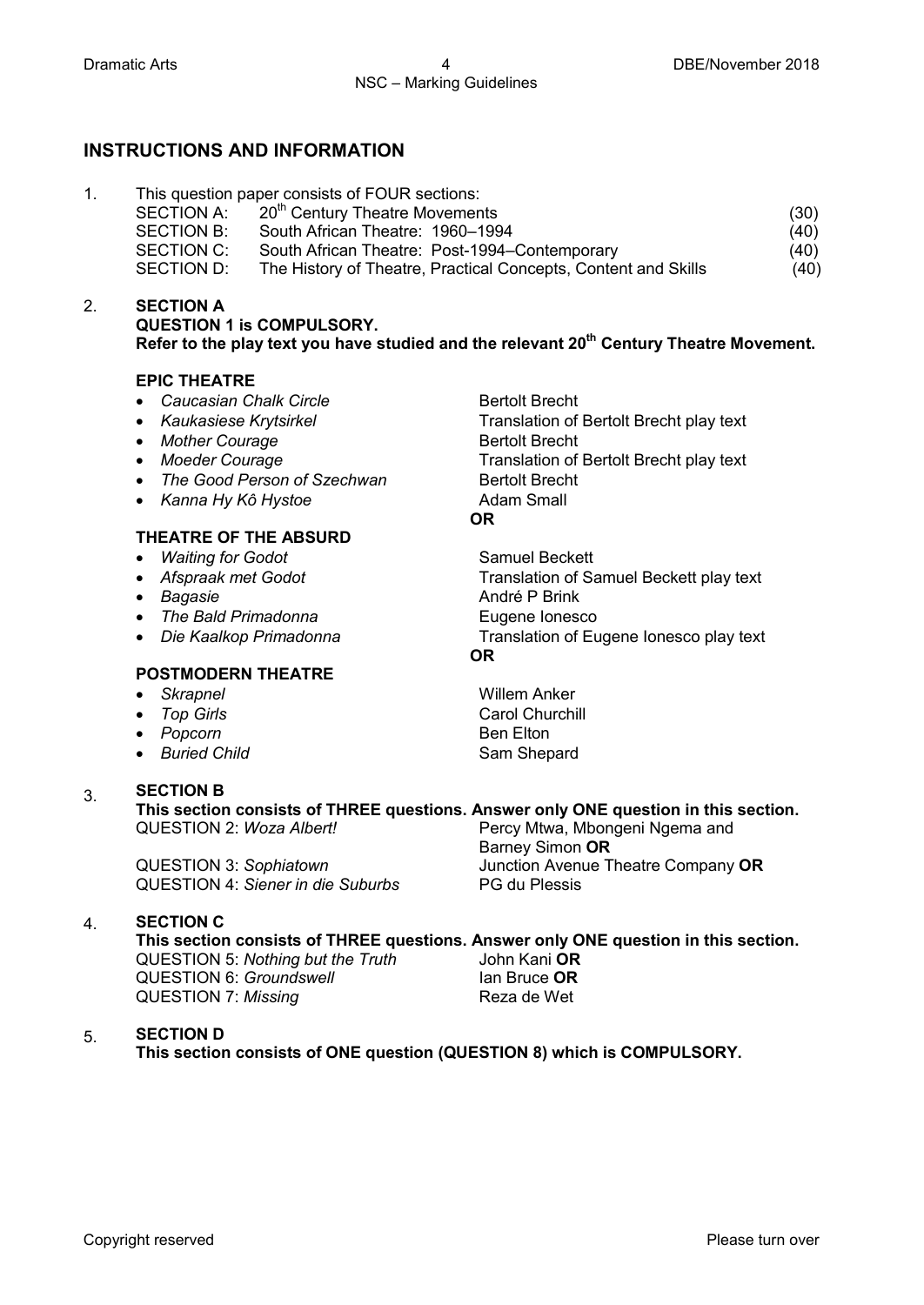### **SECTION A: 20th CENTURY THEATRE MOVEMENTS**

### **QUESTION 1**

The following is a guide:

### **The candidate must:**

- Answer this question in the form of an essay
- Use the play text he/she has studied as an example
- Refer to either one of the three movements: Theatre of the Absurd OR Epic Theatre OR Postmodern Theatre in their answer
- Refer to the Source in their answer e.g.: How innovation is expressed in the play to reflect the philosophy and the Dramatic Movement
- Demonstrate that the question and source have been analysed, understood and integrated in their essay

### **The content of the essay must cover the following:**

- 1. ONE selected Theatre Movement:
	- o Theatre of the Absurd OR
	- o Epic Theatre OR
	- o Postmodern Theatre
- 2. Play text studied
- 3. Question
- 4. Source

### **Markers note:**

- •
- Candidate must demonstrate that the above has been understood and critically analysed and applied in the essay
- Rote learnt knowledge must be contextualised in an original argument that displays factual, contextual, procedural and meta-cognitive thinking
- The rubric on the next page is a guide to the marker to assess the following:
	- $\circ$  Levels of cognitive process dimension (remembering, understanding, applying, analysing, evaluating and creating)
	- o Complexities of thinking displayed by the candidate (factual, conceptual, procedural, metacognitive)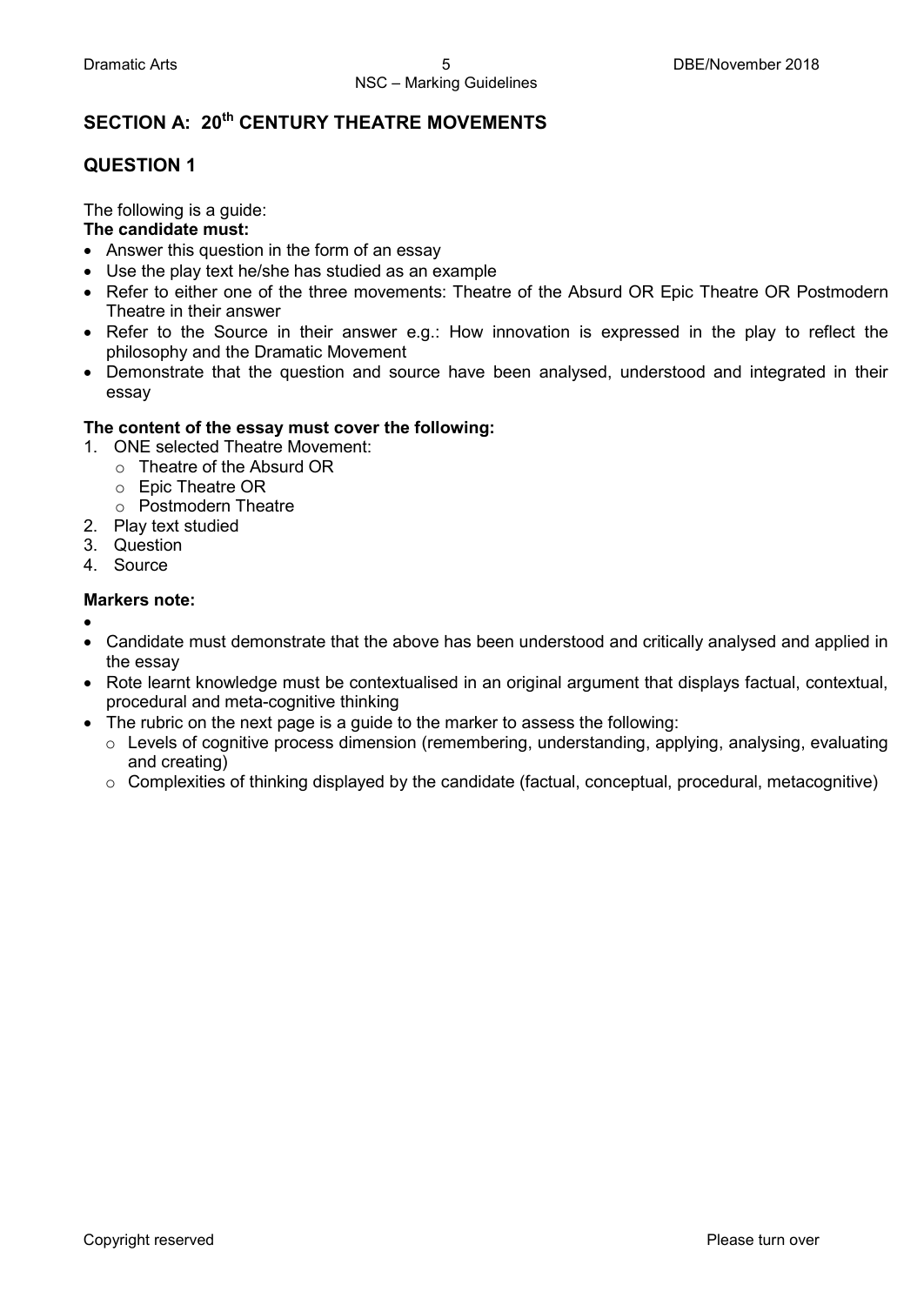NSC – Marking Guidelines

| <b>DESCRIPTOR</b>          | <b>MARKS</b>                | THE CANDIDATE DEMONSTRATES THE FOLLOWING:                                                                                                                                                                                                                            |  |  |  |  |
|----------------------------|-----------------------------|----------------------------------------------------------------------------------------------------------------------------------------------------------------------------------------------------------------------------------------------------------------------|--|--|--|--|
| Outstanding                |                             | Thinking process: Appraises factual, conceptual, procedural and meta-cognitive knowledge in relation to the question, source                                                                                                                                         |  |  |  |  |
|                            |                             | and content.                                                                                                                                                                                                                                                         |  |  |  |  |
| Metacognitive              | $27 - 30$                   | Integrates the demands of the question and source in a new, creative and original manner.<br>Evaluates examples, from the play text, the theatre movement and other additional sources within an expansive range of                                                  |  |  |  |  |
| Knowledge                  | $90 - 100$<br>$A+$          | insightfully chosen theoretical, practical and aesthetic content.                                                                                                                                                                                                    |  |  |  |  |
|                            |                             | Designs and creates an argument in a new and unique pattern that shows evidence of reflexive (Candidates investigate their                                                                                                                                           |  |  |  |  |
| <b>Create</b>              |                             | interactions through introspection as they happen), creative, critical and analytical thinking.                                                                                                                                                                      |  |  |  |  |
|                            |                             | Cognitive level: Demonstrates an ability to create, reorganise, discover, renew, change, improve.                                                                                                                                                                    |  |  |  |  |
| <b>Excellent</b>           |                             | Thinking process: Appraises factual, conceptual, procedural and meta-cognitive knowledge in relation to the question, source                                                                                                                                         |  |  |  |  |
|                            | $24 - 26$<br>$80 - 89$<br>A | and content and integrates the demands of the question and source in a differentiated, interpretative and interesting manner.<br>Appraises/Assesses examples from the play text, the theatre movement and other additional sources within a significant<br>$\bullet$ |  |  |  |  |
| Metacognitive<br>Knowledge |                             | range of appropriately chosen theoretical, practical and aesthetic content.                                                                                                                                                                                          |  |  |  |  |
|                            |                             | Compiles an argument in an interesting pattern that shows evidence of reflective (Candidates think about their verbal,                                                                                                                                               |  |  |  |  |
| Evaluate                   |                             | nonverbal, feelings, and thoughts after an activity), critical and analytical thinking.                                                                                                                                                                              |  |  |  |  |
|                            |                             | Cognitive level: Demonstrates an ability to judge, critique, recommend, evaluate, propose.                                                                                                                                                                           |  |  |  |  |
| <b>Meritorious</b>         |                             | Thinking process: Analyses, distinguishes and explores factual, conceptual and procedural knowledge in relation to the                                                                                                                                               |  |  |  |  |
|                            | $21 - 23$                   | question, source and content. and integrates the demands of the question and source in a differentiated and interpretative<br>manner.                                                                                                                                |  |  |  |  |
| Procedural                 | $70 - 79$<br>В              | Analyses/Dissects examples from the play text, the theatre movement and other additional sources within a broad range of<br>$\bullet$                                                                                                                                |  |  |  |  |
| Knowledge                  |                             | appropriately chosen theoretical, practical and aesthetic content.                                                                                                                                                                                                   |  |  |  |  |
| Analyse                    |                             | Compiles an argument that shows evidence of critical and analytical thinking.<br>$\bullet$                                                                                                                                                                           |  |  |  |  |
|                            |                             | Cognitive level: Demonstrates an ability to infer, deconstruct concepts, interrelate, attribute, discover.                                                                                                                                                           |  |  |  |  |
| <b>Substantial</b>         |                             | Thinking process: Analyses and distinguishes factual, conceptual and procedural knowledge in relation to the question, source                                                                                                                                        |  |  |  |  |
| Procedural                 | $18 - 20$                   | and content. Integrates the demands of the question and source in an organised, differentiated and interpretative manner.<br>Integrates examples from the play text, the theatre movement and other additional sources within a wide range of                        |  |  |  |  |
| Knowledge                  | $60 - 69$                   | appropriately chosen theoretical, practical and aesthetic content.                                                                                                                                                                                                   |  |  |  |  |
|                            | C                           | Provides an argument that shows evidence of critical and analytical thinking.                                                                                                                                                                                        |  |  |  |  |
| <b>Apply</b>               |                             | Cognitive level: Demonstrates an ability to apply, construct, integrate.                                                                                                                                                                                             |  |  |  |  |
| Adequate                   |                             | Thinking process: Explains, interprets and rephrases factual and conceptual knowledge in relation to the question, source,                                                                                                                                           |  |  |  |  |
| Conceptual                 | $15 - 17$                   | content and integrates the demands of the question and source in a conventional manner.                                                                                                                                                                              |  |  |  |  |
| Knowledge                  | $50 - 59$                   | Interprets examples from the play text, the theatre movement and other additional sources within<br>a general range of<br>theoretical, practical and aesthetic content predictable.                                                                                  |  |  |  |  |
|                            | D                           | Provides an argument that points analytical thinking.<br>٠                                                                                                                                                                                                           |  |  |  |  |
| <b>Understand</b>          |                             | Cognitive level: Demonstrates an ability to interpret, infer, exemplify, classify, summarise, compare, explain.                                                                                                                                                      |  |  |  |  |
| Moderate                   |                             | Thinking process: Explains and interprets factual and conceptual knowledge to the question, source and content. Integrates                                                                                                                                           |  |  |  |  |
|                            | $12 - 14$                   | the demands of the question and source in a differentiated manner.                                                                                                                                                                                                   |  |  |  |  |
| Conceptual                 | $40 - 49$                   | Explains examples from the play text, the theatre movement and other additional sources within<br>a predictable range<br>$\bullet$                                                                                                                                   |  |  |  |  |
| Knowledge                  | E                           | of theoretical, practical and aesthetic content.<br>Writes an explanation within predictable/general thinking processes.                                                                                                                                             |  |  |  |  |
| <b>Understand</b>          |                             | Cognitive level: Demonstrates an ability to interpret, infer, exemplify, classify, summarise, compare, explain.                                                                                                                                                      |  |  |  |  |
| Elementary                 |                             | Thinking process: Defines and applies knowledge from memory. Integrates the demands in relation to the question and                                                                                                                                                  |  |  |  |  |
|                            | $10 - 11$                   | source in an uncomplicated/straight forward/fundamental level within a common manner.                                                                                                                                                                                |  |  |  |  |
| Factual                    | $30 - 39$                   | Selects examples from the play text, the theatre movement and other additional sources within<br>a narrow range of<br>$\bullet$                                                                                                                                      |  |  |  |  |
| Knowledge                  | F                           | theoretical, practical and aesthetic content.<br>Writes an explanation within predictable thinking processes.                                                                                                                                                        |  |  |  |  |
| Remember                   |                             | Cognitive level: Demonstrates an elementary ability to problem solve, identify, list, relate, define.                                                                                                                                                                |  |  |  |  |
|                            |                             | Thinking process: Remembers and applies knowledge from memory. Attempts to integrate the question and source but                                                                                                                                                     |  |  |  |  |
| <b>Not Achieved</b>        | $1 - 9$                     | demonstrates a limited, to basic ability, to solve the demands of the question and quote.                                                                                                                                                                            |  |  |  |  |
| Factual                    | $20 - 29$                   | Chooses examples from the play text, the theatre movement and other additional sources within<br>a constricted,<br>$\bullet$                                                                                                                                         |  |  |  |  |
| Knowledge                  | G                           | predictable range of theoretical, practical and aesthetic content.                                                                                                                                                                                                   |  |  |  |  |
| Remember                   |                             | Writes an explanation within a basic range of thinking processes                                                                                                                                                                                                     |  |  |  |  |
|                            |                             | Cognitive level: Demonstrates a limited ability to identify, list, relate, define.<br>Thinking process: Demonstrates no understanding of the question or source, unable to write an essay, provides no                                                               |  |  |  |  |
| <b>Not Achieved</b>        | 0<br>н                      | examples from the play text or the theatre movement. OR                                                                                                                                                                                                              |  |  |  |  |
| Factual                    |                             | Presents facts, unrelated to the question.<br>0R                                                                                                                                                                                                                     |  |  |  |  |
| Knowledge<br>Remember      |                             | Unable to identify, list, relate, define.<br><b>OR</b><br>$\bullet$                                                                                                                                                                                                  |  |  |  |  |
|                            |                             | Cognitive level: Presents memorised information and content that does not answer the question.                                                                                                                                                                       |  |  |  |  |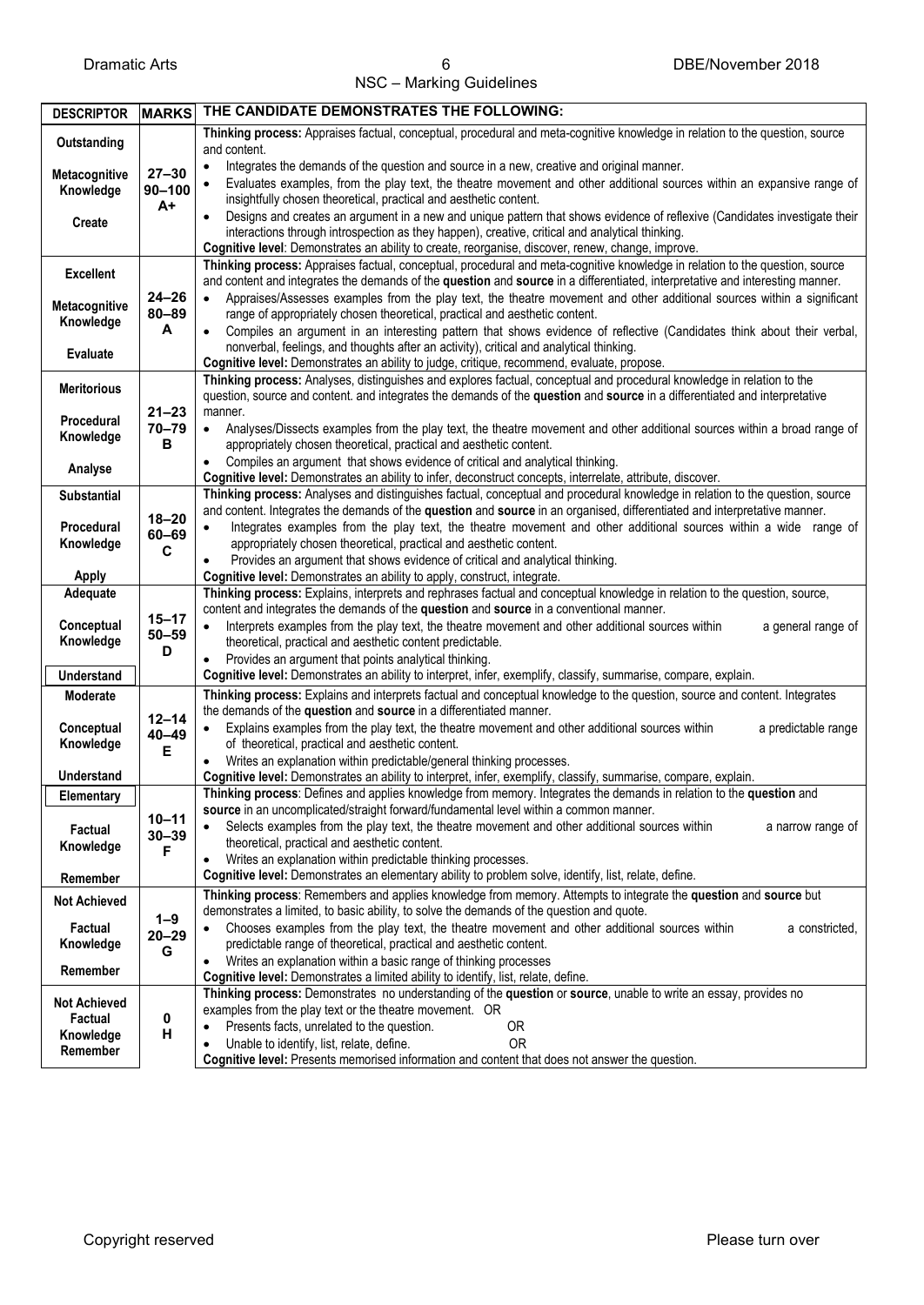The following is general information on the movements. This information is not the answer to the question. Candidates must demonstrate they have integrated the source, play text, Dramatic Movement in their answer.

### **GENERAL TO ALL THREE THE DRAMATIC MOVEMENTS**

WWI: Russian revolution, the great depression, the rise of dictatorship, capitalism WWII: Europe and the Pacific countries, Holocaust, new age, a post - war world view and cold war

### **EPIC THEATRE**

### **Intention is to:**

- Distance the audience (emotionally)
- Encourage the audience to see the world in which they lived more critically and clearly rather than take their beliefs for granted
- Make a clear distinction between a Theatre of Illusion, ('Dramatic' Theatre) and Epic **Theatre**
- Be opposed to the idea of pretence (a typical feature of Realism), but rather portrays the harshness of real life.
- Keep spectators alert throughout the play
- Remove the 'illusion' of Realism
- Employ various techniques to alienate the audience difference between what they saw on the stage and what was real

### **Techniques**

- 'Verfremdungseffekt' or alienation distances the audience from the action on the stage
- Music should provide a noteworthy commentary on the action e.g. in Mother Courage where the ironically bitter words of a song which speaks of the character's steady moral decline are deliberately arranged to a sweet, carefree tune. The incongruity between the tune and the words compels the audience to think about the true meaning of the song
- Songs among the scenes tell the audience what was to happen before it occurred
- Stage space is non-specific
- Sets are simple and symbolic
- Theatre should 'make strange' the actions that are presented
- Historification the playwright should highlight the 'pastness' of the events by separating them from the present

### **Audience should:**

- Think that, if he or she had experienced the same conditions as those demonstrated in the play, he/she would have acted in a different way, because of the lessons learnt
- Consider what he or she would have done to make a positive difference
- Be inspired to make similar valuable social improvements with regard to the current state of affairs
- Be encouraged to bring about social reforms in his community or environment

### **THEATRE OF THE ABSURD**

### **The Absurdist world:**

- Appears to have no true order or meaning
- Offers the audience an existentialist point of view of the outside world
- Forces the audience to consider their meaning in the world
- Has no definite, specific or recognisable existence
- Proposes that human beings are what they make of themselves
- Proposes that human beings are determined by their actions and choices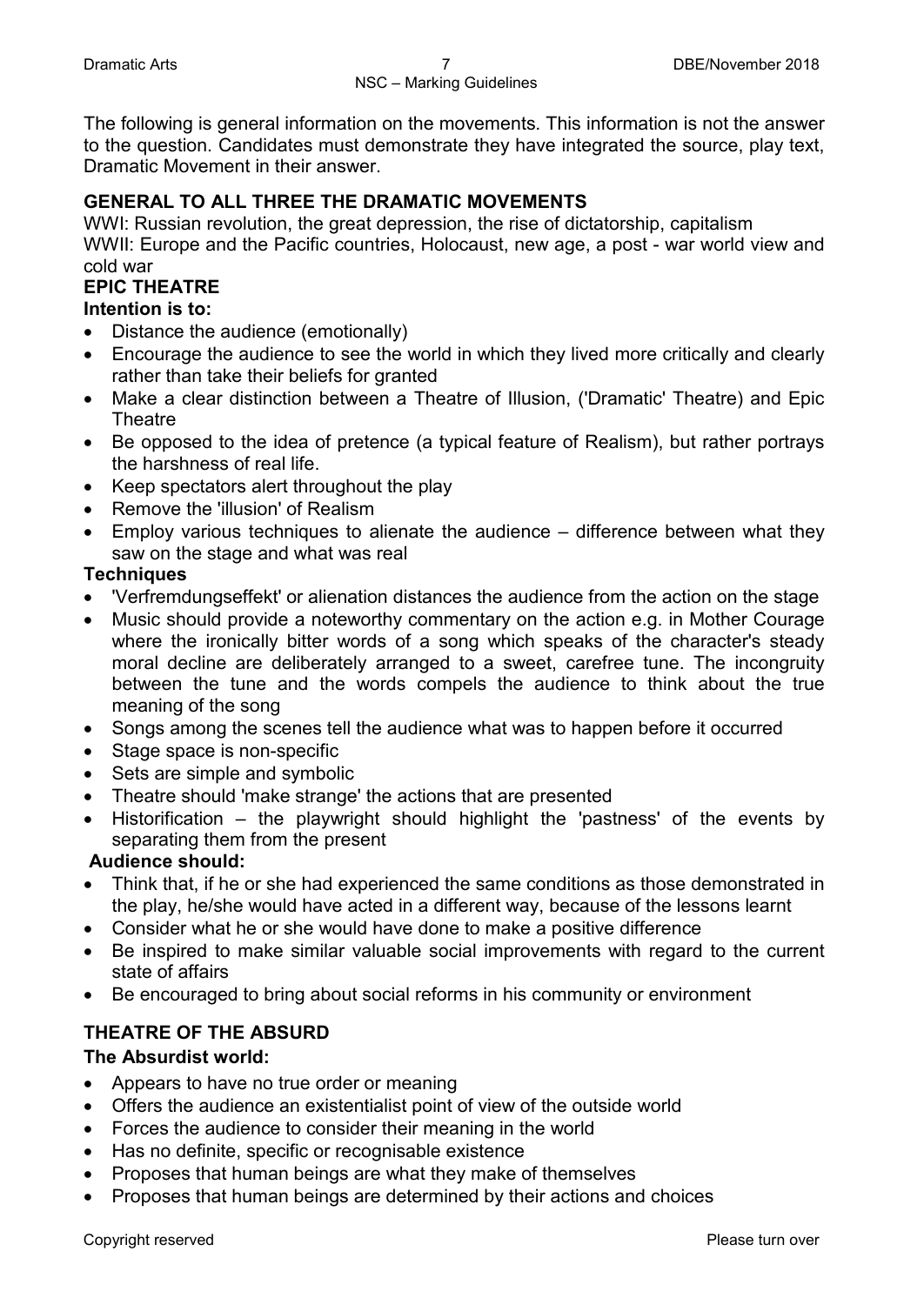- Has a pessimistic outlook of the human struggle
- Mainly concerned itself with mankind's search for meaning

### **Characters:**

- Are not fixed
- Represent humanity who themselves are nothing
- Exist in a bleak world devoid of meaning
- Are lost, confused
- Their actions are worthless and absurd
- Are clown-like
- Stay together as they are afraid to be alone in such an incomprehensible world
- Lack identity dull, uninteresting and lack dimension
- Flawed
- Are not well-rounded no past. We are given little indication what the future might be
- Remain static and show no development
- Come across as being repulsive, pathetic, miserable and incapable
- Are emotionally empty
- Their qualities are exaggerated
- Are used to express Absurdists' views on the human condition
- Are mutually dependent
- Are 'Social puppets'
- Perform double acts

### **Language and dialogue:**

- Shows that humans are not adept at communication
- Acts as a barrier to communication
- Isolates the individual even more
- Shows that speech is almost futile
- Questions the value of language
- Lost its ability to communicate
- Attempts at communication often 'disintegrate' from clichés to meaningless syllables
- Inability of language to bridge the gap between the characters
- Dehumanises and makes existence automatic and meaningless
- Presents the unexpected, the bizarre and the absurd
- Uses silence rather than the spoken word
- Contains meaningless conversations
- Are habitual and superficial
- Are seen as an escape from the tedium of life
- Create new words
- Contain banal daily conversations mixed with literary language, puns, clichés, slang and repetitions are interspersed with poetic language
- Displays a repetitious style of dialogue to emphasise the cyclic nature of life

### **Themes explore and demonstrate the:**

- Temporality and evanescence (time)
- Tragic difficulty of becoming aware of one's own self in the merciless process of renovation and destruction that occurs in life
- Change of time
- Difficulty of communication
- Unending quest for reality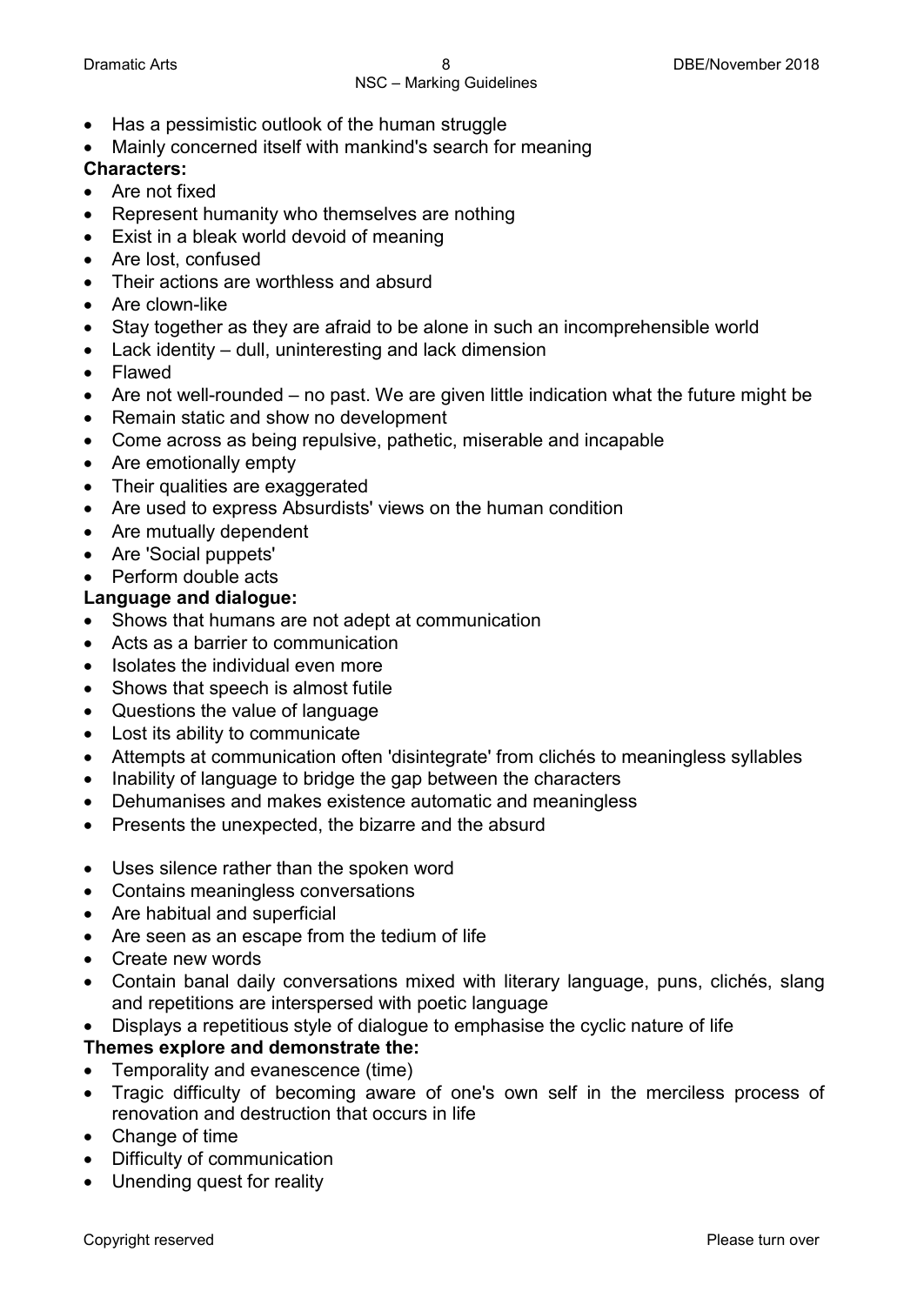- Tragic nature of relationships
- Terror of man in the face of total meaninglessness
- Anguish (Existential angst)
- Isolation and loneliness of man lost in a world in which God has deserted him
- Illusion that science and reason provide answers or meaning

### **POSTMODERNISM**

### **The Postmodern world:**

- Rejects the certainties of the Modern Era
- Contains no Grand Narrative or singular truth
- Rejects the idea that there is a dominant set of beliefs or a neat solution
- 'Destroys' the 'truth'
- Embraces multiple viewpoints, perspectives, realities
- Includes Art, Theatre, Architecture, Music, Film, Literature, Fashion, TV and other forms of expression
- Borrows from a multiple array of styles
- Rejects the notion of 'high art' and 'low art'
- Embraces Avant Garde (forward thinking), experimental theatre
- Does not prescribe to a 'purity' in art
- 'Trashes' high art
- Contains no fixed way of creating art
- Moves towards a more subjective opinion
- Holds that culture belongs to every person
- Deconstructs (a way of taking set notions apart and putting them together again in a new, disrupted and disjointed manner) ideas, images and constructs
- Contradicts ideas, images and constructs
- Does not prescribe a meaning, point of view or perspective
- Reflects and celebrates the madness and chaotic way of life in a Popular culture
- Enjoys nonsense art, ideas, constructs and theories
- Sees irony and humour
- Emphasises HOW things are seen as opposed to WHAT is seen

### **Pastiche:**

- Is a Visual Arts technique of different images, media forms etc. pasted together to create one piece
- Uses references and layers, different texts and images
- Uses Meta Theatre/Text
- Reminds the viewer that they are in the theatre
- Contains characters that can step out of character and communicate with the audience
- Is the art work reflecting on itself
- Is non-linear in construction
- Is reflexive
- Is peripheral even not essential
- Contains theories or ideas
- Is broken up
- May overlap with many points of view and conflicting voices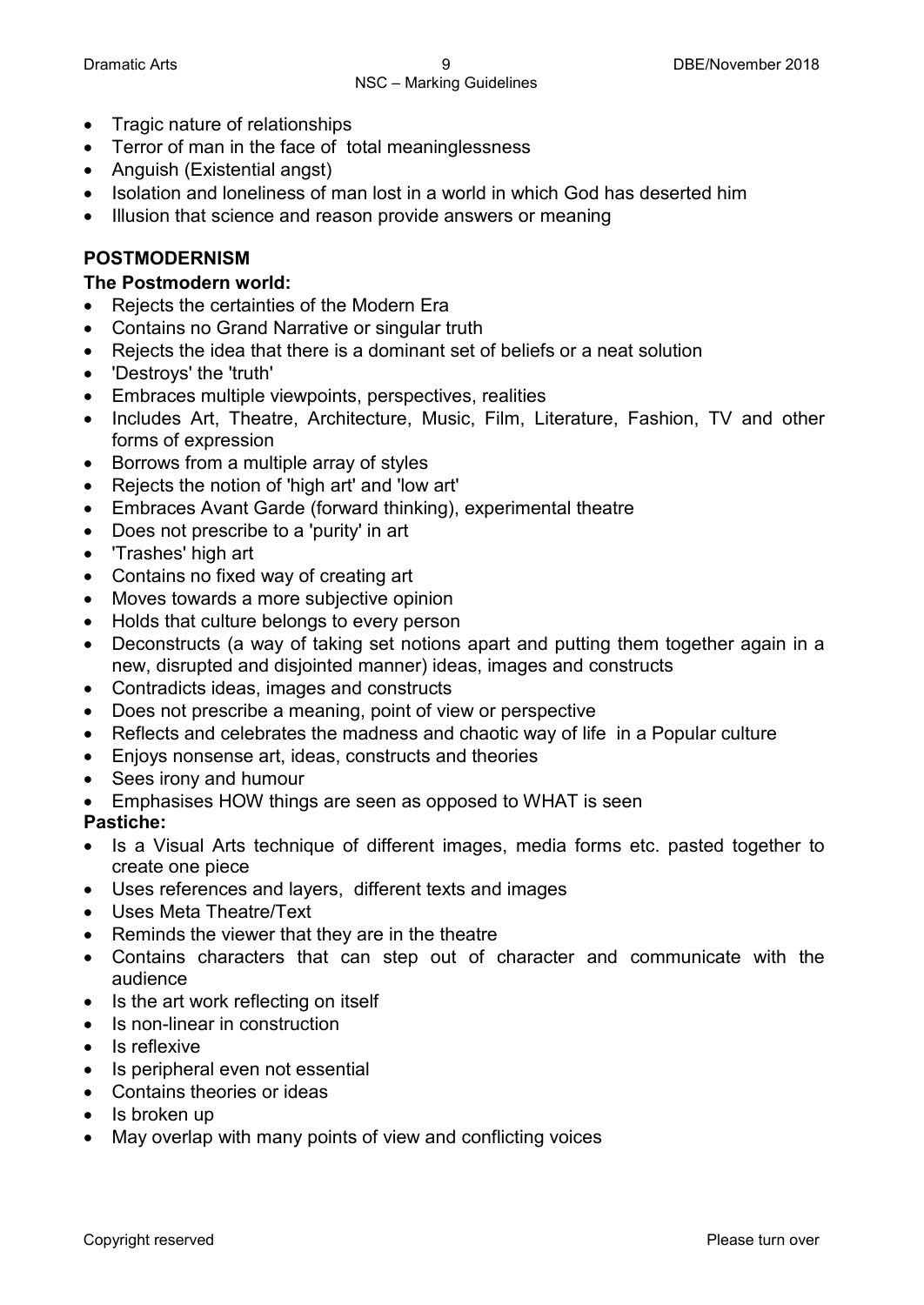### **Performances are:**

- The main focus
- The main process

• Not captured in a script because they consist of images, sounds and multimedia

- **Rehearsal processes are:**
- Improvised
- Changed
- Revised
- Updated
- Transformed through performance continually

### **Audience is:**

- An important active element
- Often included in the dialogue

### **Play Texts:**

- Have no clear beginning, middle or end
- Make the script just the starting point
- Have unanswered questions

### **Texts (visual, aural, the human body etc.):**

- Look at themes or theatrical devices
- Leave the play open-ended
- Embrace the idea that the audience makes their own meaning
- Ask more questions than are answered
- Contain visual images and non-spoken actions
- Deconstruct a truth and do not accept only one reality
- Use time, space and structure to echo the deconstructed or defragmented story or plot
- Do not necessarily have real people
- Contain characters and people who are merely a representation of fragmented ideas
- Often start at a realistic point but unravel and the action becomes unreal as the play goes along

### **TOTAL SECTION A: 30**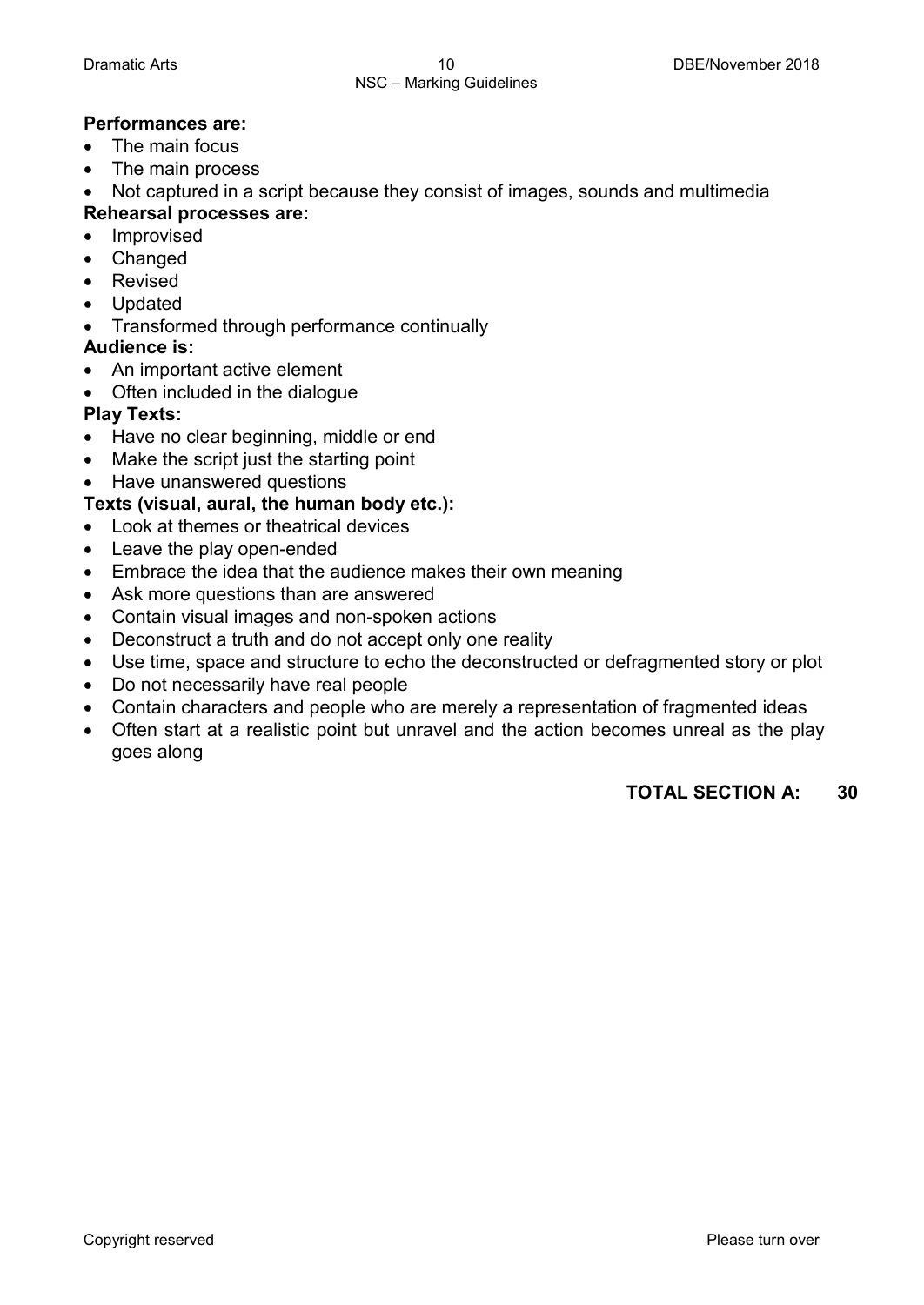### **SECTION B: SOUTH AFRICAN THEATRE: 1960–1994**

The candidate must answer only ONE question in this section.

### **QUESTION 2:** *WOZA ALBERT!* **BY PERCY MTWA, MBONGENI NGEMA AND BARNEY SIMON**

2.1

Award full marks for:

- One well-motivated statement OR
- Two separate thoughts/ideas

The following is a guide:

- Albert Luthuli was one of the struggle heroes during the apartheid era and it is befitting to acknowledge him
- The name Albert has many connotations such as Albert Street in Johannesburg where work permits were issued
- The repetition of 'Woza' emphasises the new production and urges the audience to watch
- It is a call on the previous production since 'Woza" also means 'rise up' / 'come here'

Markers accept other relevant and well-motivated answers. (2)

### 2.2

Award full marks for:

- Three well-motivated statements OR
- Six separate thoughts/ideas
- The following is a guide:

### **The road show will:**

- Provide fun way of teaching and learning outside the classroom
- Allow learners to engage on a more personal level because the issues are made relevant for them in their own performance
- Encourage peer to peer teaching and learning to take place
- Open up discussion amongst learners because they might be made aware of different interpretations and perspectives
- Encourage learner participation
- Help learners to remember the content and reflect on it
- Encourage watching live performances because it is immediate and visual and will remain in the memories of the audiences who watch the page to stage transformation.
- Help learners to understand how a roadshow works
- Help learners understand the function and practices of poor theatre
- Improve acting skills
- Aid with a be a better understanding of the history of the apartheid era
- Candidates may respond from the point of view of the performers or as the audience

Markers accept other relevant and well-motivated answers. (6)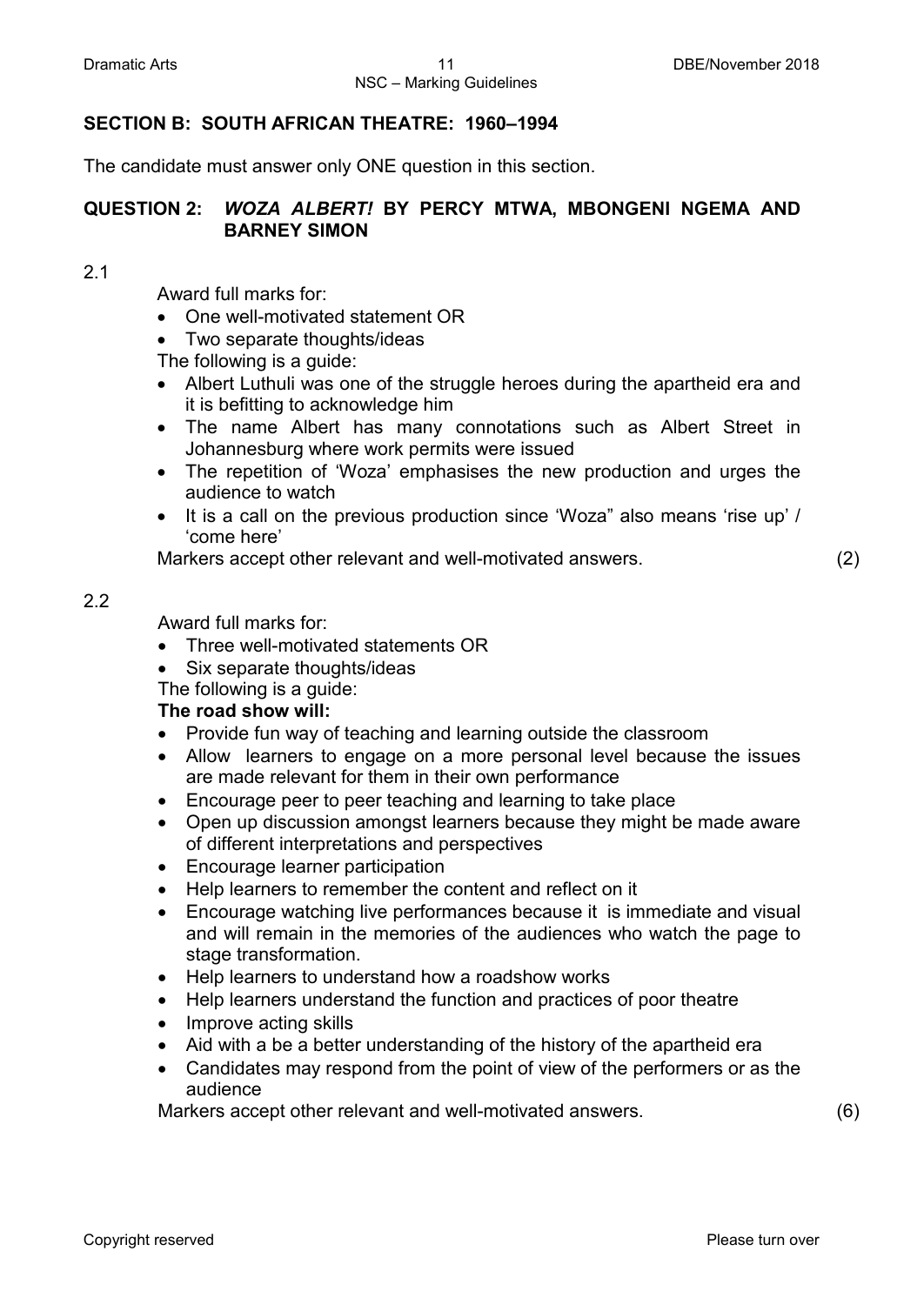## NSC – Marking Guidelines

2.3 Markers accept other relevant and well-motivated answers.

Award full marks for:

- Two well-motivated statements OR
- Four separate thoughts/ideas
- Candidate may give reasons for or against the effectiveness of the poster

The following is a guide:

### **For:**

### **The poster:**

- Contains visual and verbal design aspects that provide relevant information for the production
- Is relevant because it contains some of the themes found in the play
- Is eye catching because it makes use of interesting colours, shapes and words/ideas which relate to the play
- Gives the relevant information about the play and what is to be expected
- Speaks directly to the relevant target audience e.g. Grade 12 students who are studying the play

### **Against:**

### **The poster:**

- Contain design elements that did not serve the advertisement of the roadshow
- Is not colourful, therefore does not attract the eye/attention
- Consists of unnecessary information
- It does not include all the relevant information (4)

### 2.4 Markers accept other relevant and well-motivated answers.

Award full marks for:

- Three well-motivated statements OR
- Six separate thoughts/ideas
- Up to four marks if there are no references or examples given from the play text

### The following is a guide:

### **'Dreaded Pass Law' and 'Dreaded Dompas':**

- Are both themes in the play which reveal the unfairness of the Apartheid system
- Black people were not allowed to travel freely and had to carry a Pass Book at all times as seen in the first scene
- The play highlights the theme of discrimination and injustice as the carrying of a dompas was an infringement on the freedoms and rights of Black people
- Explanation of the apartheid policies and laws e.g. the dompass (6)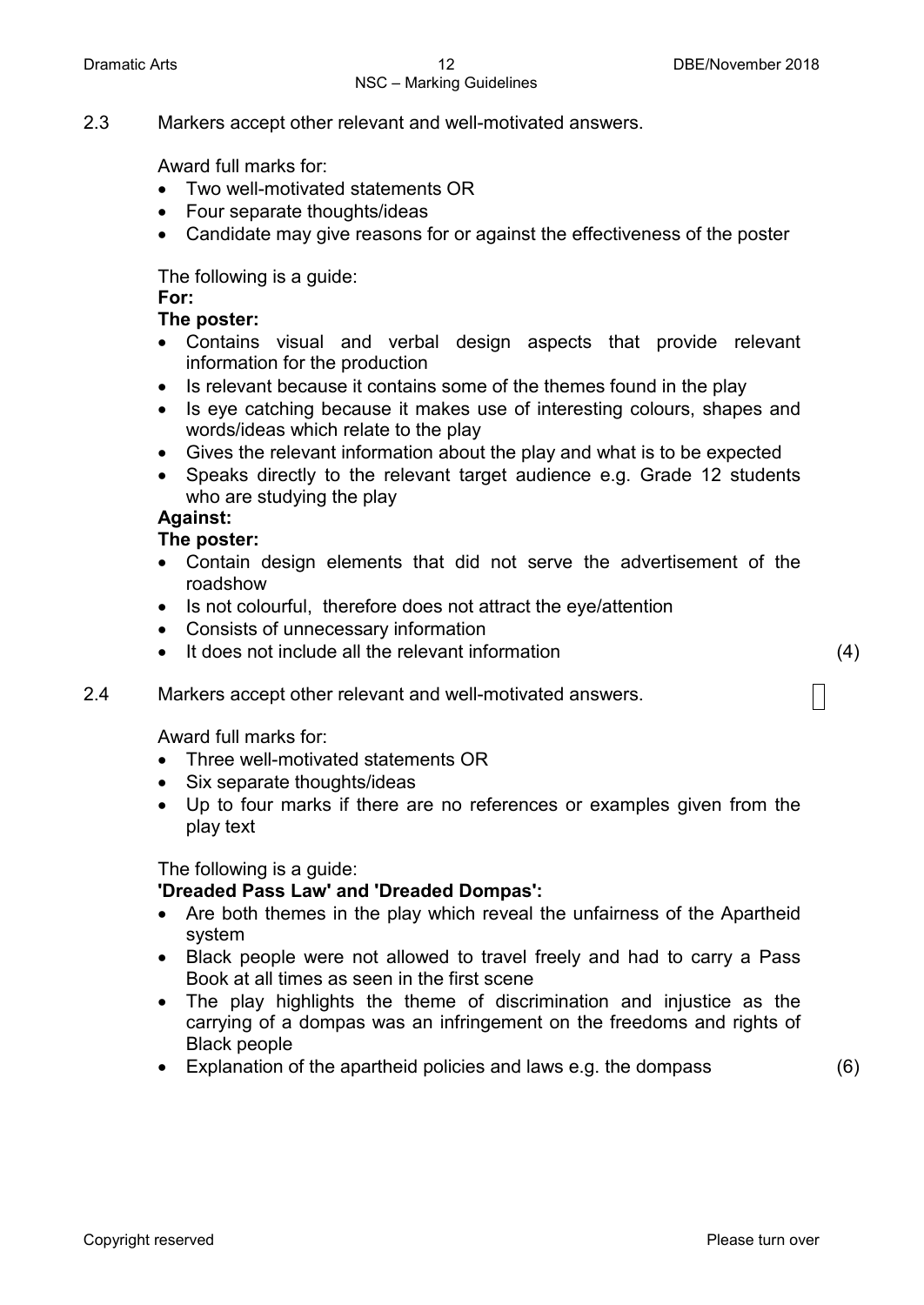2.5 Markers accept other relevant and well-motivated answers.

Award full marks for:

- Two well-motivated statements OR
- Four separate thoughts/ideas

The following is a guide:

### **Possible challenges might include:**

- Time constraints for rehearsals because learners would have other subject demands on their time, sport, transport issues, etc.
- Economic constraints e.g. transport of set and props, sustenance and transport for cast and crew
- Lack of commitment from cast members because not all learners might be dedicated to Drama or performance
- Time away from school would be difficult as other subjects might suffer, examinations might be missed, etc.
- Due to time schedules may not allow external groups to perform at the school
- Some schools may react negatively to the content of the play (4)

### 2.6 Markers accept other relevant and well-motivated answers. Mark holistically.

Award full marks for:

- Four well-motivated statements OR
- Eight separate thoughts/ideas

Candidates should apply the following principles to their own production **Set and Props:**

- Stripping away of all unnecessary theatrical elements e.g. costumes, lighting, sound effects, make-up, props, set
- Set should be functional (to set the mood), rather than decorative
- No scenery, in the traditional sense, only a few functional props
- Eradication and stripping of the stage and its technical/theatrical elements **Actor-audience relationship:**
- Eradication of all psychological blocks which prevent actors from offering themselves to their craft and the audience – Holy Actor
- Spatial interplay of actors and audience
- Any space can be adapted
- Audience is involved and affected by the production (8)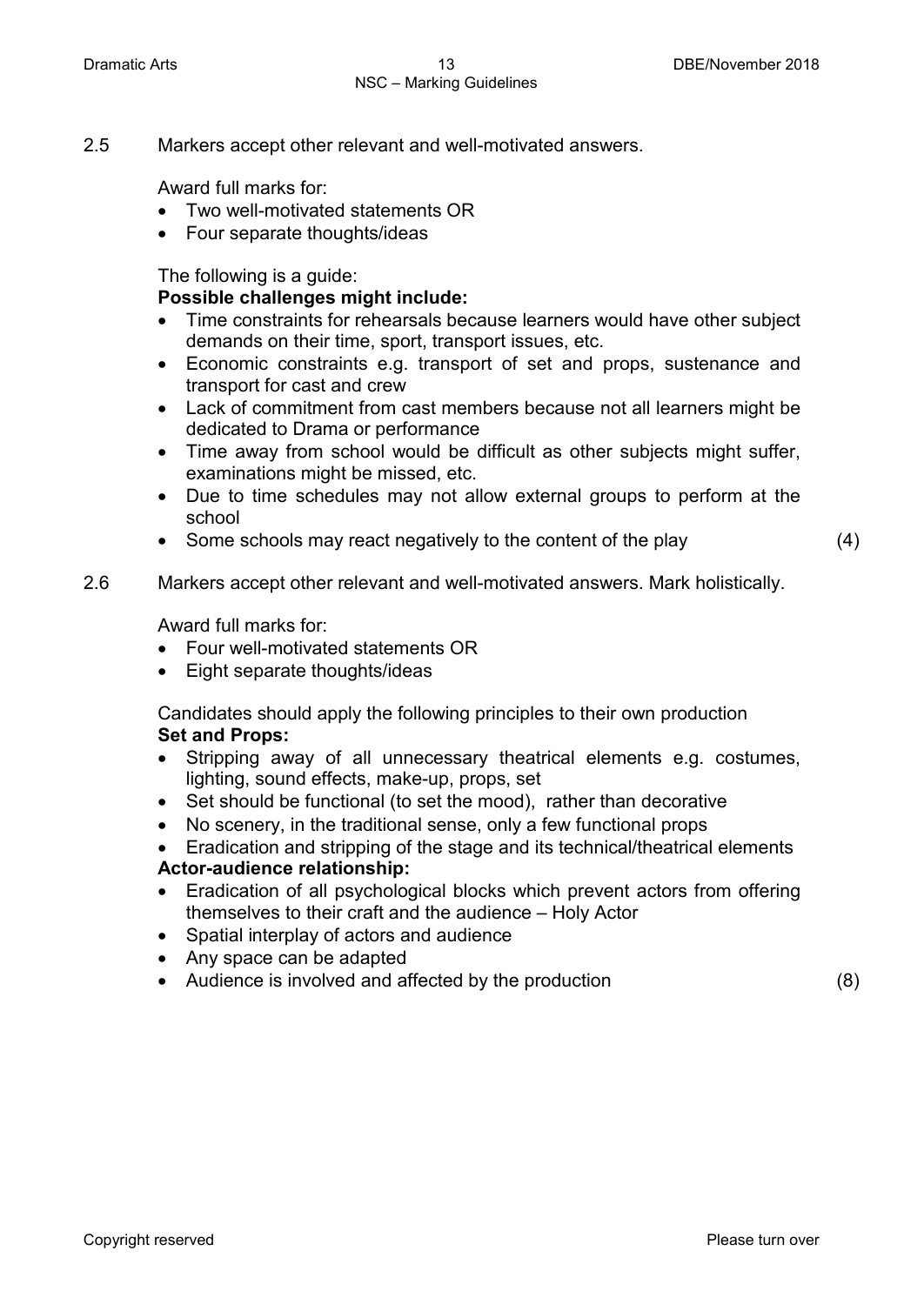### 2.7 Refer to the notes below and ANNEXURE A to inform your marking

Markers accept other relevant and well-motivated answers. The following is a guide:

**The idea of Morena coming back to South Africa was central to the play because:**

- It was the original thought generated after singing religious songs in a bus on returning from a tour of Gibson Kente's *King Kong*, which sparked the idea of the question: 'What would happen if the Saviour, Jesus Christ, came back to an apartheid South Africa?'
- The play's structure is shaped around the questions around Morena coming to South Africa, His arrival and subsequent death and resurrection
- Characters relate to an invisible Morena throughout the play through their acknowledgement of His presence in their conversations
- Morena symbolises the desired freedom from an apartheid South Africa as Morena represents the Saviour, Jesus Christ, freedom from oppression and all that Christ stands for
- Morena unifies and mobilises the oppressed to action because the people feel that He has come to save them from oppression
- Morena is an integral part of the play as a whole, its mood, messages and meaning because the whole play revolves around the question, 'What would you do if Morena came back to South Africa?'
- A reference may be made to irony and hypocrisy (10)

**[40]**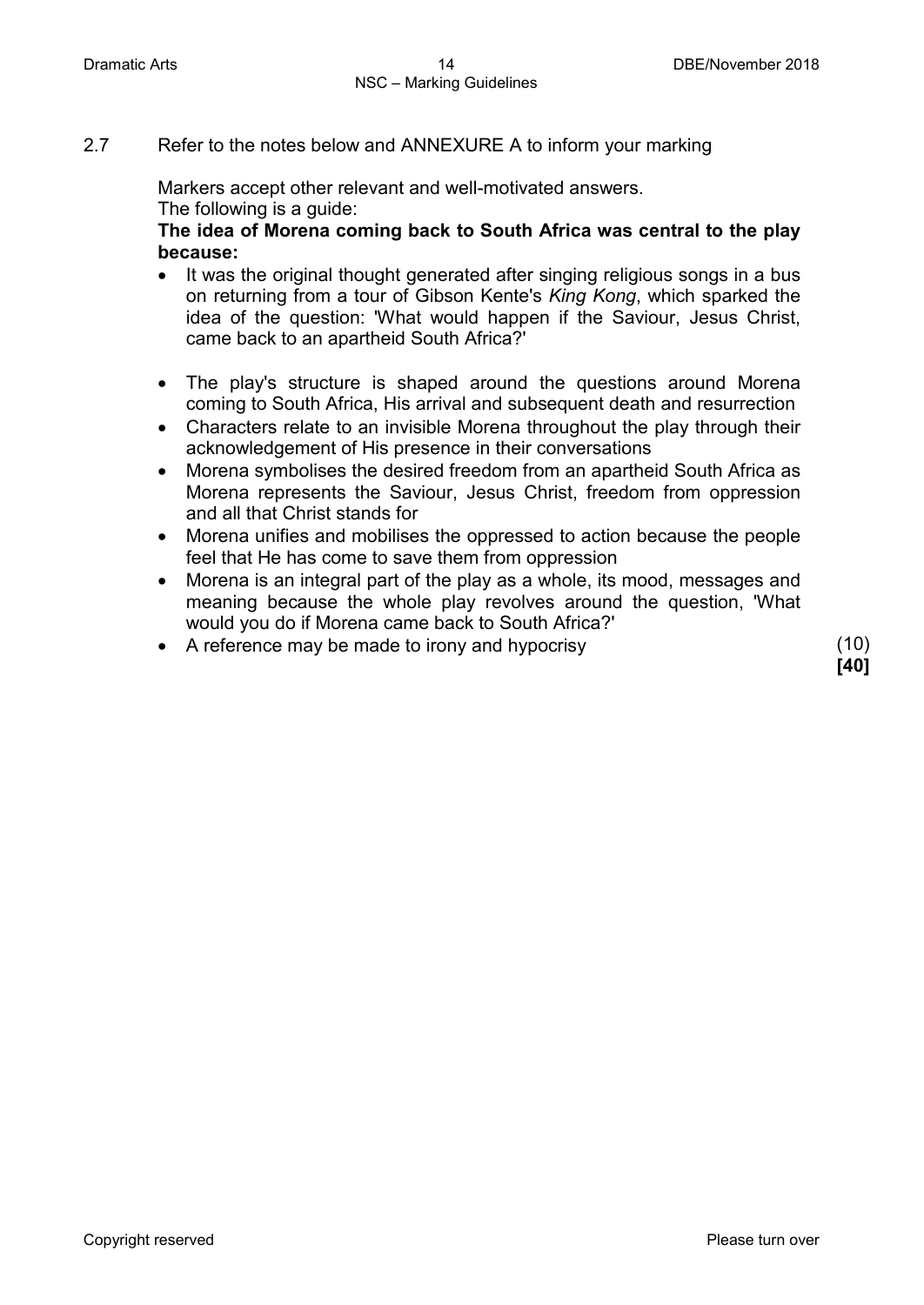### **QUESTION 3:** *SOPHIATOWN* **BY THE JUNCTION AVENUE THEATRE COMPANY**

- 3.1 Markers accept any relevant title with a suitable motivation. Award:
	- One mark for the title
	- One mark for the motivation (2)

- 3.2.1 Markers accept relevant answers that demonstrate an understanding of a scene taken from *Sophiatown*. Award full marks for:
	- Four separate thoughts/ideas

The following is a guide:

### **The arrival of Ruth in Sophiatown:**

- Surprises the inhabitants of Mamariti's house as the family was unaware of Jakes' plan
- At first causes Lulu and Princess to be unwelcoming towards Ruth, because Ruth is a stranger to them in their home
- Creates interest and attraction for Mingus and Jakes as she is of the opposite sex and she is a white girl from Yeoville
- Introduces someone from 'the outside' to Sophiatown, from the northern suburbs of Johannesburg (4)
- 3.2.2 Markers accept other relevant and well-motivated answers. Mark holistically

Award full marks for:

- Two well-motivated statements OR
- Four separate thoughts/ideas
- The following is a guide:

### **Ruth:**

- Could wear a floral dress, flat shoes, a necklace and a summer hat
- Is from Yeoville and possibly exposed to the latest Johannesburg fashions

**Lulu:**

• Could wear her school uniform consisting of a tunic, white shirt, grey socks and black school shoes (4)

3.2.3 The candidate must show an understanding of how an actor should approach the truthful and realistic interpretation of the role. Mention could be made of Stanislavski's System/ Method. Other authentic, original acting methods and approaches to vocal, acting and characterisation techniques should be acknowledged.

Award full marks for:

- Three well-motivated statements OR
- Six separate thoughts/ideas

Markers accept other relevant and well-motivated answers.

**The candidate must mention the elements of the acting method/system they decided to discuss**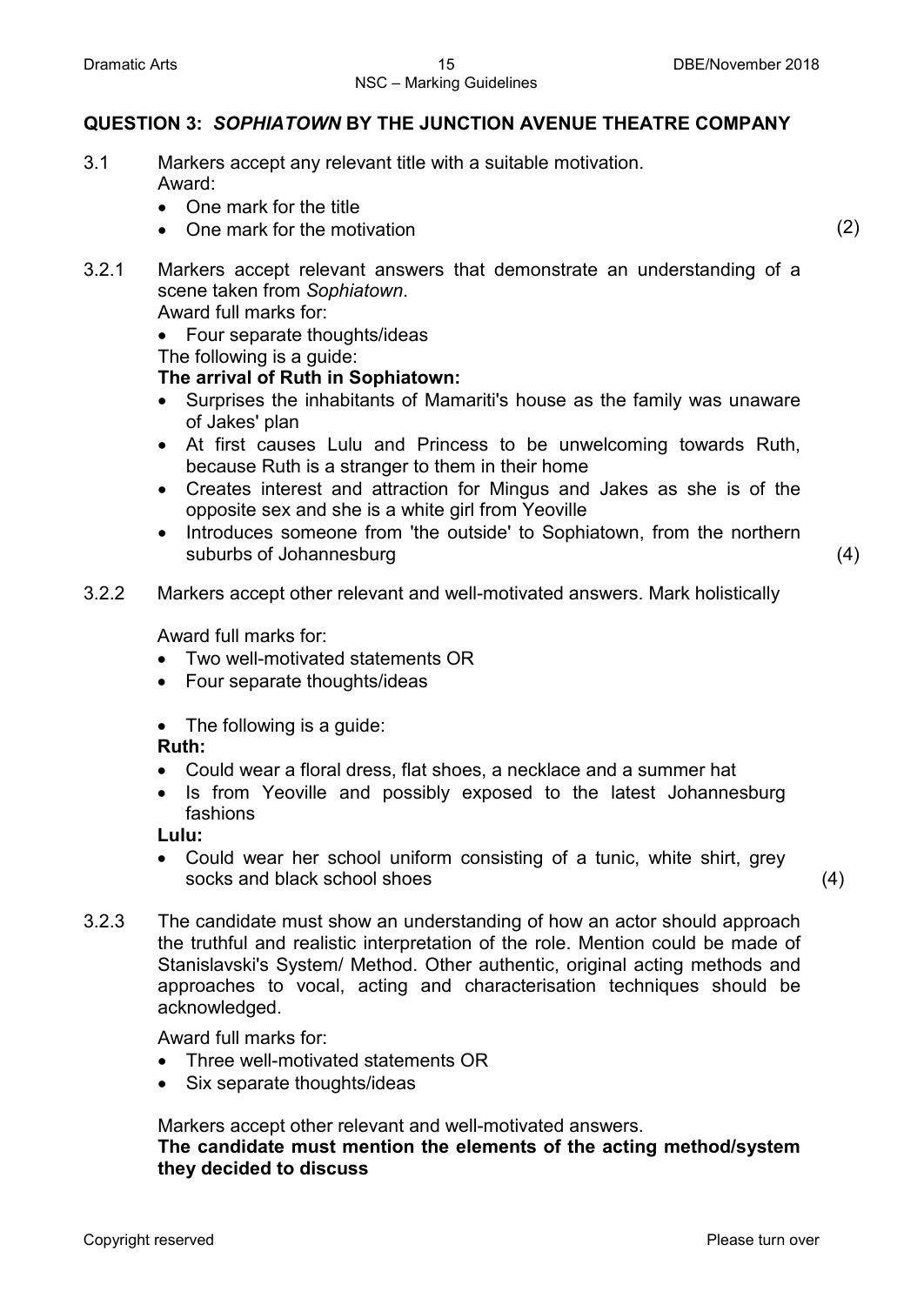The following is a guide to the depth and breadth of the type of answer a candidates should give. The Stanislavski system/method is only an example.

- Shifts in thought and feeling are reflected authentically through the actors' actions and reactions towards each other through the use of facial expression and gestures
- The director should facilitate the actors' understanding of the thoughts and feelings which reflect the characters' relationship at this point in the play and elicit authentic responses from the actors, e.g. Mingus' reaction when Princess decides to pose for a Dutch photographer
- The actors should live 'in the moment' and vocal and physical responses could therefore vary from performance to performance but will always be and true
- Stanislavski's or any other theatre practitioner's method can be provided **Before rehearsals:**
- The actor could read the script to understand how the character behaves, responds and fits into the action of the play

### **Observation and research:**

- The actor could do a thorough analysis of the character in the play text
- Understand the character's goals and motivations
- Do thorough research and observation of the character type

### **Physical score of actions:**

- Actions and reactions should be realistic to the character in the situation
- Uses physical action (facial expression, gestures and movement) in a natural and believable manner in the creation of the play's life on stage

### **Vocal expression:**

- As the play is realistic, the actor should create the illusion of a real conversation
- Guide the actor to understand the thoughts and feelings which are reflected in the actor's vocal responses through tone, pace, rate, volume etc.

### **Beat work:**

- Shifts in thought and feeling should be reflected effectively, realistically and believably.
- Units and objectives should be reflected in the actor's physical and vocal expression

### **Magic if:**

• The actor should play as if he/she is the character and vocal and physical responses could, therefore, vary from performance to performance. 'Acting is believing'

### **Circles of attention:**

- Actor's focus should be on the world of the play and not on the audience **Emotional memory:**
- Actor can use personal experiences and real emotions

### **Warm-up exercises:**

- The actor should warm up his or her instrument to be able to deliver on the physical and vocal demands of the role
- Vocal warm-ups, e.g. diaphragmatic intercostal breathing, resonance exercises ( humming)
- Physical warm-up exercises could include spinal rolls for flexibility and posture (6)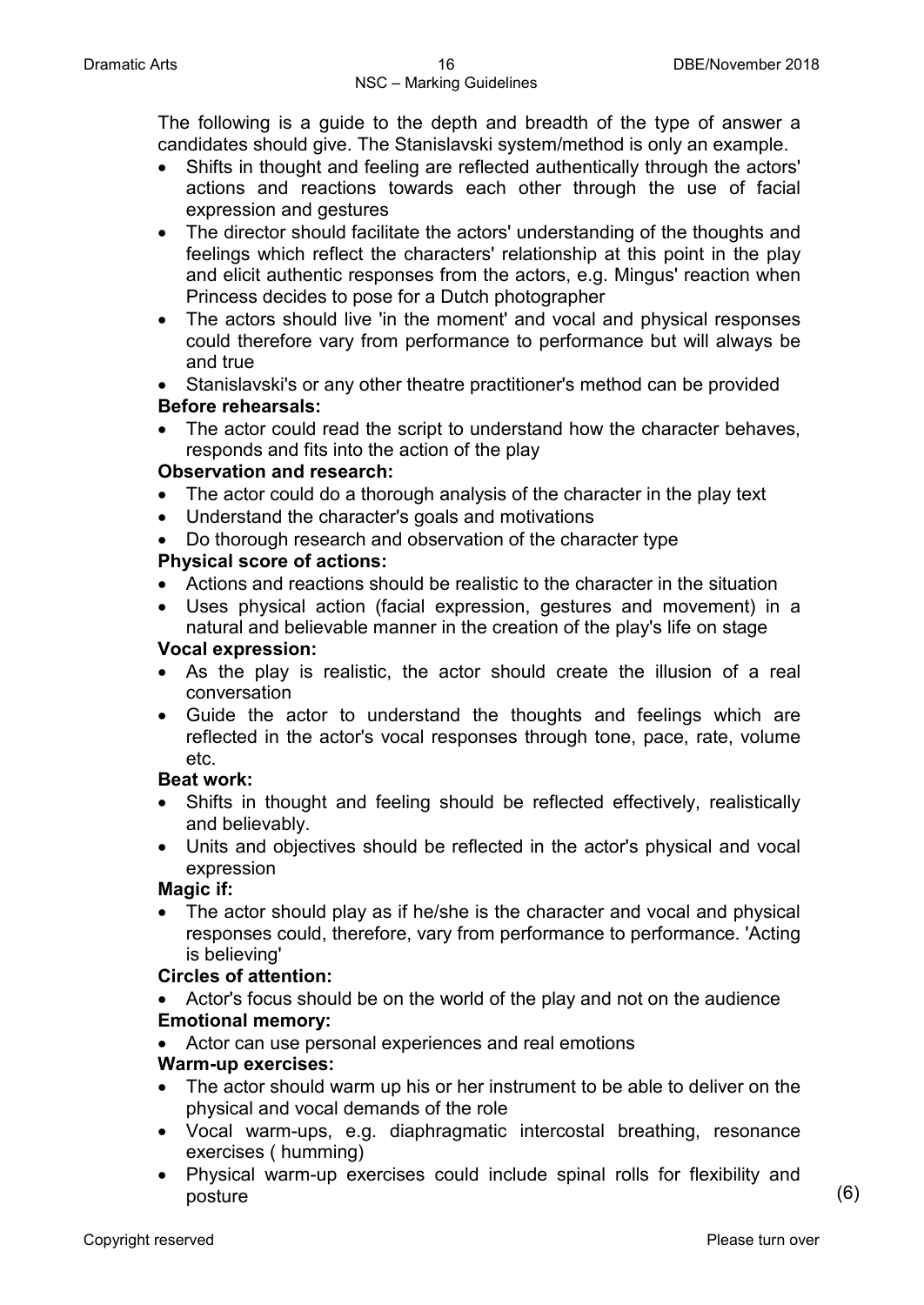### NSC – Marking Guidelines

 $\mathsf{I}$ 

3.3.1 Markers accept other relevant and well-motivated answers.

Award full marks for:

- Three well-motivated statements
- Six separate thoughts/ideas

The following is a guide:

### **Universal relevance:**

- Sophiatown is as relevant today as it was then. The themes, issues and characters all represent humanity in its essential timelessness, e.g. prejudice and love relationships
- Themes of discrimination, gangsterism, etc. are still prevalent today
- The dynamic nature of the production still entertains and educates because it contains singing, dancing, narration, varied colourful characters
- A living newspaper and historical documentary recording events for all time (6)

3.3.2 Markers accept other relevant and well-motivated answers.

Award:

- One mark for the means of advertising
- One mark for the motivation

The following is a guide:

### **The road show could be advertised in the following ways through:**

- Social media, e.g. Facebook, Twitter, WhatsApp
- Print media, e.g. newspapers, posters
- Word of mouth
- Local radio stations, interviews, talk shows, advertisements

### **Motivation:**

- Using various media forms has the potential to reach more people
- It is cost effective and thereby saves money  $(2)$

3.4 Markers accept other relevant and well-motivated answers. Award:

- Two marks for the selected items AND
- Four marks for justification of items

### The following is a guide:

### **The following theatrical items might be selected to reflect Sophiatown of the 1950s because they were popular at the time:**

- Contemporary music because it could be exciting and fun
- Various indigenous dance styles which could educate and entertain
- Chorus work which could add a dynamic and powerful vocal impact
- A capella singing which could bring a truthful and sincere tone to the production
- Jazz music which influenced the lifestyle of the place
- American dance styles of the time e.g.: swing, jive which were enjoyed in dance halls at the time
- The penny-whistle which was a popular and inexpensive musical instrument used at the time
- Popular songs of the day, e.g. *Pata Pata* and songs by Miriam Makeba
- Might include an item as a physical object e.g.: props or decor (6)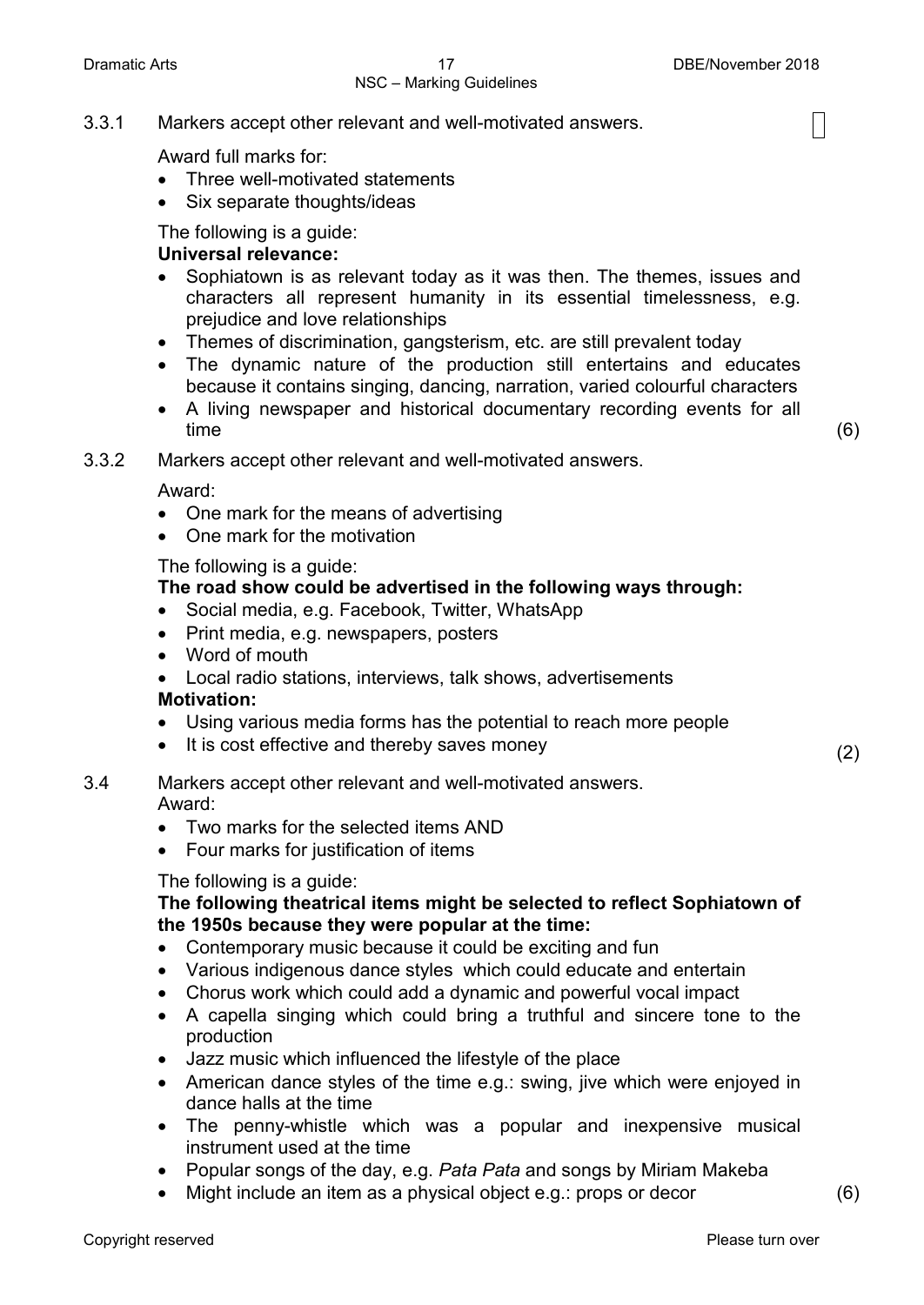3.5 Refer to the notes below and ANNEXURE A to inform your marking.

Candidates' answers must be well-motivated and show an understanding of the socio-political issues and the themes, and offer critical insight reflecting a personal evaluation.

The following is a guide:

### **Socio-political issues in an apartheid South Africa:**

- Inequality is depicted through the restriction of movement of black people
- Residents of Sophiatown were not allowed to buy alcohol in Johannesburg because of strict Apartheid laws
- Interracial relationships were not allowed e.g. Ruth and Jakes could not be in a relationship because of their different skin colours (Immorality Act)
- People were allocated living spaces according to their race (Group Areas Act) because of Apartheid laws which segregated people along racial lines
- High rate of unemployment led to the formation of gangs and an increase in crime in order to survive and provide for their families

#### **Themes:**

- Bantu education, as shown through the character of Lulu. It was an inferior system of education aimed at keeping the majority of the population oppressed and repressed
- Forced removals: many residents of Sophiatown did not want to move to Meadowlands because they had every right to stay in their own homes They used placards and written slogans such as 'We Won't Move' to protest
- Gangsterism: rival gangs would fight over the control of territories and girls in order to make money to survive and also to protect each other
- Overcrowding was seen as normal in Sophiatown because many people were attracted to the place due to its vibrant lifestyle in which different cultures mixed freely, interchanging their creativity, musicality, ideas and cultures.
- House owners rented out back rooms to as many people as their yards could accommodate to make money
- Domestic violence as seen through the characters of Mingus and Princess. Mingus physically and verbally abused Princess because he felt entitled to do so since he was providing for her, which shows sexism and patriarchy

Markers accept other relevant and well-motivated answers. (10)

**[40]**

### **QUESTION 4:** *SIENER IN DIE SUBURBS* **BY PG DU PLESSIS**

4.1 Markers accept any relevant title with a suitable motivation.

Award:

- One mark for the title
- One mark for the motivation (2)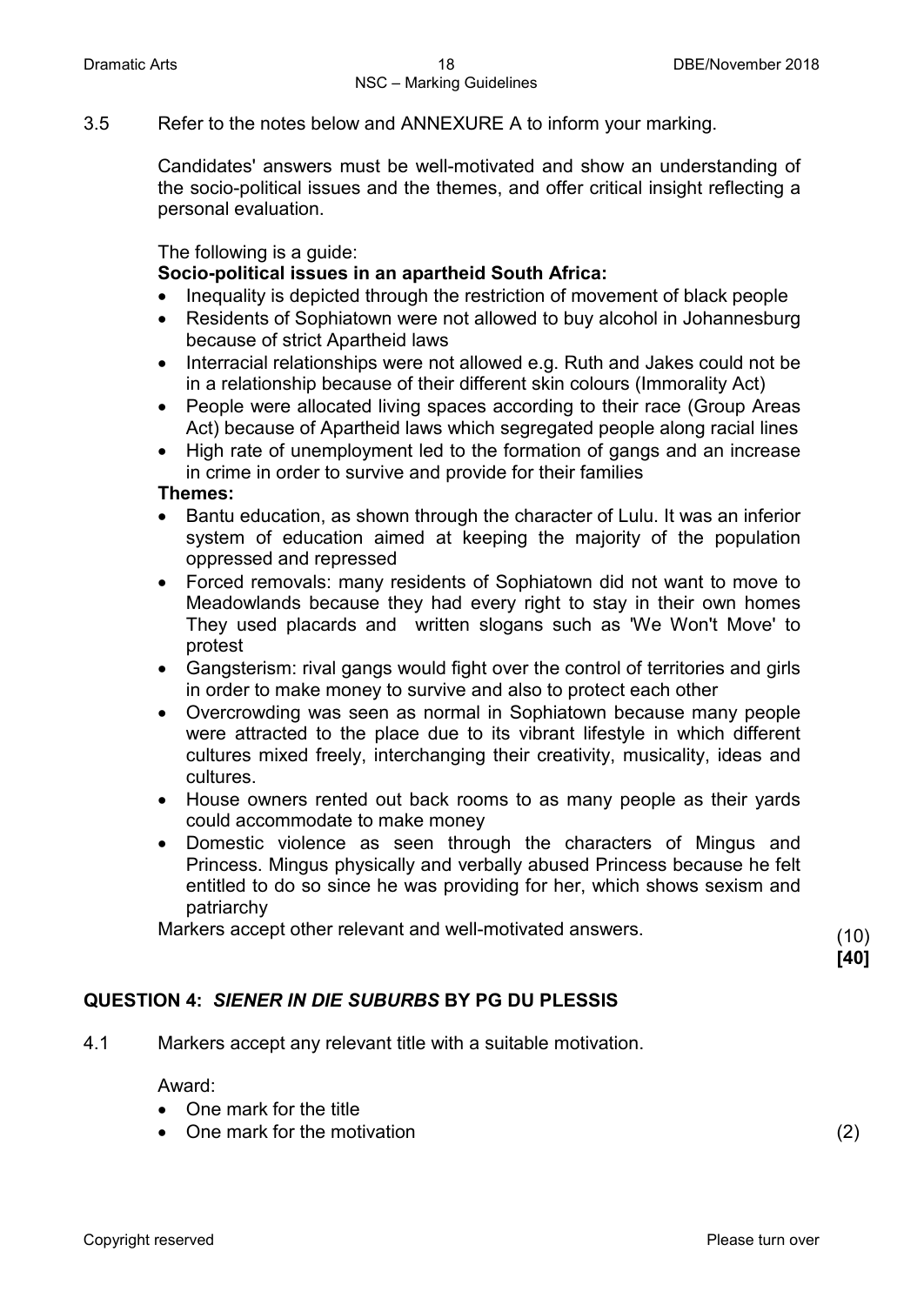## NSC – Marking Guidelines

4.2.1 Markers accept relevant answers that demonstrate an understanding of a scene taken from *Siener in die Suburbs*.

Award full marks for:

• Four separate thoughts/ideas

### The following is a guide:

### **Jakes' assault of Tiemie:**

- Tiemie runs into the house followed by Jakes because he is angry with her for possibly being pregnant with another man's child
- Ma becomes hysterical and pleads with Jakes to leave Tiemie alone
- Giel decides to leave because he has won some money on the horses
- Tjokkie commits suicide (4)
- 4.2.2 Markers accept other relevant and well-motivated answers. Mark holistically

Award full marks for:

- Two: for a well-described costume OR
- Four: for separate thoughts/ideas

The following is a guide:

### **Jakes:**

- Could wear a sleeveless white vest, printed shirt, jeans and a leather jacket
- Is rebellious in his nature and behaviour and this is portrayed in his costume

### **Tiemie:**

- Could wear a short floral summer dress and flat shoes
- Is quite fashionable and her costume will reflect that. (4)
- 4.2.3 The candidate must show an understanding of how an actor should approach the truthful and realistic interpretation of the role. Mention could be made of Stanislavski's System/ Method. Other authentic, original acting methods and approaches to vocal, acting and characterisation techniques should be acknowledged.

Award full marks for:

- Three well-motivated statements OR
- Six separate thoughts/ideas

Markers accept other relevant and well-motivated answers.

The candidate must mention the elements of the system / method or other acting methods

The following is a guide to the depth and breadth of the type of answer a candidates should give. The Stanislavski system /method is only an example.

- Shifts in thought and feeling are reflected authentically through the actors' actions and reactions towards each other through the use of facial expression and gestures
- The director should facilitate the actors' understanding of the thoughts and feelings which reflect the characters' relationship at this point in the play and elicit authentic responses from the actors, e.g. Mingus' reaction when Princess decides to pose for a Dutch photographer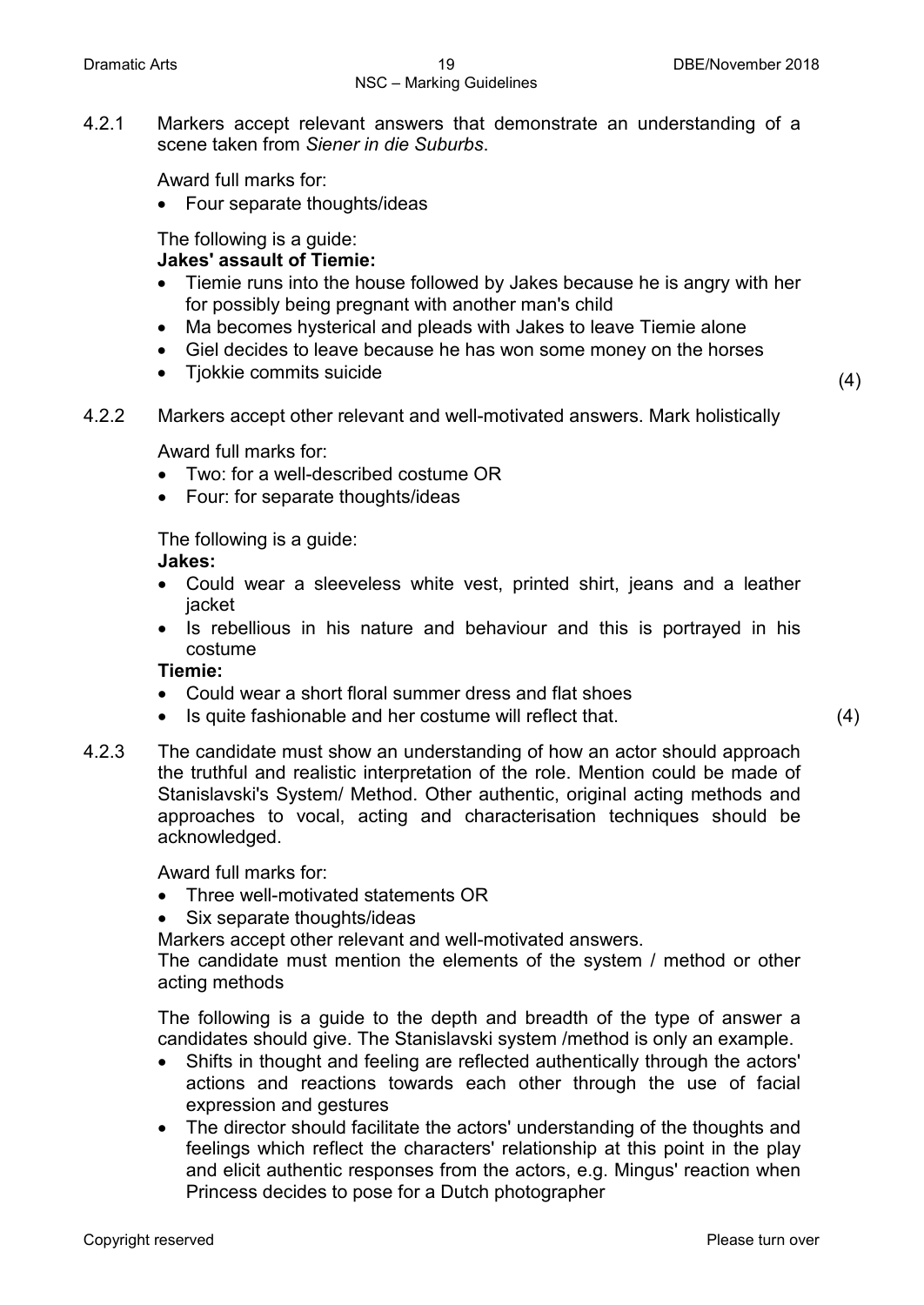- The actors should live 'in the moment' and vocal and physical responses could therefore vary from performance to performance but will always be and true
- Stanislavski's or any other theatre practitioner's method can be provided **Before rehearsals:**
- The actor could read the script to understand how the character behaves, responds and fits into the action of the play

### **Observation and research:**

- The actor could do a thorough analysis of the character in the play text
- Understand the character's goals and motivations
- Do thorough research and observation of the character type

### **Physical score of actions:**

- Actions and reactions should be realistic to the character in the situation
- Uses physical action (facial expression, gestures and movement) in a natural and believable manner in the creation of the play's life on stage

### **Vocal expression:**

- As the play is realistic, the actor should create the illusion of a real conversation
- Guide the actor to understand the thoughts and feelings which are reflected in the actor's vocal responses through tone, pace, rate, volume etc.

### **Beat work:**

- Shifts in thought and feeling should be reflected effectively, realistically and believably.
- Units and objectives should be reflected in the actor's physical and vocal expression

### **Magic if:**

The actor should play as if he/she is the character and vocal and physical responses could, therefore, vary from performance to performance. 'Acting is believing'

### **Circles of attention:**

• Actor's focus should be on the world of the play and not on the audience **Emotional memory:**

• Actor can use personal experiences and real emotions

### **Warm-up exercises:**

- The actor should warm up his or her instrument to be able to deliver on the physical and vocal demands of the role
- Vocal warm-ups, e.g. diaphragmatic intercostal breathing, resonance exercises ( humming)
- Physical warm-up exercises could include spinal rolls for flexibility and posture (6)

4.3.1 Candidates may say it is not relevant now ('or does it' implies it may not be). Accept other relevant and well-motivated answers for example the setting, language and context of the characters may not be not familiar to everyone.

Award full marks for:

- Three well-motivated statements
- Six separate thoughts/ideas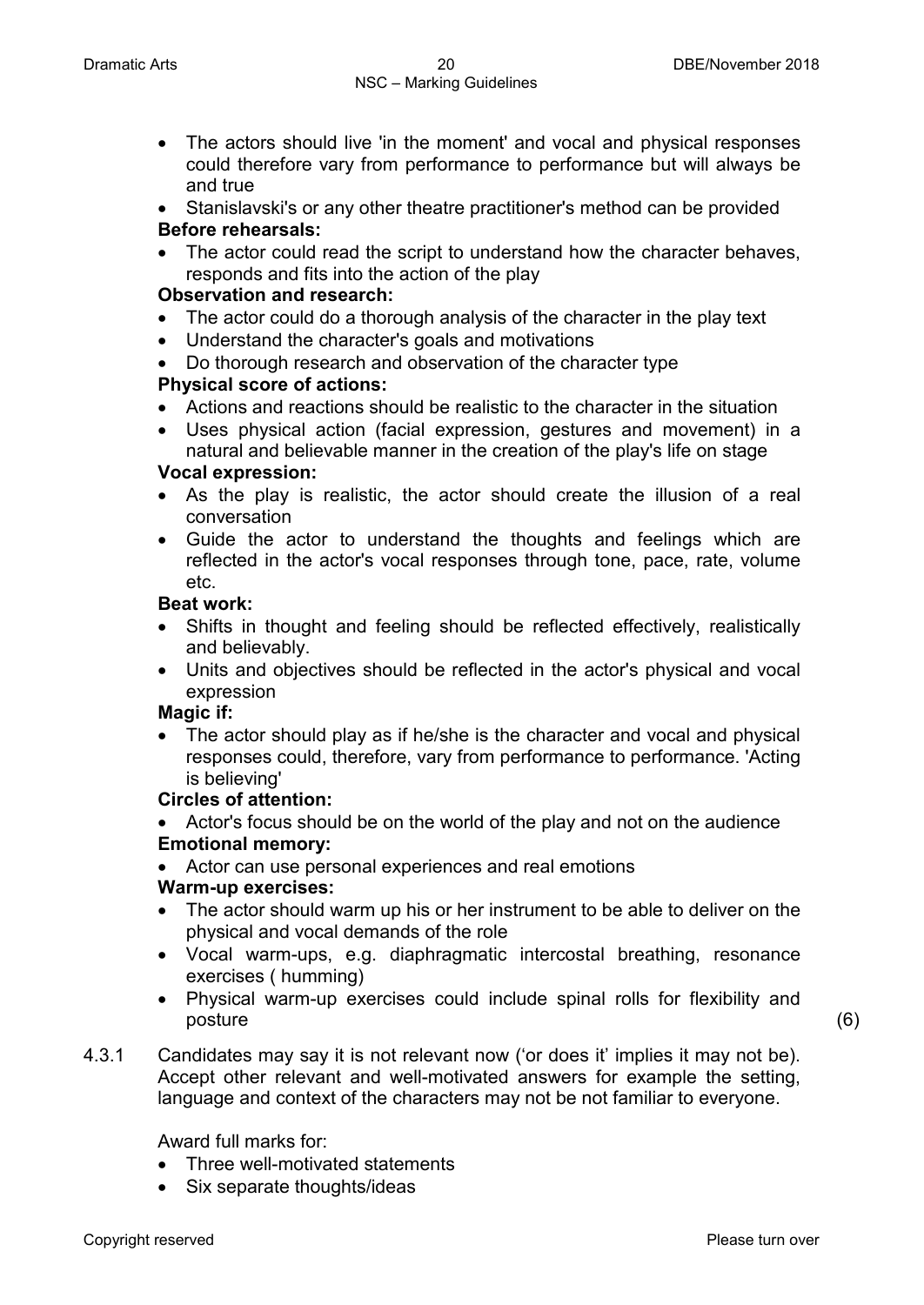## NSC – Marking Guidelines

The following is a guide: **Universal relevance:**

- *Siener in die Suburbs* is as relevant today as it was then
- Themes of poverty, freedom, abuse, etc. are still prevalent today
- The realistic nature of the play (language, setting, characters, etc.) is relatable and relevant to all audiences (6)
- 4.3.2 Markers accept other relevant and well-motivated answers.

Award:

- One mark for the means of advertising
- One mark for the motivation

### The following is a guide:

### **The road show could be advertised in the following ways:**

- Social media, e.g. Facebook, Twitter, WhatsApp
- Print media, e.g. newspapers, posters
- Word of mouth
- Local radio stations

### **Motivation:**

- Potential to reach a vast number of people
- Cost effectiveness (2)

- 4.4 Candidates must display an understanding of the possible theatrical impact of the motorbike in a production of the play. Award full marks for:
	- Three well-motivated statements OR
	- Six separate thoughts/ideas

The following is a guide:

### **The motorbike could create:**

- A dangerous atmosphere because the sound of the motorbike is loud and aggressive when Jakes rides it
- An intimidating mood because it is displayed on the stage and represents Jakes' presence in the play. Jakes is seen as a bully
- The model of the chosen motorbike could add to the characterisation of Jakes as he is a bully and intimidates people to get his way. He bullies Tjokkie to 'see'. He is defensive and will not hesitate to use violence to get his own way

Markers accept other relevant and well-motivated answers. (6)

4.5 Refer to the notes below and ANNEXURE A to inform your marking.

Candidates should display an understanding of how love resonates as a theme throughout the play.

The following is a guide:

It is clear from Jakes' actions that he does not understand love when he assaults Tiemie and throws the bloodied altar-cloth to Ma and says, 'Daar is jou blêrrie love'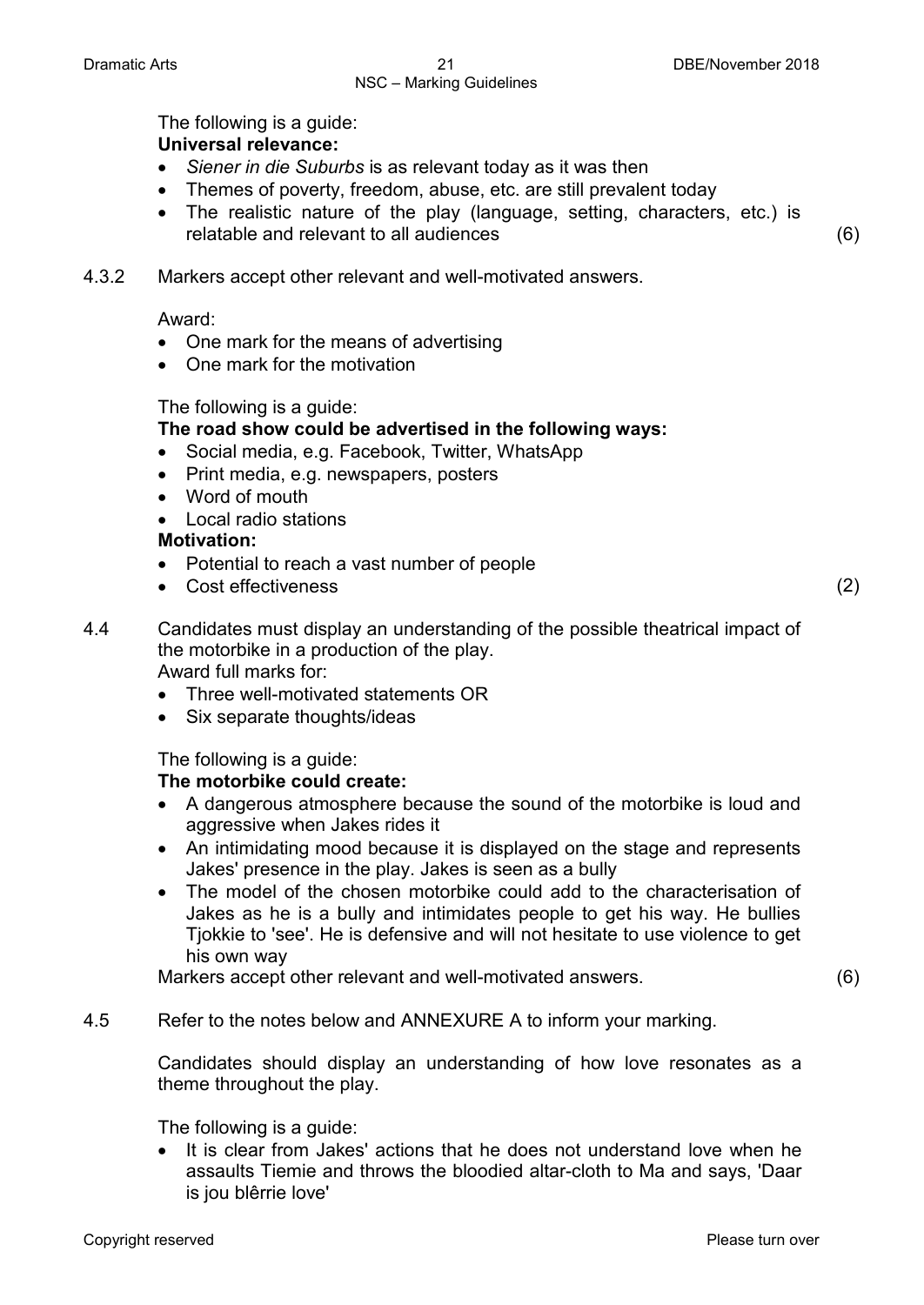- The message on the altar-cloth, 'God is Liefde', indicates that Ma tries to live by this example, unlike the other characters, even though they accuse her of being a bad role-model and a woman of low moral standards
- Ma experiences personal tragedy because she is tries to find God's love in her search for a patriarch for her family
- The relationship between Giel and Ma reflects a love of convenience and superficiality because Giel leaves as soon as he wins on the horses
- Tiemie and Jakes merely have a sexual relationship and do not love one another. However, Jakes says that he is a 'bok vir love' and claims that he cares for Tiemie
- Fé loves Tjokkie, however Tjokkie says that his ability to 'see' is more important than a relationship with Fé
- Ma loves her children. She will never let Tjokkie 'see' for her own benefit as she knows that the act of 'seeing' hurts him

Markers accept other relevant and well-motivated answers.

(10) **[40]**

### **TOTAL SECTION B: 40**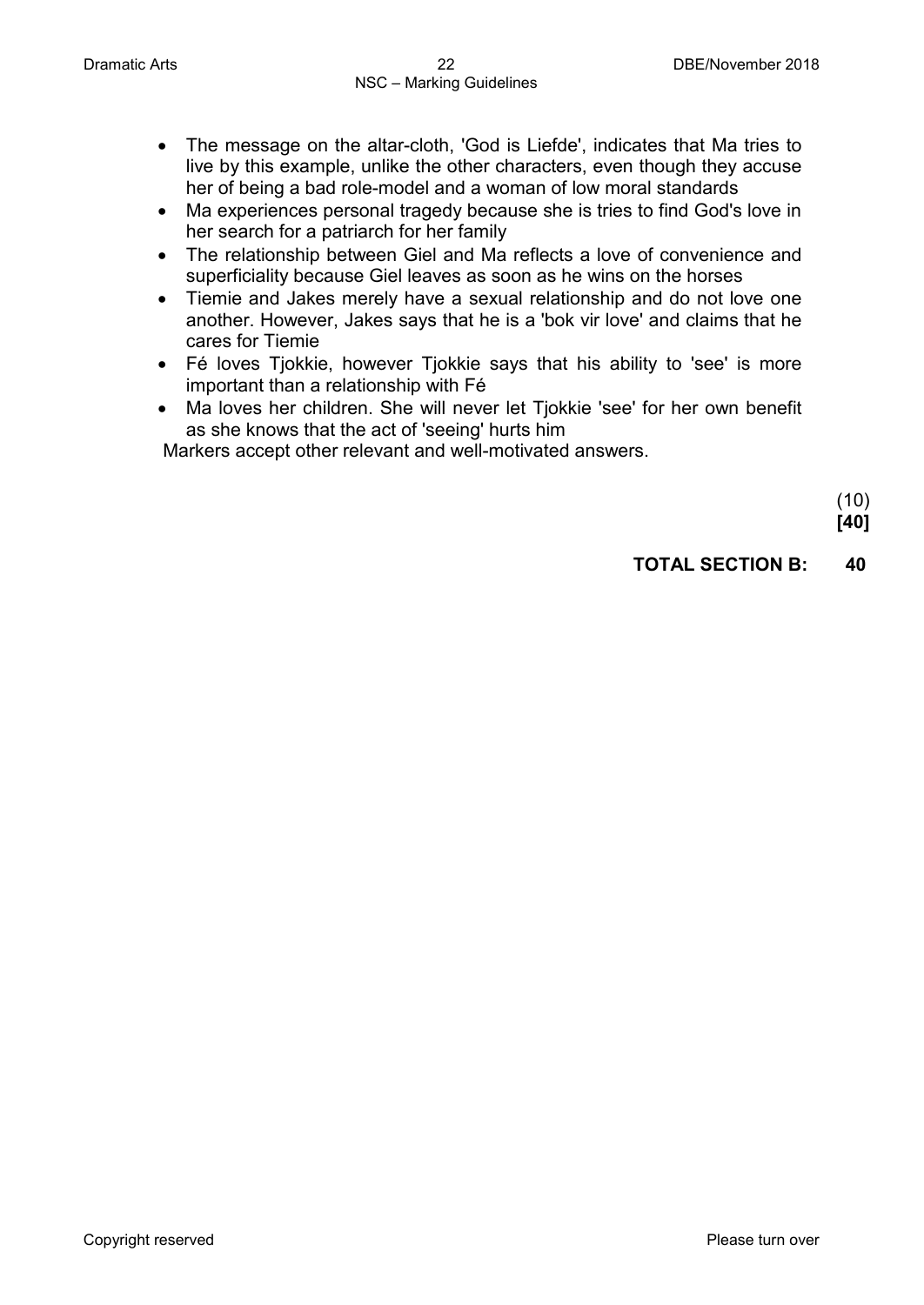|       | SECTION C: SOUTH AFRICAN THEATRE: POST-1994-CONTEMPORARY                                                                                                                                                                                                                                                                                                                                                                                                                         |     |
|-------|----------------------------------------------------------------------------------------------------------------------------------------------------------------------------------------------------------------------------------------------------------------------------------------------------------------------------------------------------------------------------------------------------------------------------------------------------------------------------------|-----|
|       | <b>QUESTION 5: NOTHING BUT THE TRUTH BY JOHN KANI</b>                                                                                                                                                                                                                                                                                                                                                                                                                            |     |
| 5.1.1 | <b>Truth and Reconciliation Commission</b>                                                                                                                                                                                                                                                                                                                                                                                                                                       | (1) |
| 5.1.2 | Thando or Thando Makhaya                                                                                                                                                                                                                                                                                                                                                                                                                                                         | (1) |
| 5.1.3 | Markers accept other relevant and well-motivated answers.                                                                                                                                                                                                                                                                                                                                                                                                                        |     |
|       | The following is a guide:<br><b>Amnesty:</b><br>Is the pardoning of offences<br>Is granted to perpetrators who disclose all their deeds<br>Allows the perpetrator to go free once granted amnesty                                                                                                                                                                                                                                                                                | (2) |
| 5.1.4 | The following is a guide:<br>The Daily Mirror is a suitable title because:<br>It reflects daily life and the lives of the Makhaya family<br>$\bullet$<br>'Daily' would reflect day to day events<br>$\bullet$<br>Realism in the theatre holds up a 'mirror' to life<br>$\bullet$<br>It helps us look at real issues<br>Markers accept other relevant and well-motivated answers.                                                                                                 | (3) |
| 5.2   | Markers accept other corrects answers.                                                                                                                                                                                                                                                                                                                                                                                                                                           |     |
|       | The following is a guide:<br>TRC cases mentioned in the play, e.g.:<br>Craig Williamson case<br>$\bullet$<br>Chris Hani case<br>$\bullet$<br><b>Ruth First case</b><br>$\bullet$<br>The Cradock Four case<br>Pebco three<br>$\bullet$                                                                                                                                                                                                                                            | (2) |
| 5.3   | Markers accept other relevant and well-motivated answers.                                                                                                                                                                                                                                                                                                                                                                                                                        |     |
|       | The following is a guide:<br>The play would make a good TV series because it contains elements of:<br>Romance<br>Love<br>$\bullet$<br>Illicit affairs amongst family members<br>$\bullet$<br>Death<br>$\bullet$<br>Intrigue<br>Sensationalism<br>Suspense<br>$\bullet$<br>Secrets and lies finally revealed<br><b>Characters:</b><br>Hide secrets (Sipho)<br>Are flamboyant (Mandisa)<br>Have affairs (Themba)<br>$\bullet$<br>Get drunk (Sipho)<br>Are morally upright (Thando) |     |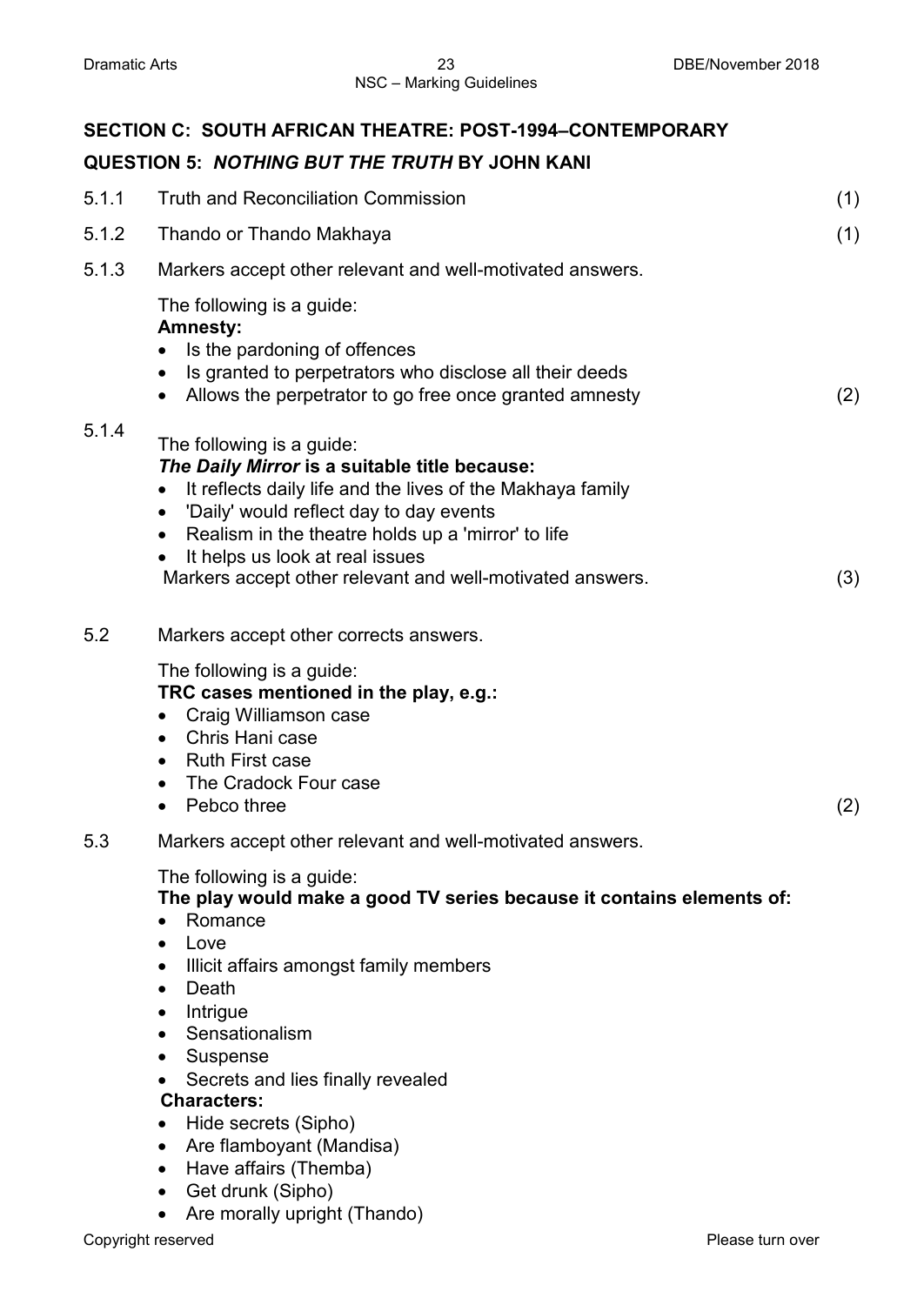### NSC – Marking Guidelines

- Are dramatic in their outbursts (Sipho saying he will blow up the library) **Situations:**
- Are sensational (illicit affair of Themba)
- Are tense (awaiting the arrival of Themba's body)
- Are scandalous (Thando might be Themba's child)
- Reflect conflict in the family (brother against brother, etc.)

**The play would not make a good TV series because it deals with:**

- Sensitive issues concerning real people
- The atrocities of apartheid and the effects of these on ordinary people and the daily struggles that people face in order to survive

### **Characters:**

- Live ordinary everyday lives
- Represent the common man
- Deal with sensitive issues which are painful and real **Situations reflect:**
- Ordinary, everyday situations that everyone faces
- Normal sibling rivalry/conflict in the family (brother against brother)

Mark holistically (4)

5.4 Markers accept other relevant and well-motivated answers.

The following is a guide:

### **Sipho is shocked and angry because:**

- The custom of cremation is against his traditional beliefs about burial as the African system of burial involves a coffin and a body
- He expected to fetch a body in a coffin at the airport and was surprised to find out that there would be no body to bury
- He is angry with his family in London for not informing him and feels that his wishes have not been heard or considered
- He has spent much time and effort to prepare and arrange the funeral

### Mark Holistically (3)

5.5 The candidate must show an understanding of how an actor should approach the truthful and realistic interpretation of the role. Mention could be made of Stanislavski's System/ Method. Other authentic, original acting methods and approaches to vocal, acting and characterisation techniques should be acknowledged.

Award full marks for:

- Three well motivated statements OR
- Six listed and briefly described separate thoughts/ideas Markers accept other relevant and well-motivated answers. The candidate must mention the elements of the system / method or other

acting methods

The following is a guide to the depth and breadth of the type of answer a candidates should give. The Stanislavski system /method is only an example.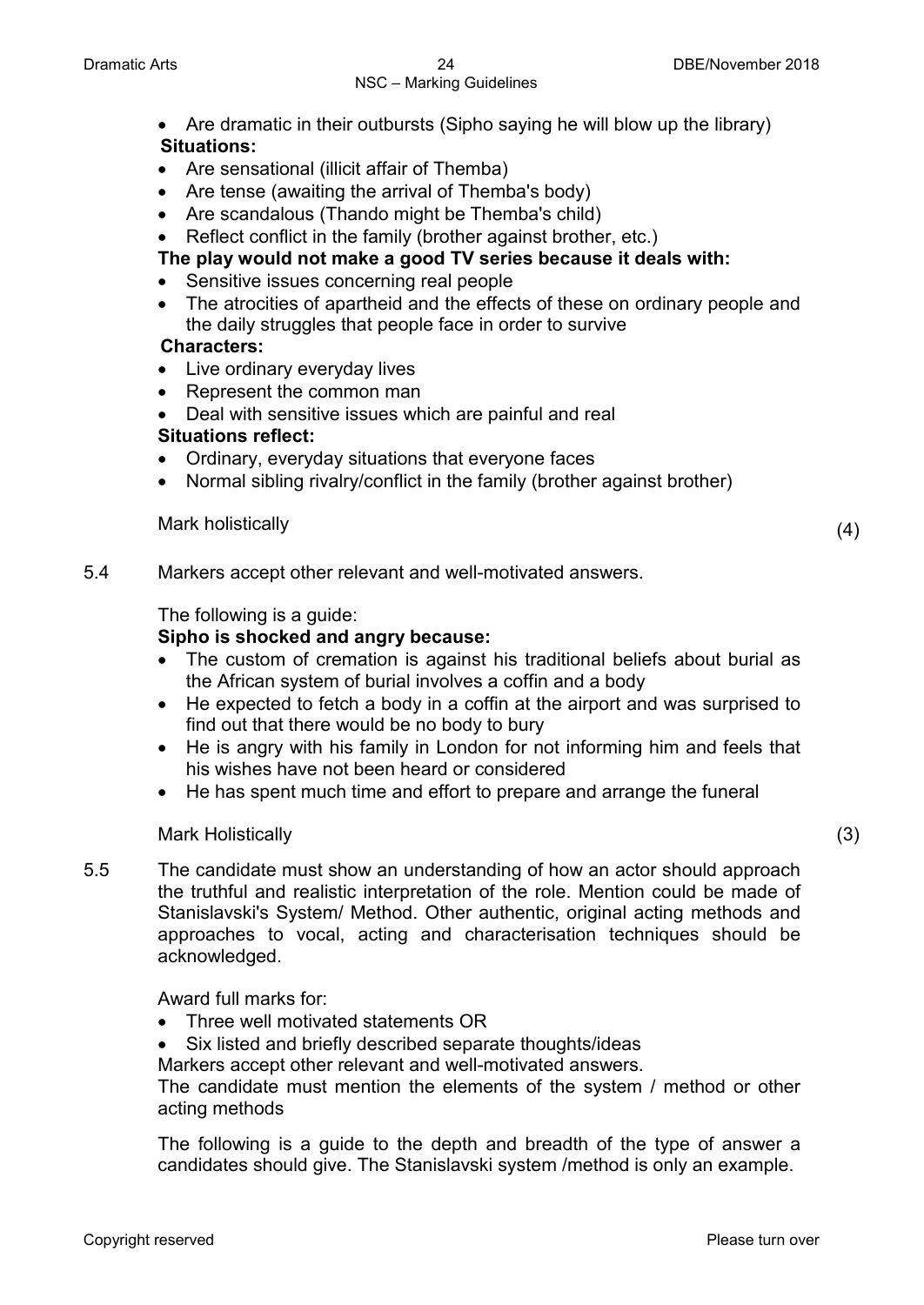- Shifts in thought and feeling are reflected authentically through the actors' actions and reactions towards each other through the use of facial expression and gestures
- The director should facilitate the actors' understanding of the thoughts and feelings which reflect the characters' relationship at this point in the play and elicit authentic responses from the actors, e.g. Mingus' reaction when Princess decides to pose for a Dutch photographer
- The actors should live 'in the moment' and vocal and physical responses could therefore vary from performance to performance but will always be and true
- Stanislavski's or any other theatre practitioner's method can be provided **Before rehearsals:**
- The actor could read the script to understand how the character behaves, responds and fits into the action of the play

### **Observation and research:**

- The actor could do a thorough analysis of the character in the play text
- Understand the character's goals and motivations
- Do thorough research and observation of the character type

### **Physical score of actions:**

- Actions and reactions should be realistic to the character in the situation
- Uses physical action (facial expression, gestures and movement) in a natural and believable manner in the creation of the play's life on stage

### **Vocal expression:**

- As the play is realistic, the actor should create the illusion of a real conversation
- Guide the actor to understand the thoughts and feelings which are reflected in the actor's vocal responses through tone, pace, rate, volume etc.

### **Beat work:**

- Shifts in thought and feeling should be reflected effectively, realistically and believably.
- Units and objectives should be reflected in the actor's physical and vocal expression

### **Magic if:**

The actor should play as if he/she is the character and vocal and physical responses could, therefore, vary from performance to performance. 'Acting is believing'

### **Circles of attention:**

- Actor's focus should be on the world of the play and not on the audience **Emotional memory:**
- Actor can use personal experiences and real emotions

### **Warm-up exercises:**

- The actor should warm up his or her instrument to be able to deliver on the physical and vocal demands of the role
- Vocal warm-ups, e.g. diaphragmatic intercostal breathing, resonance exercises ( humming)
- Physical warm-up exercises could include spinal rolls for flexibility and posture (6)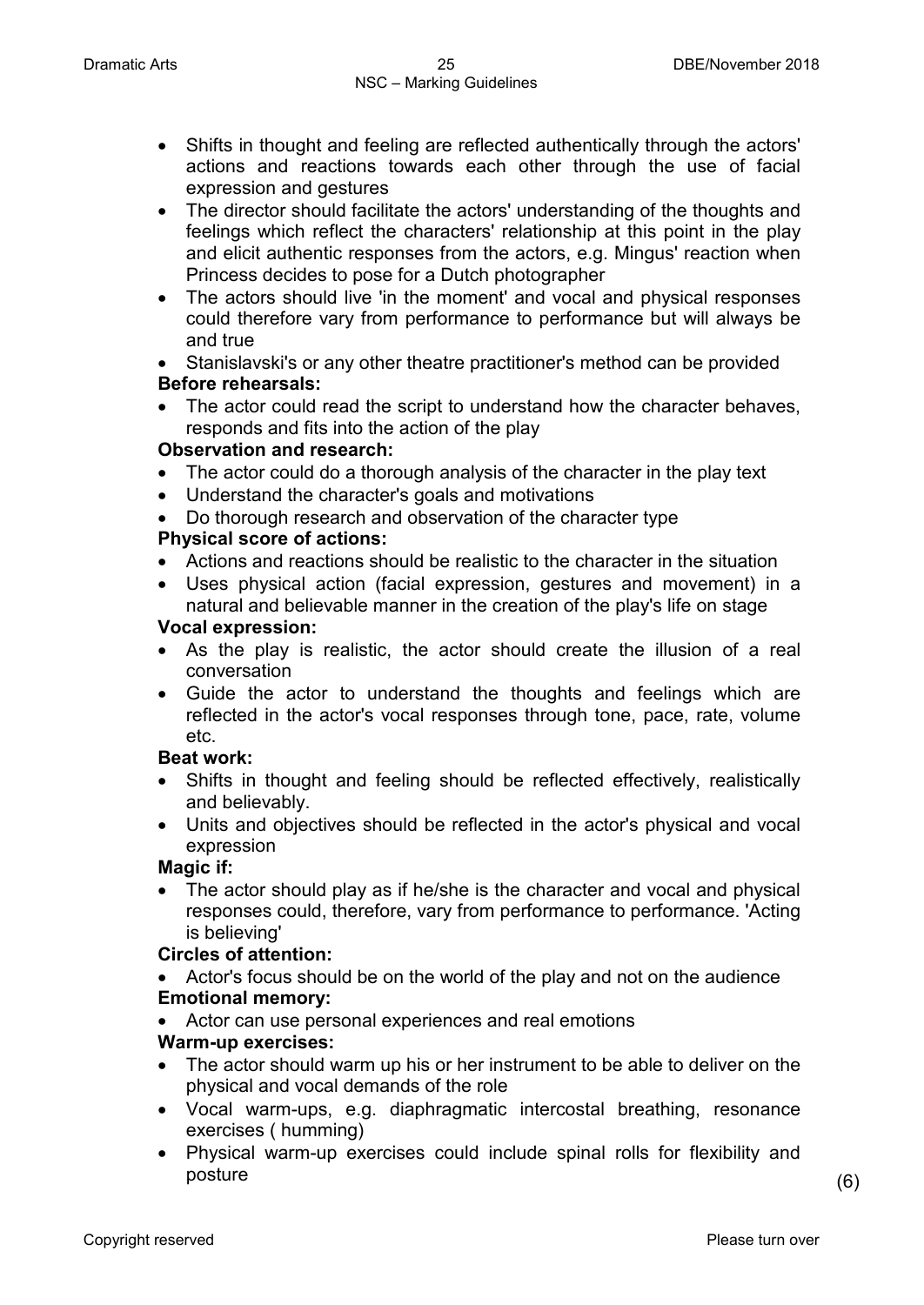5.6 Markers accept other relevant and well-motivated answers.

Award full marks for:

- Three well-motivated statements OR
- Six separate thoughts/ideas

The following is a guide:

**African and Western cultural traditions and practices are shown through:**

- Belief systems regarding funerals, e.g. African funerals involve the paying of respect to the deceased's body in an open coffin and respecting this body even when buried as the ancestors (the dead) are evoked in ceremonies and rituals after they are dead and buried
- Marriage customs of ilobolo / magadi and Western marriage rituals are mentioned in Thando and Mandisa's conversations about boyfriends.: Whereas Mandisa has many boyfriends of different cultural backgrounds (e.g. Derek Loxworth), Thando's relationship with Mpho is longstanding and she is engaged to him and will marry him according to traditional custom
	- lobolo: (IsiZulu), lilobola: (Siswati), lovolo (xiTsonga), lowolo (Angoni, Sena, Tumbula, Ngonde of Malawi)
	- mahadi (SeSotho), magadi (SeStwana, SePedi, SePulana), mamolo (TshiVenda, ChiWongo, ChiChewa of Malawi)
- Reference to the Nuremberg Trial and the TRC in comparison to the Lekgotla. Different geographical regions may use a different word for Lekgotla.
	- legotla (SePedi, SeTswana, SeSothu, Sepulana)
	- imbizo (IsiZulu, IsiXhosa, IsiNdebele)
	- mbidzo (TshiVenda)
	- sibaya or enkundleni (SiSwati
	- xivijo or ehumbyeni (XiTsonga)
- The relationships differ between parents and children, seen in Mandisa's disrespect towards her elders, shown in the way in which she speaks to Sipho and Thando's respectful responses to Sipho
- The African traditional dress is seen in Nandipa's designs. Thando has a dress designed by Nandipha Kalana and this is different from Western design, which interests Mandisa as a fashion design student from London <sup>6</sup>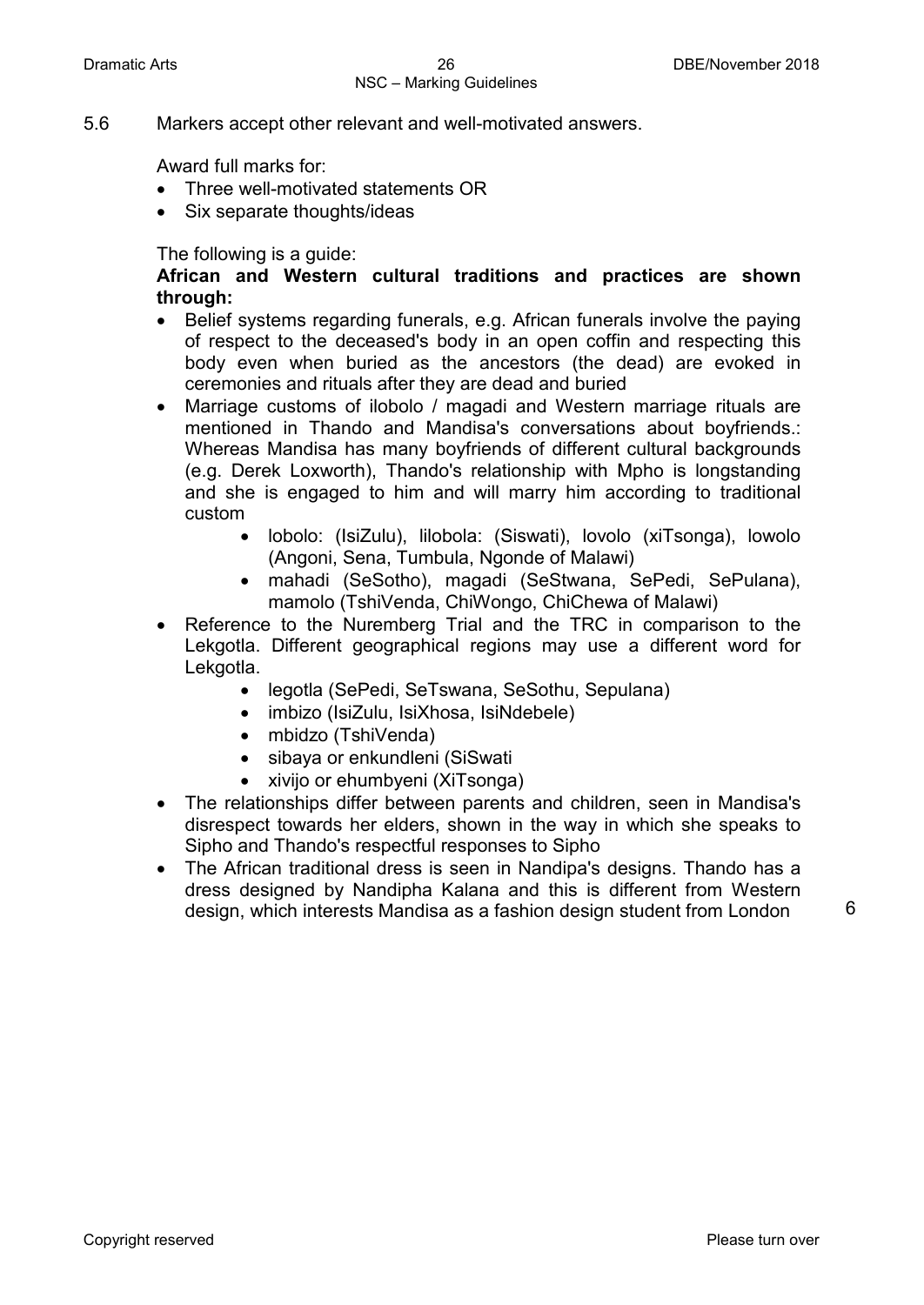5.7 Refer to the notes below and ANNEXURE B to inform your marking.

Markers accept other relevant and well-motivated answers.

The following is a guide:

Candidates may focus on different aspects of the newspaper stimulus in Source G to answer the questions around sociopolitical context, subject matter and themes of the play. Award marks for a well-integrated, creative response to the question, which refers to *Nothing But The Truth.*

### **Socio-political context:**

- The TRC was a significant influence on the socio-political environment of South Africa as it re-looked at the atrocities of the past and processed these in a way in which social transformation and healing was possible through the revelation of truth, personal stories and forgiveness/amnesty
- This play is Theatre for Reconciliation and its plot and themes reflect the essence of the TRC
- New South African democracy and freedoms created a new social, political, personal and psychological space in which to live

### **Subject matter:**

- The plot of the play deals with loss, love, exile and sibling rivalry between Sipho and Themba Makhaya as Themba 'stole' much from Sipho: his wire bus, blazer, wife, education etc.
- Western vs. African traditions are reflected in the statement and article about 'Ashes to Ashes' as African funerals did not include cremation

### **Themes:**

- Sibling rivalry is seen through Themba and Sipho and their conflict revealed though Sipho's disclosure of secrets and truths of the past
- Love is reflected in the name of Sipho's daughter Thando, Sipho's love of Themba, Sindiswa and Thando and the love of family and also of one another, which is the antidote to racism, prejudice, hatred and bitterness
- Loss is reflected in loss of a brother through exile and death, loss of human rights and dignity in an apartheid South Africa and the regaining of and restoration of dignity and humanity, family and country through the process of reconciliation
- All aspects of the *Daily Mirror* are acceptable in this answer. (12)

**[40]**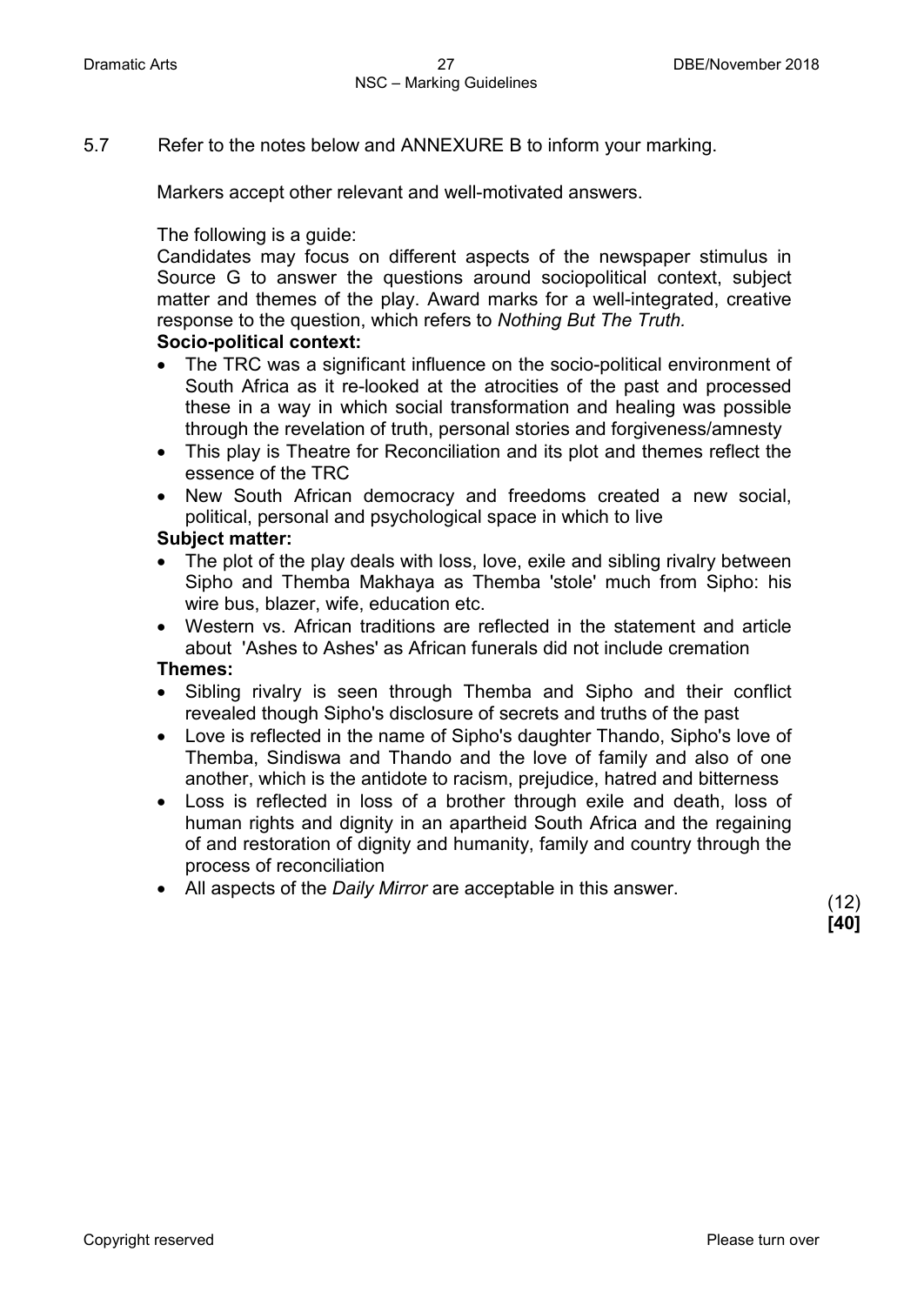### **QUESTION 6:** *GROUNDSWELL* **BY IAN BRUCE**

6.1.1 Markers accept other relevant and well-motivated answers.

The following is a guide:

### **The name of the newspaper is appropriate because:**

- The play is set on the West Coast
- The play observes the lives of the characters in the play in a realistic manner (2)
- 6.1.2 Markers accept other relevant and well-motivated answers. The following is a guide:

Garnet Lodge is a suitable setting because of the: **Remoteness of the lodge:**

• Could underscore the idea that the characters of the play are isolated and trapped

### **The position of the lodge:**

• On the sea cliff could highlight the idea that there is a sense of danger, e.g. Johan threatening Smith

### **The lodge is a meeting point:**

- The lodge dislodges the characters from their own homes (4)
	-

6.1.3 Markers accept other relevant and well-motivated answers.

The following is a guide:

### **The quote:**

- Reflects the oppression of the characters
- The silent fog hangs in the air almost suffocating the inhabitants
- The sea bell tolls in the play and rings out impending doom
- The bell knolls time's passing
- The unhurried groundswell is the undercurrent which drives the play
- The tension and mood of the play are influenced by the groundswell (4)
- 6.1.4 Markers accept other correct, relevant and well-motivated answers.

Award full marks for:

- Three well-motivated statements OR
- Six separate thoughts/ideas

The following is a guide:

### **The play is a psychological drama because:**

- Characters are three-dimensional
- They have believable pasts, complex presents and hopeless futures
- The illusion of reality is created by the attention to detail in the realistic authentic and truthful portrayal of each character
- The complexities of their relationships are shown in the manipulation of each other in order to get what they want
- Objectives and desires drive each character
- Tensions between the characters drive the plot of the play
- Characters were modelled on real life characters (6)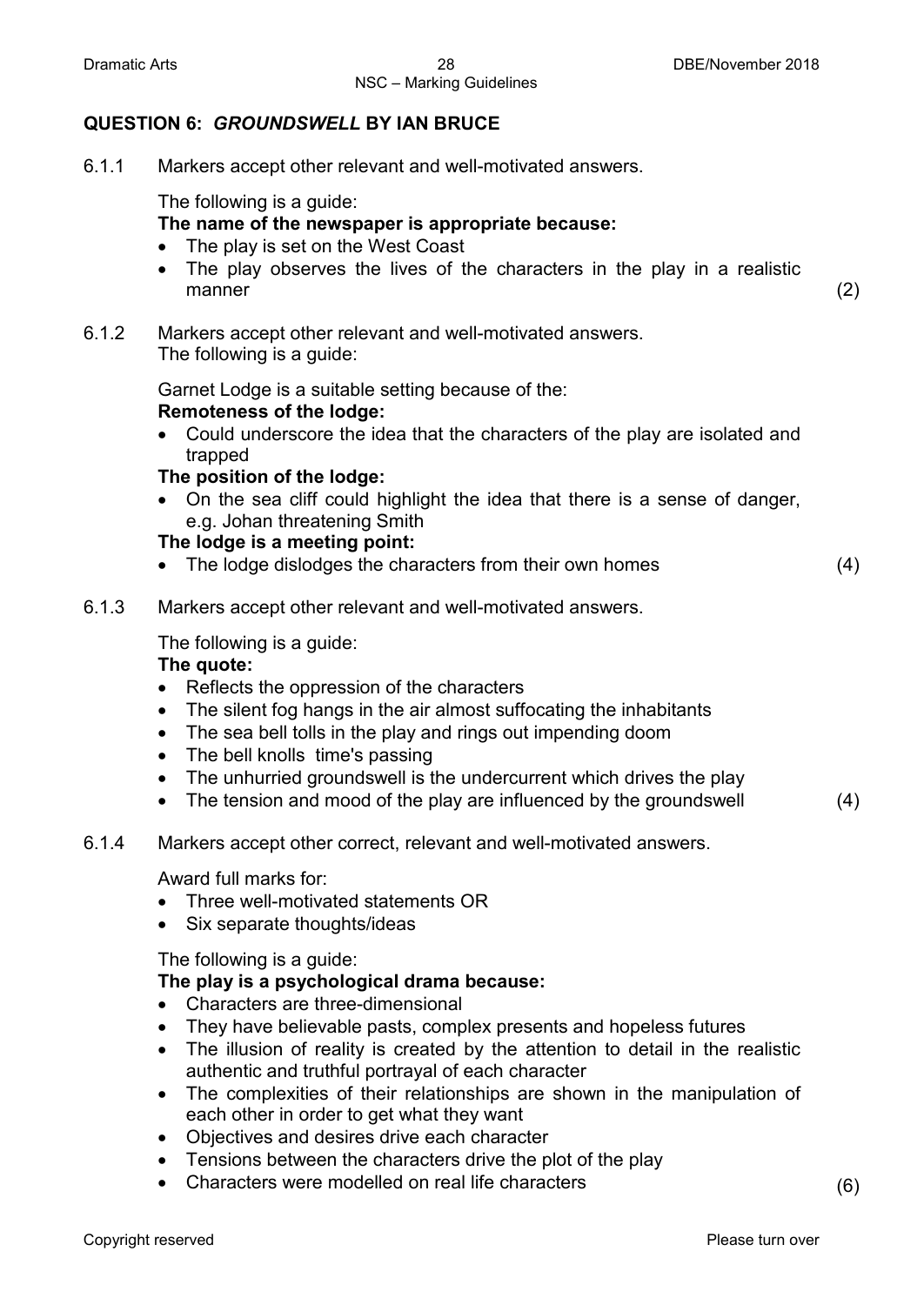6.1.5 Markers accept other relevant and well-motivated answers.

Award full marks for:

- Three well-motivated statements OR
- Six separate thoughts/ideas

The following is a guide:

### **Sociopolitical context:**

- Post-apartheid South Africa
- Time for forging new relationships
- An opportunity for doing just that is presented in this holding-place, Garnet Lodge, but the real opportunity for changed dynamics between people is not taken
- Each character brings 'baggage' from his past into the new situation and is unable to let it go

### **Subject Matter:**

- Psychological traumas of the past are suggested by the counselling service offered in the newspaper
- There is a need for psychological intervention in the lives of individuals affected by apartheid
- The set and setting of the play is mentioned in the advertisement for accommodation at Garnet Lodge
- The Lodge's isolation is also mentioned
- Deep sea diving is the subject matter of the diamond diving in the play
- Johan has been physically affected by too much diving and states his body is like a fizzy drink
- The attack on Smith by Johan is also mentioned as an article on page 2 and alludes to this incident which is the subject of tension and climax and affects the action and outcome of the play (6)
- 5.5 The candidate must show an understanding of how an actor should approach the truthful and realistic interpretation of the role. Mention could be made of Stanislavski's System/ Method. Other authentic, original acting methods and approaches to vocal, acting and characterisation techniques should be acknowledged.

Award full marks for:

- Three well motivated statements OR
- Six listed and briefly described separate thoughts/ideas

Markers accept other relevant and well-motivated answers.

The following is a guide to the depth and breadth of the type of answer a candidates should give. The Stanislavski system /method is only an example.

- Shifts in thought and feeling are reflected authentically through the actors' actions and reactions towards each other through the use of facial expression and gestures
- The director should facilitate the actors' understanding of the thoughts and feelings which reflect the characters' relationship at this point in the play and elicit authentic responses from the actors, e.g. Mingus' reaction when Princess decides to pose for a Dutch photographer
- The actors should live 'in the moment' and vocal and physical responses could therefore vary from performance to performance but will always be and true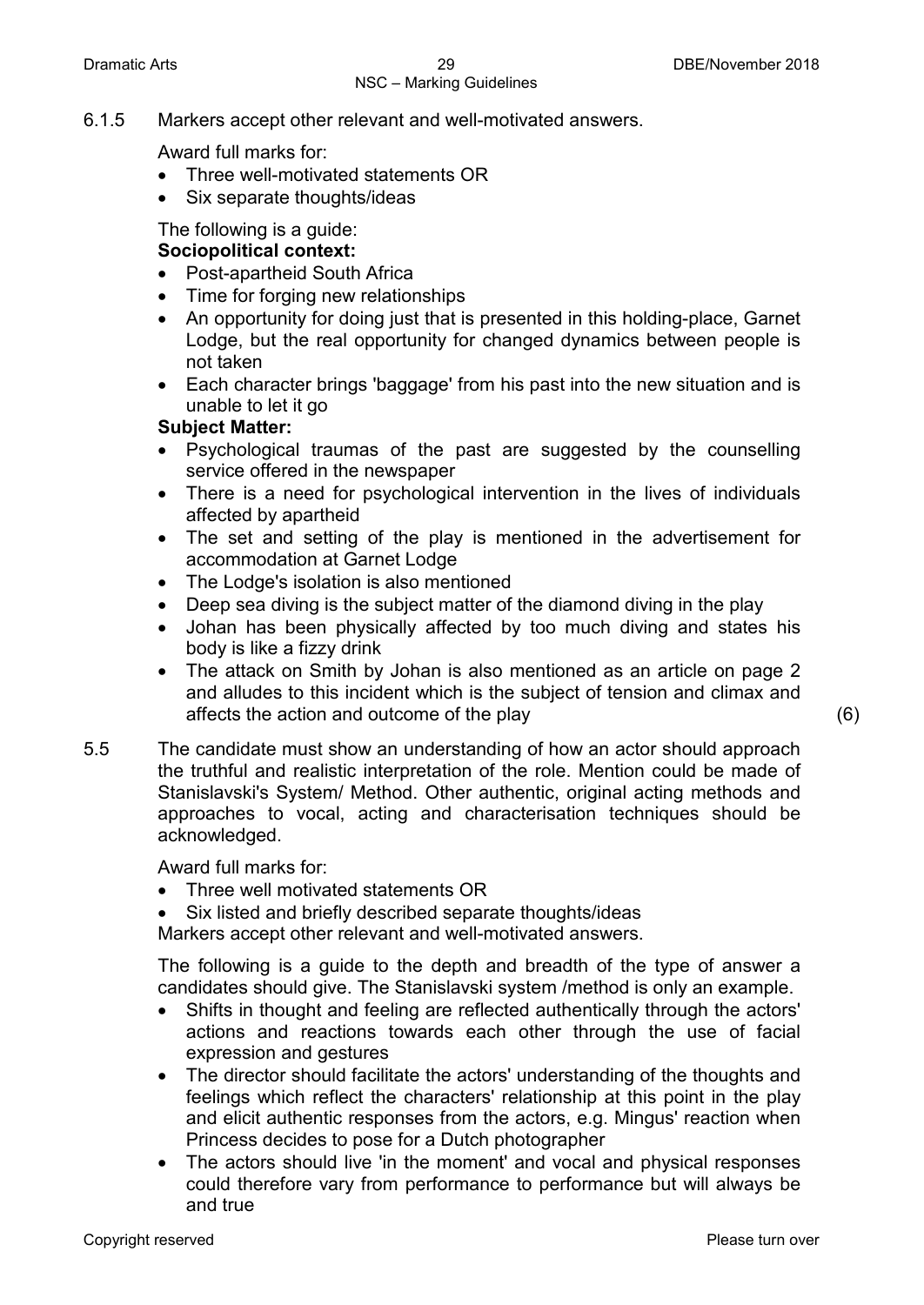- Stanislavski's or any other theatre practitioner's method can be provided **Before rehearsals:**
- The actor could read the script to understand how the character behaves, responds and fits into the action of the play

### **Observation and research:**

- The actor could do a thorough analysis of the character in the play text
- Understand the character's goals and motivations
- Do thorough research and observation of the character type **Physical score of actions:**
- Actions and reactions should be realistic to the character in the situation
- Uses physical action (facial expression, gestures and movement) in a natural and believable manner in the creation of the play's life on stage

### **Vocal expression:**

- As the play is realistic, the actor should create the illusion of a real conversation
- Guide the actor to understand the thoughts and feelings which are reflected in the actor's vocal responses through tone, pace, rate, volume etc.

### **Beat work:**

- Shifts in thought and feeling should be reflected effectively, realistically and believably.
- Units and objectives should be reflected in the actor's physical and vocal expression

### **Magic if:**

• The actor should play as if he/she is the character and vocal and physical responses could, therefore, vary from performance to performance. 'Acting is believing'

### **Circles of attention:**

• Actor's focus should be on the world of the play and not on the audience

### **Emotional memory:**

• Actor can use personal experiences and real emotions

### **Warm-up exercises:**

- The actor should warm up his or her instrument to be able to deliver on the physical and vocal demands of the role
- Vocal warm-ups, e.g. diaphragmatic intercostal breathing, resonance exercises ( humming)
- Physical warm-up exercises could include spinal rolls for flexibility and posture (6)

### 6.3 Refer to the notes below and ANNEXURE B to inform your marking.

Markers accept other relevant and well-motivated answers.

### The following is a guide:

### **The characters might/might not be able to move forward because:**

- They are trapped in a situation which is hopeless
- The only hope Johan and Thami had to fulfil their dreams was Smith **Johan:**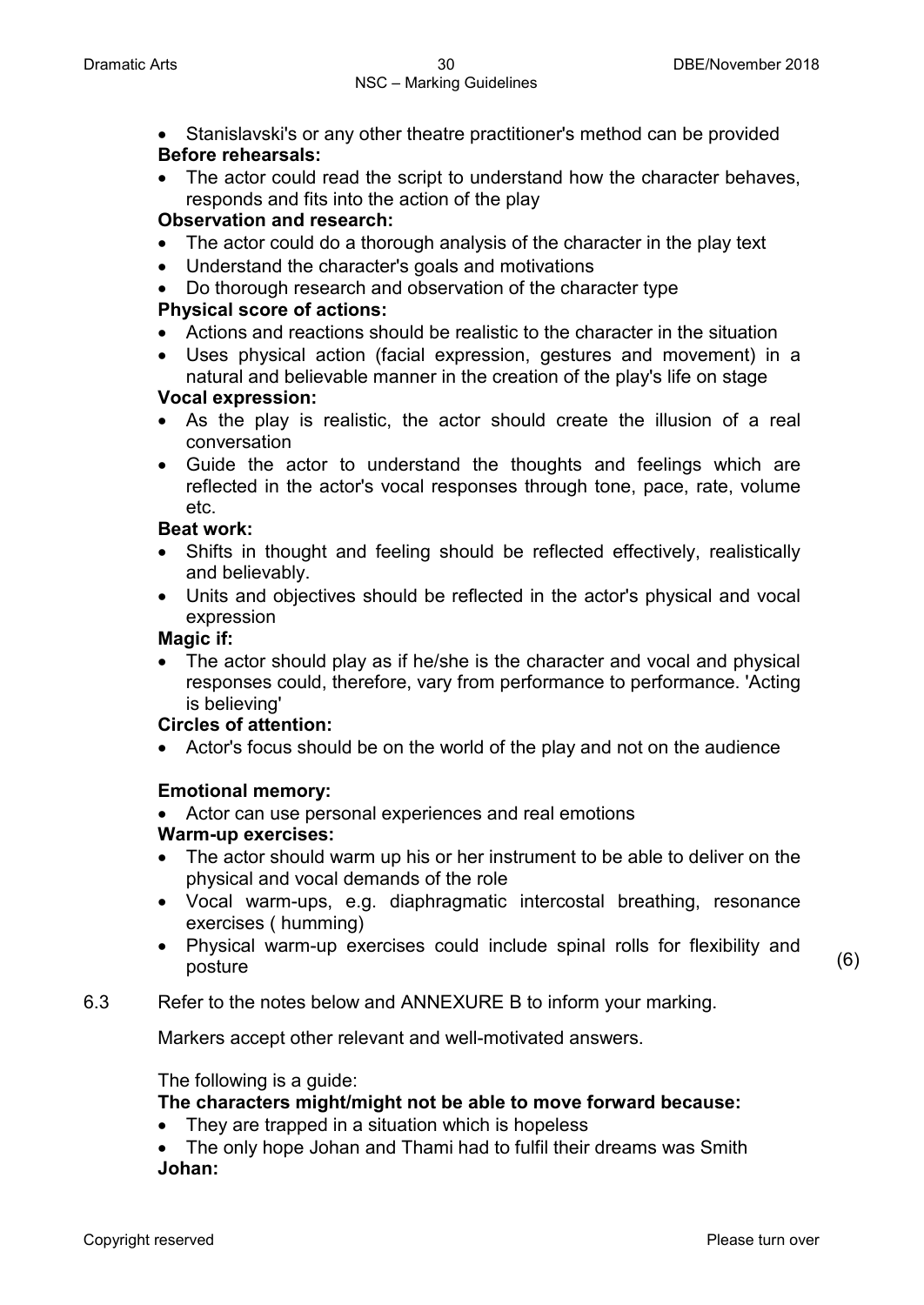- Is deeply affected by his past
- Is unable to change
- Needs Thami's understanding and acceptance in order to be free of his guilt
- Although he is desperate to end his isolation and long years of banishment, he doesn't succeed
- Even when he leaves the lodge he chases his dog away, thus is totally alone and bereft

### **Thami:**

- Is affected by apartheid
- Is unable to change as he doesn't have the means to do it
- Has left his family to seek his fortune but has failed
- Doesn't need Johan's friendship but sees Johan's plans and schemes as an opportunity to get out of his present situation
- Unlike Johan, Thami has other options in the new South Africa, but will he succeed in taking them?
- Thami might be able to forge a future by going back to his family, although he might be too ashamed to do so

### **Smith:**

- Has wealth, is in a healthy financial situation, but does he have time?
- He has lost the meaning and purpose in his life
- After the play ends, Smith will probably continue his selfish, meaningless life and eat another breakfast at the Lodge
- It is unlikely that he will ever change
- His family has dispersed and he is alone
- His life is empty and lonely
- His attitudes towards others are so set that it is unlikely that he will find new insights into relationships (12)

### **QUESTION 7:** *MISSING* **BY REZA DE WET**

7.1.1 Candidates must display an understanding of the play's content.

Award full marks for:

- ONE well-motivated statement OR
- TWO separate thoughts/ideas

The following is a guide:

**The name of the newspaper is appropriate because:**

- In the play it is clear that Miem and Gertie enjoy gossip when they discuss the people of the town and the 'evils' of the circus
- It is sensational because they lie about the 'long' list of girls. Only a two girls went missing.

Markers accept other relevant and well-motivated answers. (2)

**[40]**

 $\vert \ \vert$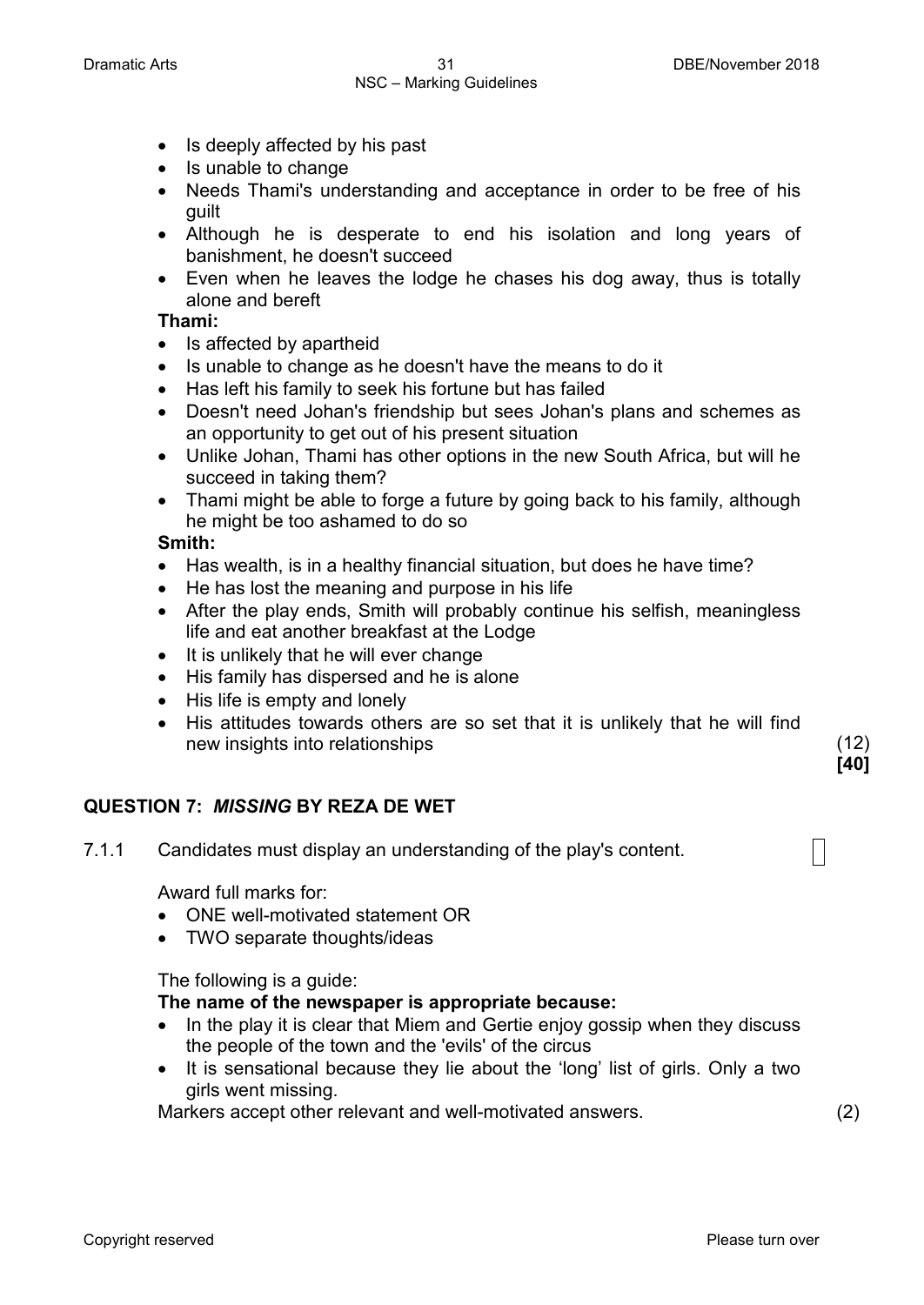## NSC – Marking Guidelines

### 7.1.2 Candidates must display an understanding of the play's context.

The following is a guide:

### **Candidates may answer as follows:**

• 1 September, as Meisie goes missing late on the evening of 31 August Markers accept other relevant and well-motivated answers. (2)

### 7.1.3 Markers accept other relevant and well-motivated answers.

Award full marks for:

- TWO well-motivated statements OR
- FOUR separate thoughts/ideas

### The following is a guide:

### **Afrikaans = 'Mis':**

- Bemesting (die 'mis' wat Miem en Meisie in sakke pak om te verkoop)
- 'Mis' as menslike ontlasting (die aksies en gesprekke rondom die slopemmer)
- Indirekte verwysings na Rooms Katolieke 'Mis' (al die vroue in die drama bieg teenoor Konstabel soos teenoor 'n priester)
- Die vroue kyk die waarheid 'mis'
- Meisies word uit die dorp ver'mis'
- Die feit dat die vroue hul 'mis'gis
- Al die karakters 'mis' iets
- 'Mis'tig buitekant
- 'Mis' voor die vroue se oë

### **English = 'Missing':**

- The girls who have gone 'missing'
- The characters are all 'missing' something: Miem 'misses' Gabriel, Gertie 'misses' her youth and sexual liberation and Meisie 'misses' her freedom
- The truth is 'missing' from the house
- We are aware of the absence of Gabriel he is 'missing'
- Joy, love and warmth are 'missing' in the house (4)
- 7.2 Markers accept other relevant and well-motivated answers. Candidates must display an understanding of Constable's character. Award full marks for:
	- TWO well-motivated statements OR
	- FOUR separate thoughts/ideas
	- The following is a guide:

### **Constable:**

- Is charming and a bit mysterious and socially well versed
- Uses his blindness and his willingness to look after the women to secure their trust
- Manipulates by exploiting the vulnerability of the other characters
- He is blind. He has an excellent sense of smell
- He has an impressive presence and good posture
- He speaks Afrikaans
- He has heightened senses
- Represents the mysterious external environment, e.g. the circus which is feared by some and a curiosity for others
- The constable's physical appearance may be included in the description (4)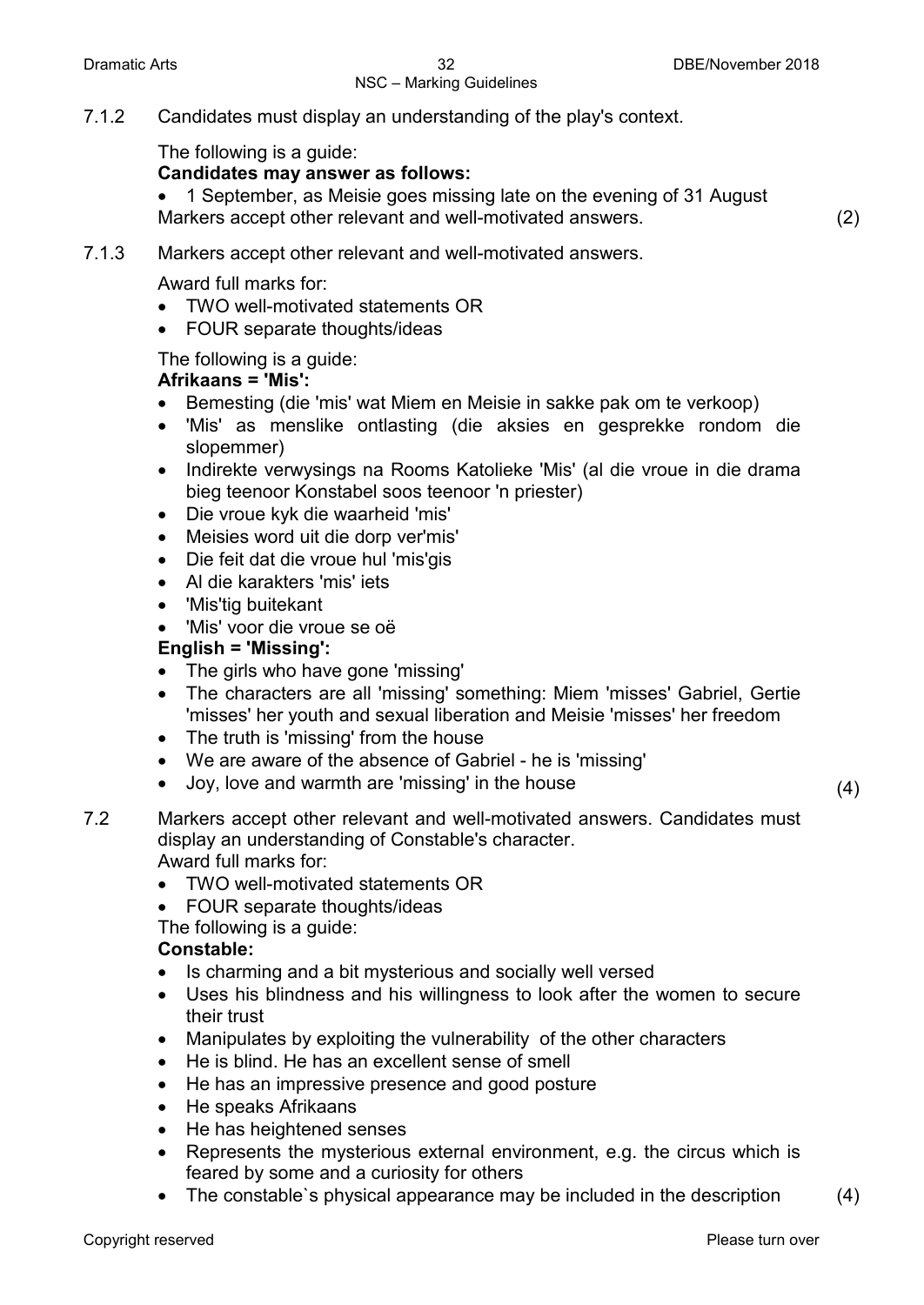- 7.3 Markers accept other relevant and well-motivated answers. Candidates must display an understanding of the characters in the play. Award full marks for:
	- TWO well-motivated statements OR
	- FOUR separate thoughts/ideas

The following is a guide:

### **The women allow Constable in the house because:**

- They have an implicit trust in patriarchy, (because of the Calvinistic belief)
- A policeman must be trusted
- His 'blindness' cause them to believe that he is harmless and more trustworthy (4)
- 7.4 The candidate must show an understanding of how an actor should approach the truthful and realistic interpretation of the role. Mention could be made of Stanislavski's System/ Method. Other authentic, original acting methods and approaches to vocal, acting and characterisation techniques should be acknowledged.

Award full marks for:

- Three well motivated statements OR
- Six listed and briefly described separate thoughts/ideas

Markers accept other relevant and well-motivated answers.

The following is a guide to the depth and breadth of the type of answer a candidates should give. The Stanislavski system /method is only an example.

- Shifts in thought and feeling are reflected authentically through the actors' actions and reactions towards each other through the use of facial expression and gestures
- The director should facilitate the actors' understanding of the thoughts and feelings which reflect the characters' relationship at this point in the play and elicit authentic responses from the actors, e.g. Mingus' reaction when Princess decides to pose for a Dutch photographer
- The actors should live 'in the moment' and vocal and physical responses could therefore vary from performance to performance but will always be and true

• Stanislavski's or any other theatre practitioner's method can be provided

### **Before rehearsals:**

The actor could read the script to understand how the character behaves, responds and fits into the action of the play

### **Observation and research:**

- The actor could do a thorough analysis of the character in the play text
- Understand the character's goals and motivations
- Do thorough research and observation of the character type

### **Physical score of actions:**

- Actions and reactions should be realistic to the character in the situation
- Uses physical action (facial expression, gestures and movement) in a natural and believable manner in the creation of the play's life on stage **Vocal expression:**

As the play is realistic, the actor should create the illusion of a real conversation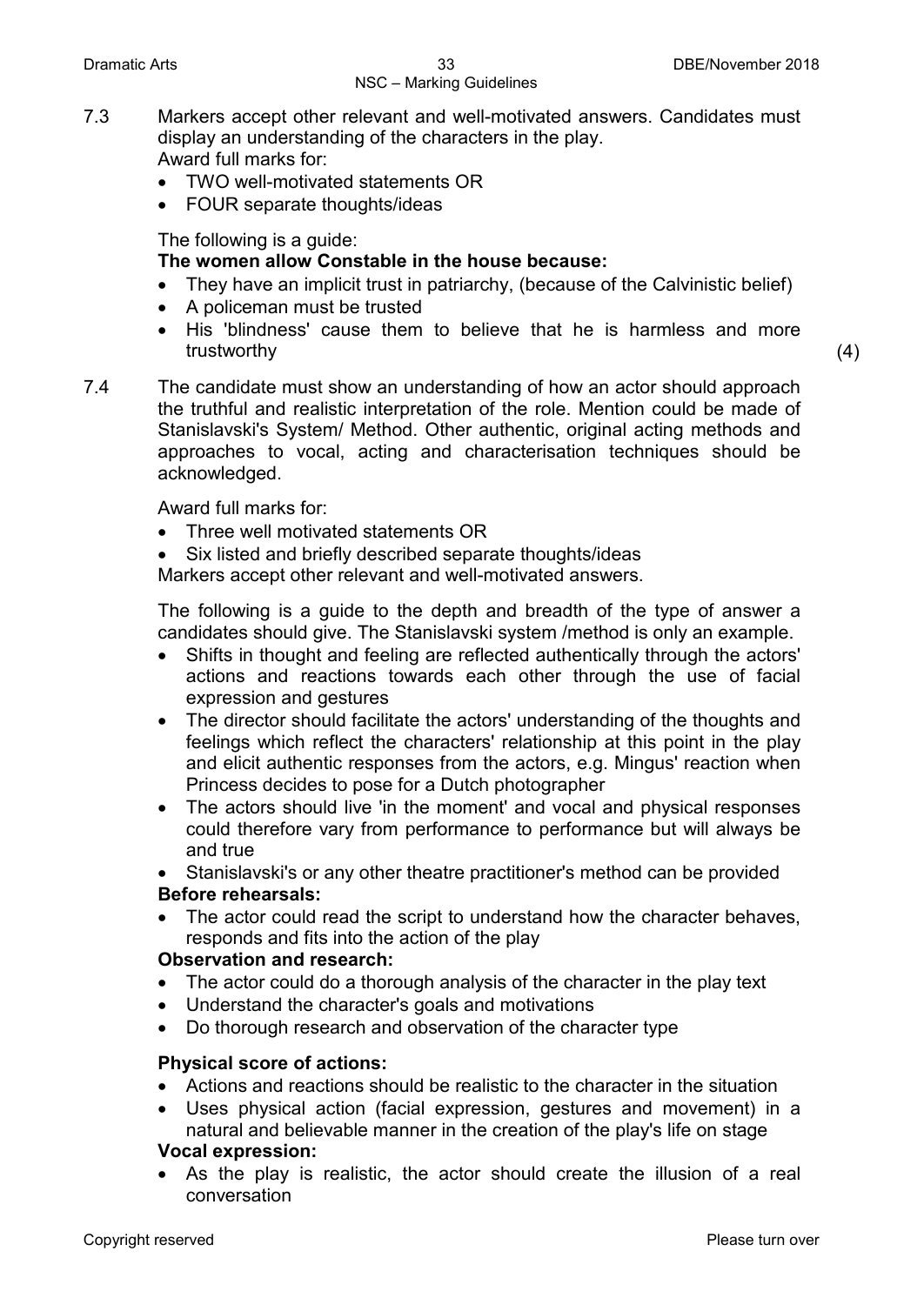• Guide the actor to understand the thoughts and feelings which are reflected in the actor's vocal responses through tone, pace, rate, volume etc.

### **Beat work:**

- Shifts in thought and feeling should be reflected effectively, realistically and believably.
- Units and objectives should be reflected in the actor's physical and vocal expression

### **Magic if:**

The actor should play as if he/she is the character and vocal and physical responses could, therefore, vary from performance to performance. 'Acting is believing'

### **Circles of attention:**

- Actor's focus should be on the world of the play and not on the audience **Emotional memory:**
- Actor can use personal experiences and real emotions

### **Warm-up exercises:**

- The actor should warm up his or her instrument to be able to deliver on the physical and vocal demands of the role
- Vocal warm-ups, e.g. diaphragmatic intercostal breathing, resonance exercises ( humming)
- Physical warm-up exercises could include spinal rolls for flexibility and posture (6)
- 7.5 Markers accept other relevant and well-motivated answers. Candidates must display an understanding of how the socio-economic context of the play.

Award full marks for:

- TWO well-motivated statements OR
- FOUR separate thoughts/ideas

The following is a guide:

### **The Great Depression:**

- The play takes place in the context of economic hardship
- Miem and Meisie labour to sew bags and sell manure to make a living because work is scarce due to the Great Depression
- The father escaped to the attic due to the effects of the depression as he cannot deal with the harsh realities of life. He himself is in his own personal 'great depression' and this is expressed by his unconventional way of dealing with life by living in the attic alone
- Miem is forced to be mother and father in a very patriarchal environment as the father figure has become absent
- These characters are forced into survival mode, which is why the circus itself provides great relief and escape from the Great Depression (4)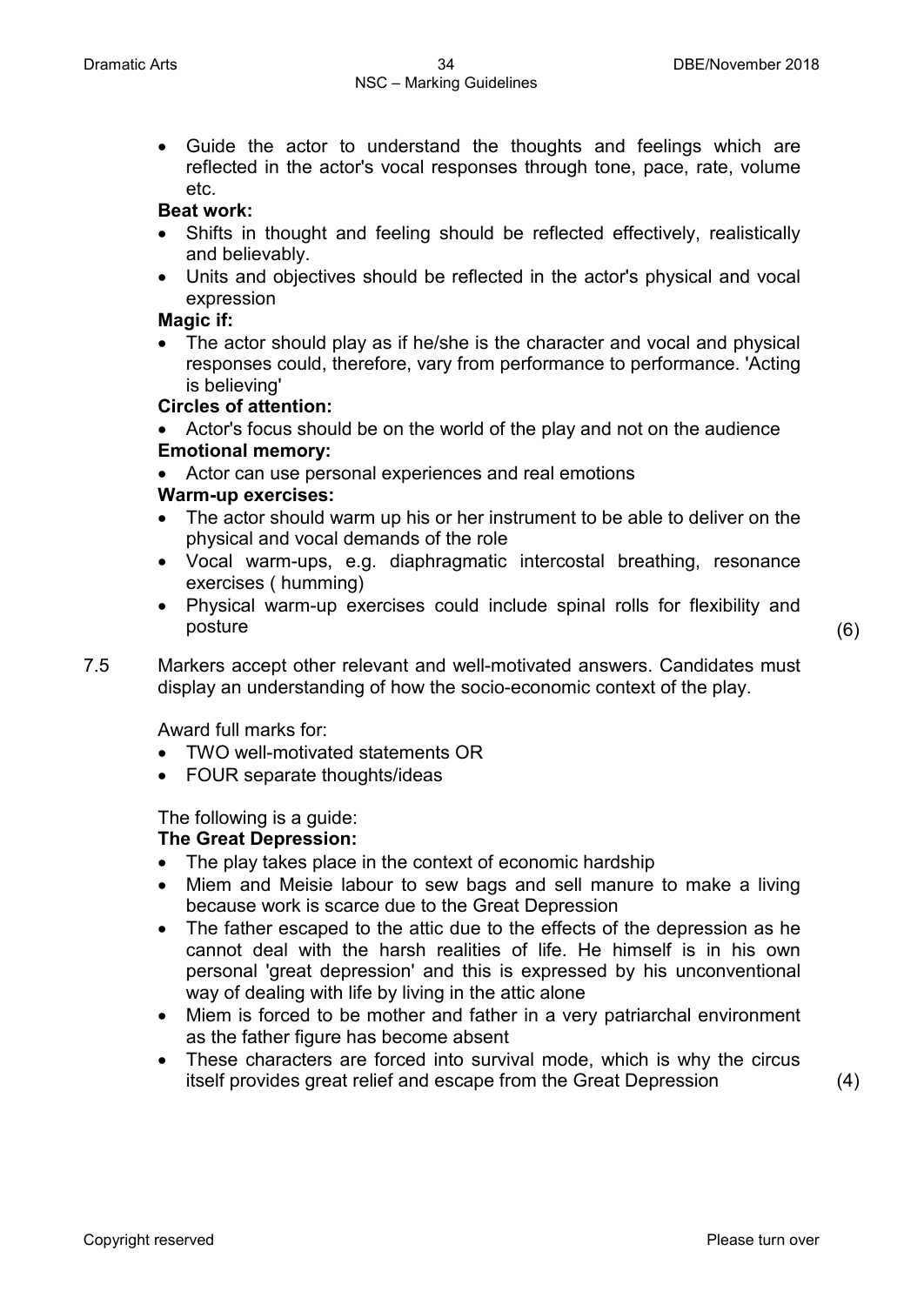7.6 Markers accept other relevant and well-motivated answers. Award one mark for choice and one mark for motivation.

The following is a guide:

### **The following products/services could be advertised in the newspaper:**

- Deodoriser stench of manure
- Private detective agency Meisie goes missing
- Roses to get rid of the smell of manure
- Sacks used for manure
- Clothes sewn by Meisie
- Oil for the lamp
- Aerobics classes offered by Gertie
- Doom (fly poison for Meisie)
- Apples constable eats apples
- Windows for window pane installation (2)

7.7 Refer to the notes below and the rubric in ANNEXURE B to inform your marking.

> Markers accept other relevant and well-motivated answers. Candidates should display an understanding of how the circus is a central idea in the play.

The following is a guide:

### **Genre:**

### **The circus is:**

- In direct conflict with the ideals of Afrikaner Calvinism as it represents immorality, promiscuity, the downfall of the church, the occult, etc.
- Seen as an aspect of society where the impossible is made possible thus it supports the Magical Realism of the play and provides new insights and unanswered questions
- Associated with the supernatural because people fear what they do not understand and, as a result, create supernatural myths to frighten people from visiting the circus

### **Mood and atmosphere:**

### **The circus:**

- Creates tension when the representative of the external environment (Constable/Pierrot) invades the internal environment (Miem's house)
- Music and lights enhance the sense of the mystery and nervous excitement

### **Characters:**

- Miem only speaks about the circus, she does not go there. She forbids her daughter from having anything to do with it. However, she does display moments of curiosity whenever Meisie is not around
- Gertie is curious and has visited the smaller circus tent next to the main arena and witnessed the circus procession through the streets
- Meisie is forbidden to go to the circus. However, Meisie is curious and sneaks out the house to go and experience the mysteries of the circus
- Constable is from the circus which becomes evident when he transforms into a Pierrot (clown) (12)

**[40]**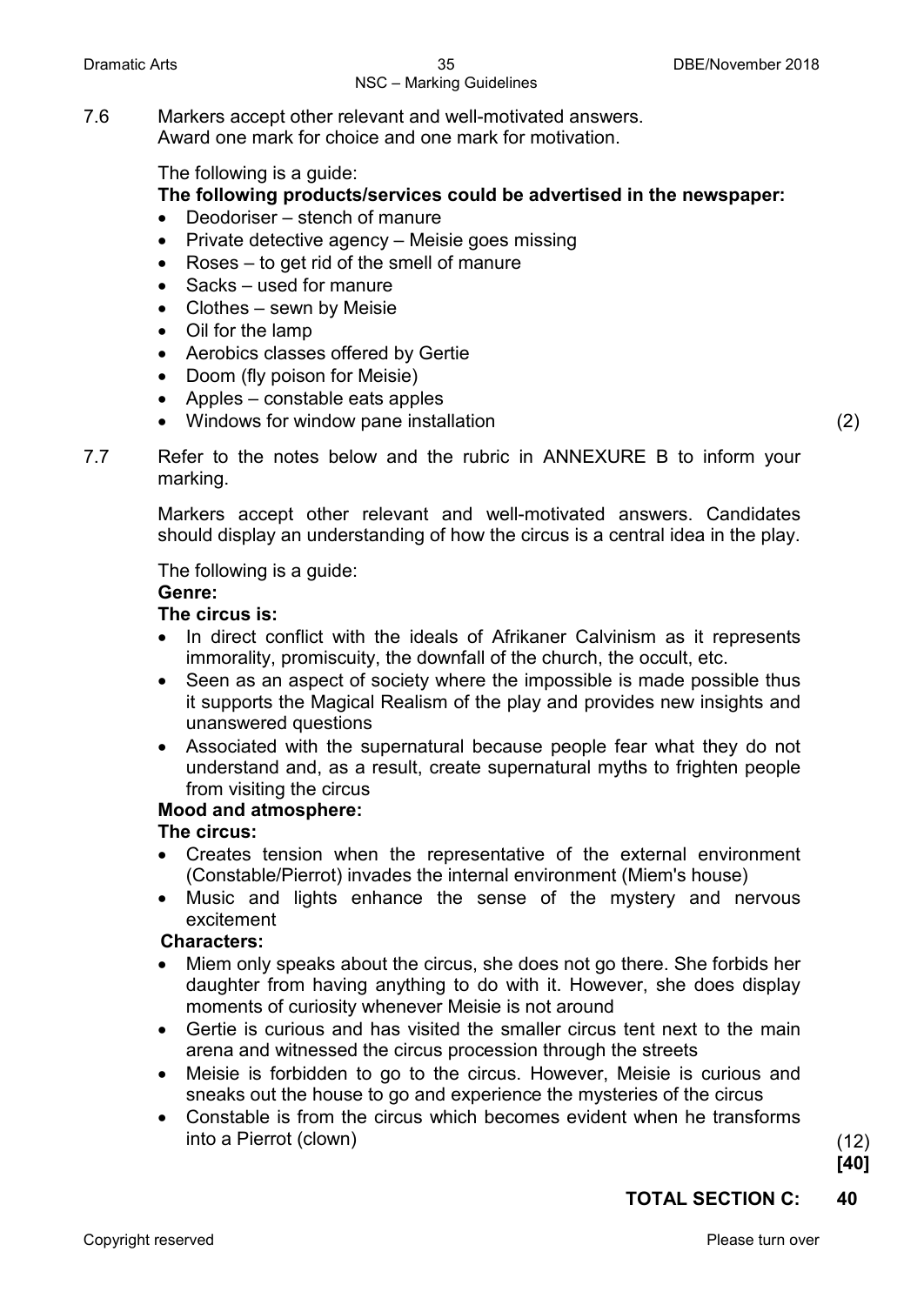### **SECTION D: THE HISTORY OF THEATRE, PRACTICAL CONCEPTS, CONTENT AND SKILLS**

### **QUESTION 8 (COMPULSORY)**

8.1.1 Award two marks for each definition.

The following is a guide:

**Monologue:**

- Speech spoken by one person. It is usually from a play **Poem:**
- Stylised language used to express emotions and ideas **Prose:**
- Language in sentence format/consists of dialogue as well as narration. It is a form of storytelling. It could be written in the first person. It is usually from a short story or any other text. It is not from a play text. Markers accept other relevant answers. (6)

- 
- 8.1.2 Award marks for responses showing understanding and knowledge of successful marketing.

The following is a guide:

### **The poster is successful because it:**

- Includes the name of the playwright, a well-known theatre practitioner
- Makes use of interesting fonts
- Mentions that the production contains music

### **The poster is not successful because it:**

- Portrays women as emotional and unstable
- Is printed in black and white
- Does not consist of performance details such as date, time, fee Markers accept other relevant and well-motivated answers. (4)

### 8.1.3 Award marks for:

- One mark for the title
- One mark for the #hashtag
- Two marks for the motivation

Markers accept any suitable, well-motivated title and #hashtag which may display a creative connection to the play. (4)

8.2 Award marks for responses that show an interpretation of performance style and technical elements.

The following is a guide:

### **Vocal and Physical Performance:**

- Group might choose to perform the extract as a choral piece
- Individual voices might be used
- Vocal elements, e.g. song, pitch, pace, volume could be discussed
- Physicality of performers, e.g. movement, gesture, dance, physical theatre might be discussed

### **Technical and Theatrical elements:**

- Lighting and sound might be used to enhance the performance
- Performers might choose to use multimedia and perform the whole piece on screen, as if they are all over the world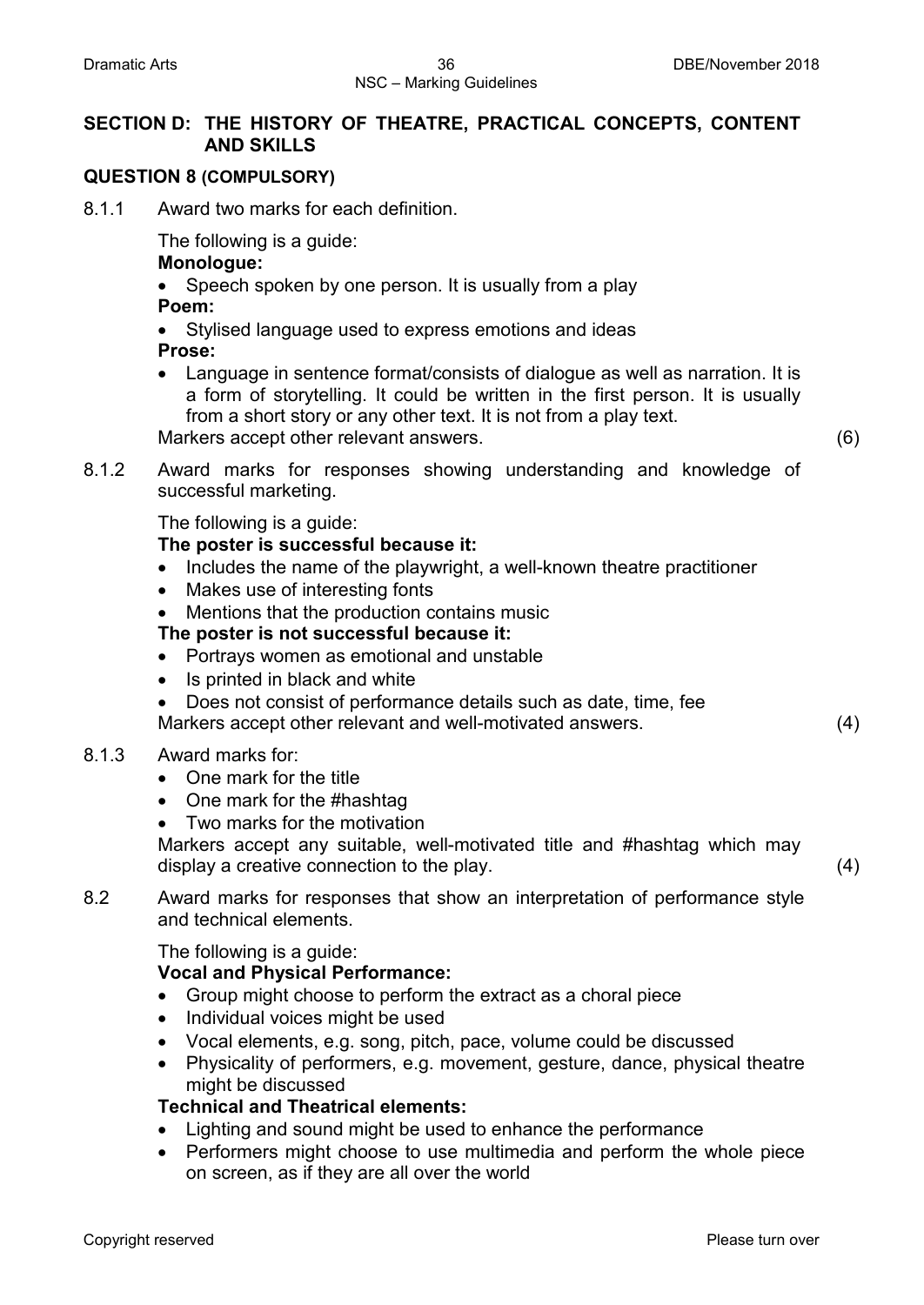- Visual imagery and sound effects might enhance theatrical impact
- Group might play musical instruments live or used recorded music
- Microphones might be needed, depending on the size of the venue
- Theatre space might be used creatively
- Set choice can be discussed

### **Relevance at a Youth Day**

The candidates must provide answers that align their choices of staging to the subject matter and aims of Youth Day

Markers accept other relevant and well-motivated answers. Markers mark holistic Refer to annexure A (10)

### 8.3 Markers accept other relevant and well-motivated answers.

Award marks for responses that show an ability to evaluate the type of performance that would be suitable for a Youth Day celebration in a South African theatrical and socio-political/historical context. The performance item should be identified.

The following is a guide:

### **Performance items may include:**

- Dancing, e.g. gumboot dancing, is`chathamiya, toyi toyi, hip hop which is uplifting and unifying because it is energised, rhythmical and artistic
- Drumming because it would create a powerful atmosphere of unity amongst the crowd
- Singing, e.g. choral songs, praise singing which is uplifting
- Poetry, e.g. slam poetry, choral verse. Praise poetry which would carry powerful and moving messages across
- Live band or live music of any kind because music moves the masses
- Short extracts from other relevant plays
- Candidates may interpret 'item' as a physical object (4)

### 8.4 Refer to the notes below and ANNEXURE B to inform your marking.

Markers note:

Well-planned, motivated and substantiated answers with relevant examples are required.

N.B. The candidates may not use the play and the Dramatic Movement they referred to in Question 1, as an answer.

Candidates may discuss any plays, theatre movements or theatre practitioners they have studied. Candidates should focus on Eve Ensler's statement, i.e. theatre's capacity to:

### **Move people emotionally:**

- Theatre's power lies in the ability to connect in its immediacy with the audience and thereby to manipulate the audience member's emotional state through the subtle semiotics of theatre: visual and aural imagery, through the use of signs and symbols and the actor's voice and body
- The audience engages on a deep psychological level with the play and is moved to a different state of being by the time they exit the theatre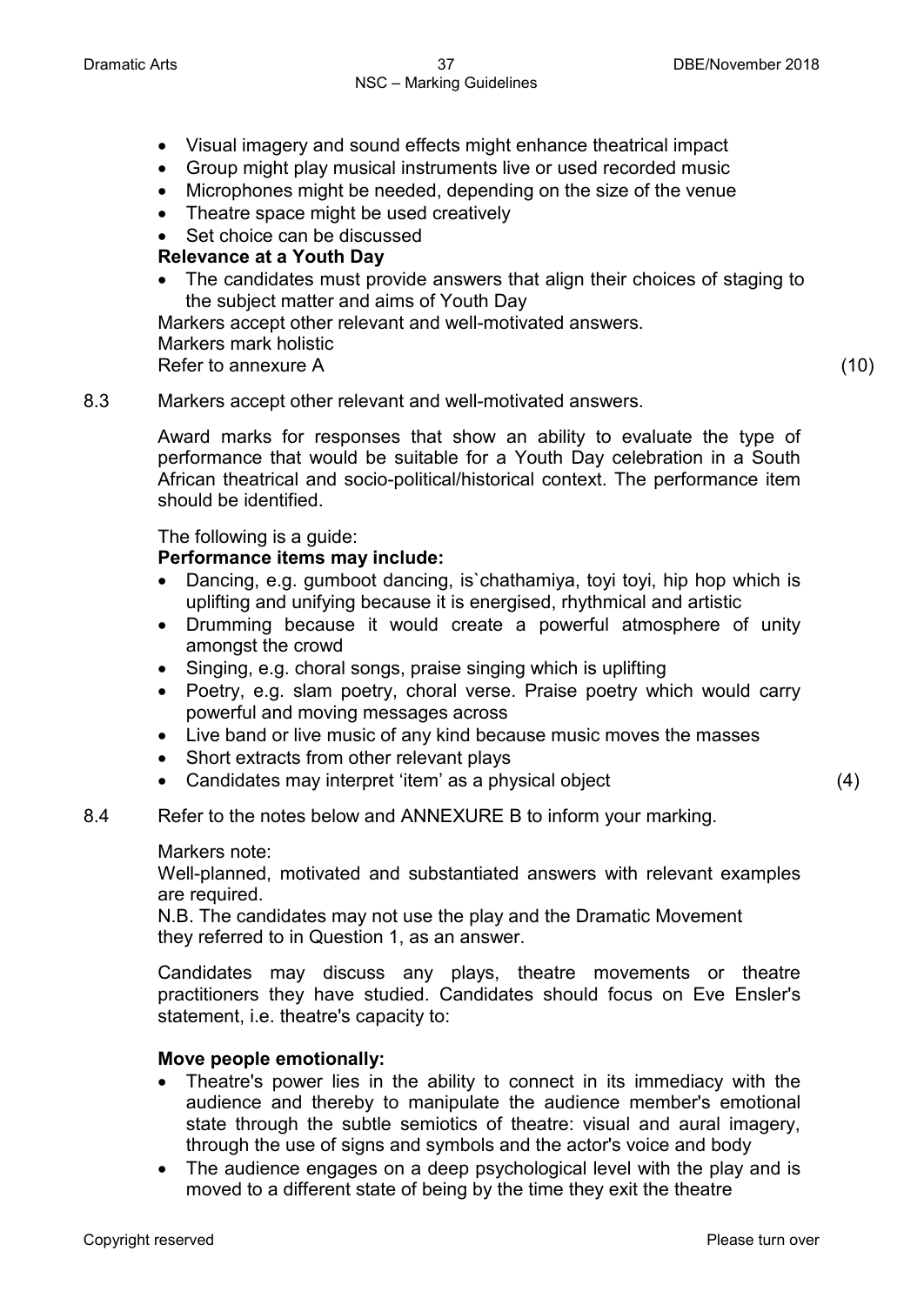### **Talk about issues:**

- Taboo topics otherwise unspoken in society, are aired and given a voice on the stage and this stimulates 'talk' and conversation between audience members after the show. Families might discuss issues not spoken of
- The play itself, address talks about issues that might go unspoken in everyday life, thus opening up worlds to the listener and watcher, of which he or she might otherwise remain unaware

### **Inspire social revolution:**

- The power of theatre to speak to issues which affect personal, social and political arenas of society can shift mind-sets and thereby change hearts and thoughts and mobilise an effect outside the theatre in society, thereby creating a social revolution, e.g. *Woza Albert!*
- Most plays, playwrights and productions are created for a purpose and aim to affect and effect change in society, e.g. Brecht (12)

**TOTAL SECTION D: 40 GRAND TOTAL:**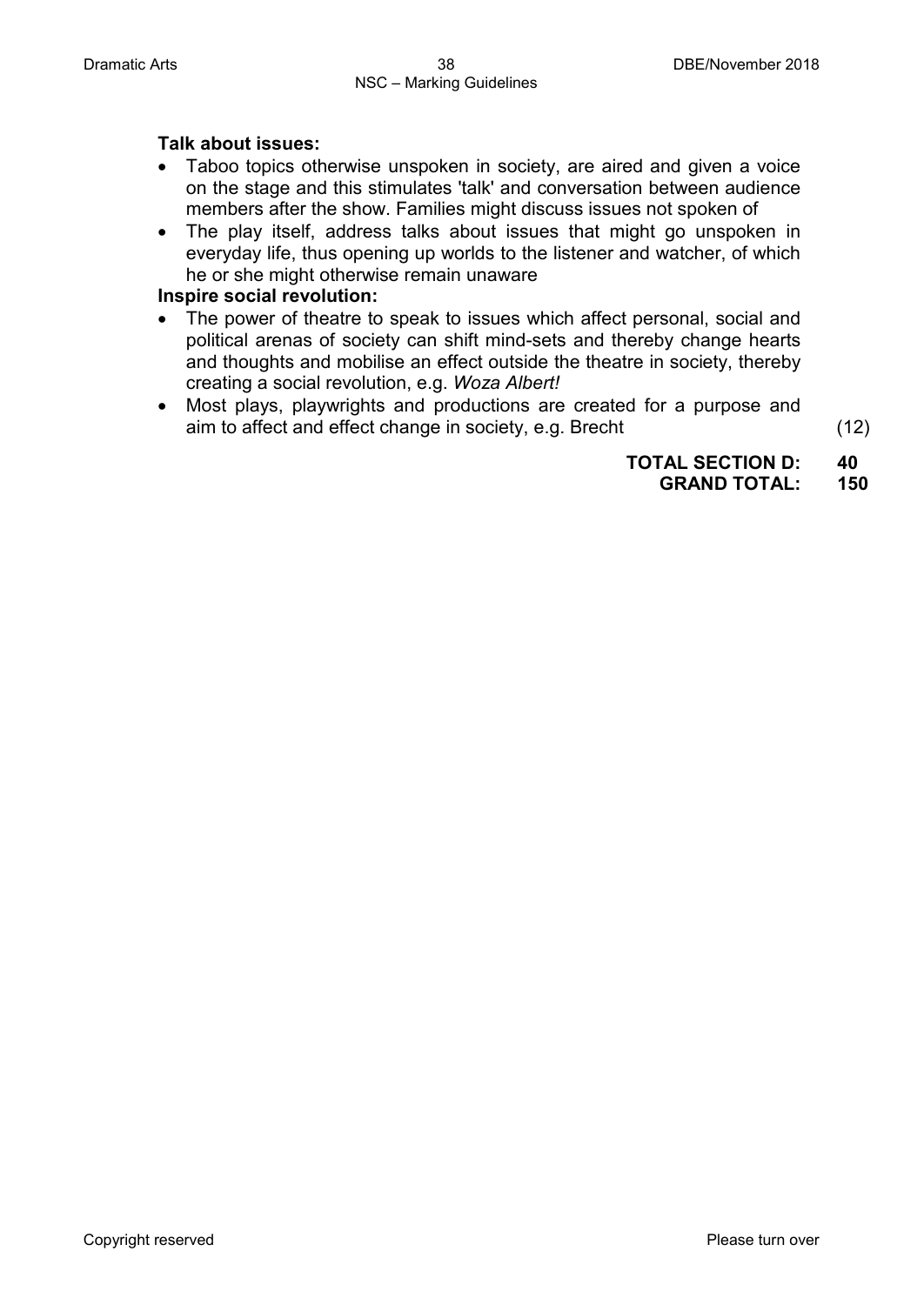### **ANNEXURE A: RUBRIC FOR QUESTIONS 2, 3 and 4: 10 MARKS**

| <b>DESCRIPTOR</b>                                                       | <b>MARK</b> | <b>THE CANDIDATE</b>                                                                                                                                                                                                                                                                                                                                                                                                                                                                                                                                                                                                                                                                                                                                                                        |  |  |  |  |  |  |
|-------------------------------------------------------------------------|-------------|---------------------------------------------------------------------------------------------------------------------------------------------------------------------------------------------------------------------------------------------------------------------------------------------------------------------------------------------------------------------------------------------------------------------------------------------------------------------------------------------------------------------------------------------------------------------------------------------------------------------------------------------------------------------------------------------------------------------------------------------------------------------------------------------|--|--|--|--|--|--|
| Outstanding<br>Metacognitive<br>Knowledge<br><b>Create</b>              | $9 - 10$    | Thinking process:<br>Demonstrates a creative approach to factual, conceptual, procedural and metacognitive<br>$\bullet$<br>knowledge.<br>Explores, appraises and contextualises the question and quote in an original manner.<br>$\bullet$<br>Demonstrates an original understanding of the question, the quote, play text and dramatic<br>$\bullet$<br>movement.<br>Makes value judgements based on a justifiable set of criteria.<br>Produces a new perspective and creates original insights.<br>$\bullet$<br>Provides and evaluates an extensive range of insightfully chosen theoretical and aesthetic<br>$\bullet$<br>examples based on the play text, dramatic movement.<br>Cognitive levels:<br>Candidates show the ability to change, judge, argue, reorganise and produce afresh. |  |  |  |  |  |  |
| <b>Meritorious</b><br><b>Procedural</b><br>Knowledge<br><b>Evaluate</b> | $7 - 8$     | Thinking process:<br>Demonstrates factual, conceptual and procedural knowledge.<br>$\bullet$<br>Explores and contextualises the question and quote in an original manner.<br>$\bullet$<br>Demonstrates an insightful understanding of the question, the quote, play text and dramatic<br>$\bullet$<br>movement.<br>Provides an analysis of a wide range of insightfully chosen theoretical and aesthetic examples<br>$\bullet$<br>from the play text and the dramatic movement.<br>Cognitive levels:<br>Candidates show the ability to explore, propose, appraise, evaluate, and conclude.<br>$\bullet$                                                                                                                                                                                     |  |  |  |  |  |  |
| Average<br>Conceptual<br>Knowledge<br>Analyse                           | 5-6         | Thinking process:<br>Demonstrates factual and conceptual knowledge.<br>$\bullet$<br>Explores and contextualises the question and quote.<br>$\bullet$<br>Presents a suitable answer related the question, the quote, play text and dramatic movement.<br>$\bullet$<br>Provides and examines examples from the play text and the dramatic movement.<br>Cognitive levels:<br>Candidates show the ability to inquire, contrast, distinguish and classify.                                                                                                                                                                                                                                                                                                                                       |  |  |  |  |  |  |
| Elementary<br>Factual<br>Knowledge<br><b>Apply</b>                      | 3–4         | Thinking process:<br>Demonstrates factual knowledge.<br>$\bullet$<br>Understands the question and quote on an elementary level.<br>$\bullet$<br>Displays some factual knowledge.<br>Produces a straightforward and predictable answer related to the question, the quote, play text<br>and dramatic movement.<br>Provides a few examples from the play text.<br>Cognitive levels:<br>Candidates show the ability to relate, organise, interpret, identify and integrate.                                                                                                                                                                                                                                                                                                                    |  |  |  |  |  |  |
| <b>Achieved</b><br>Factual<br>Knowledge<br><b>Understand</b>            | $1 - 2$     | Thinking process:<br>Recalls factual knowledge.<br>$\bullet$<br>Demonstrates a basic understanding of the question and the quote.<br>Provides a few straightforward/basic facts related to the question, the quote, play text and<br>$\bullet$<br>dramatic movement.<br>Cognitive levels:<br>Candidates show the ability to identify, list, define, compare and explain.                                                                                                                                                                                                                                                                                                                                                                                                                    |  |  |  |  |  |  |
| <b>Not Achieved</b><br>Factual<br>Knowledge<br>Remember                 | 0           | Thinking process:<br>Presents disjointed, unrelated factual knowledge.<br>$\bullet$<br>Demonstrates no understanding of the question and the quote.<br>Provides facts unrelated to the question, the quote, play text and dramatic movement.<br>Provides no examples from the play text or the dramatic movement.<br>$\bullet$<br>Cognitive levels:<br>Candidates are not able to identify, list, recognise or define.                                                                                                                                                                                                                                                                                                                                                                      |  |  |  |  |  |  |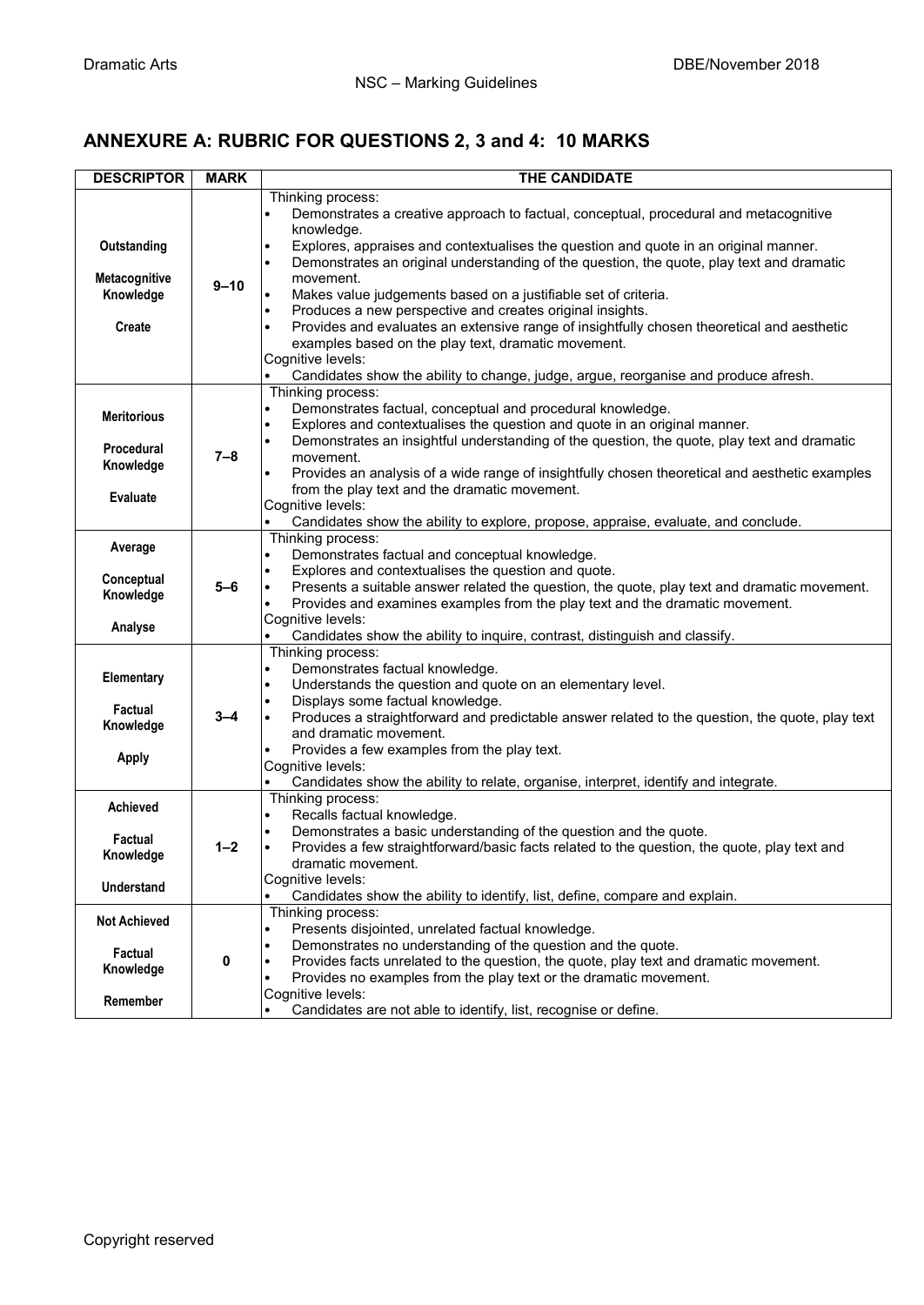### **ANNEXURE B: RUBRIC FOR QUESTIONS 5, 6, 7 and 8: 12 MARKS**

| <b>DESCRIPTOR</b>                                                       | <b>MARK</b> | THE CANDIDATE                                                                                                                                                                                                                                                                                                                                                                                                                                                                                                                                                                                                                                                                                                         |  |  |  |  |
|-------------------------------------------------------------------------|-------------|-----------------------------------------------------------------------------------------------------------------------------------------------------------------------------------------------------------------------------------------------------------------------------------------------------------------------------------------------------------------------------------------------------------------------------------------------------------------------------------------------------------------------------------------------------------------------------------------------------------------------------------------------------------------------------------------------------------------------|--|--|--|--|
| Outstanding<br>Metacognitive<br>Knowledge<br><b>Create</b>              | $11 - 12$   | Thinking process:<br>Demonstrates a creative approach to factual, conceptual, procedural and metacognitive<br>knowledge.<br>Explores, appraises and contextualises the question and source in an original manner.<br>$\bullet$<br>Demonstrates an original understanding of the question, the source, play text and genre.<br>$\bullet$<br>Makes value judgements based on a justifiable set of criteria.<br>Produces a new perspective and creates original insights.<br>Provides and evaluates an extensive range of insightfully chosen theoretical and aesthetic<br>$\bullet$<br>examples based on the play text, genre.<br>Cognitive levels:<br>Candidates show the ability to change, judge, argue, reorganise. |  |  |  |  |
| <b>Meritorious</b><br><b>Procedural</b><br>Knowledge<br><b>Evaluate</b> | $9 - 10$    | Thinking process:<br>Presents factual, conceptual and procedural knowledge.<br>$\bullet$<br>Explores and contextualises the question and source in an interesting manner.<br>Demonstrates an insightful understanding of the question, the source, play text and genre.<br>Provides an analysis of a wide range of insightfully chosen theoretical and aesthetic examples<br>from the play text and the genre.<br>Cognitive levels:<br>Candidates show the ability to explore, propose, appraise, evaluate, conclude.                                                                                                                                                                                                 |  |  |  |  |
| Average<br>Conceptual<br>Knowledge<br>Analyse                           | $7 - 8$     | Thinking process:<br>Presents factual and conceptual knowledge.<br>$\bullet$<br>Explores and contextualises the question and source.<br>Presents a suitable answer related the question, the source, play text and genre.<br>Provides and examines examples from the play text and the genre.<br>Cognitive levels:<br>Candidates show the ability to inquire, contrast, distinguish and classify.                                                                                                                                                                                                                                                                                                                     |  |  |  |  |
| Elementary<br>Factual<br>Knowledge<br><b>Apply</b>                      | $5 - 6$     | Thinking process:<br>Presents factual knowledge.<br>$\bullet$<br>Understands the question and source on an elementary level.<br>$\bullet$<br>Displays some factual knowledge.<br>Produces a straightforward and predictable answer related to the question, the source, play text<br>and genre.<br>Provides a few examples from the play text.<br>Cognitive levels:<br>Candidates show the ability to relate, organise, interpret, identify and integrate.                                                                                                                                                                                                                                                            |  |  |  |  |
| Achieved<br>Factual<br>Knowledge<br><b>Understand</b>                   | 3–4         | Thinking process:<br>Presents disjointed factual knowledge.<br>$\bullet$<br>Demonstrates a basic understanding of the question and the source.<br>Provides a few straightforward/basic facts related to the question, the source, play text and<br>$\bullet$<br>genre.<br>Cognitive levels:<br>Candidates show the ability to identify, list, recognise, define and explain.                                                                                                                                                                                                                                                                                                                                          |  |  |  |  |
| <b>Not Achieved</b><br>Factual<br>Knowledge<br>Remember                 | $0 - 2$     | Thinking process:<br>Remembers factual knowledge.<br>Demonstrates no understanding of the question and the source.<br>$\bullet$<br>Provides facts unrelated to the question, the source, play text and genre.<br>Provides no examples from the play text or the dramatic movement.<br>Cognitive levels:<br>Candidates are not able to identify, list, recognise or define.                                                                                                                                                                                                                                                                                                                                            |  |  |  |  |